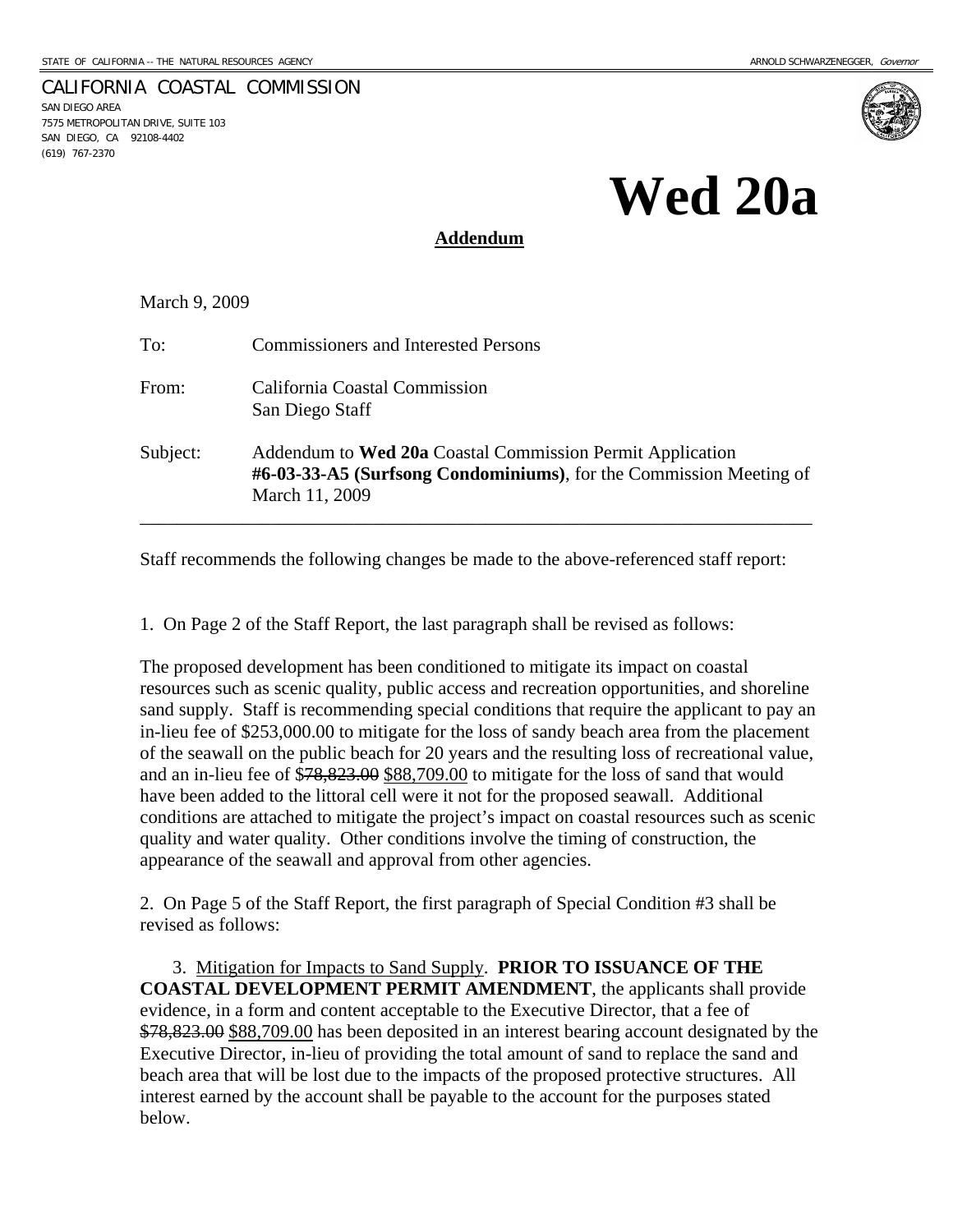3. On Page 9 of the Staff Report, Special Condition #11 shall be revised as follows:

 11. State Lands Commission Approval. **PRIOR TO ISSUANCE OF THE COASTAL DEVELOPMENT PERMIT AMENDMENT COMMENCEMENT OF CONSTRUCTION**, the applicants shall submit to the Executive Director for review and written approval, a written determination from the State Lands Commission that:

a) No state lands are involved in the development; or

 b) State lands are involved in the development, and all permits required by the State Lands Commission have been obtained; or

 c) State lands may be involved in the development, but pending a final determination of state lands involvement, an agreement has been made by the applicant with the State Lands Commission for the project to proceed without prejudice to the determination.

4. On Page 11 of the Staff Report, the second paragraph in the "Detailed Project Description" shall be revised as follows:

To address the impacts of the seawalls on shoreline sand supply, the applicant is proposing the payment of an in-lieu fee for sand replenishment of  $\frac{$78,823.00}{$88,709.00}$ . In addition, to address the adverse impacts of the seawall on public access and recreational use, the applicant is proposing the payment of an interim in-lieu fee of \$253,000 to the City of Solana Beach's land lease fee program. These monies can be used for future public access or recreational projects in the City of Solana Beach.

5. On Page 18 of the Staff Report, the last incomplete paragraph shall be revised as follows:

It is possible to estimate the volume of sand needed to create a given area of dry beach through beach nourishment. The proposed seawalls and notch fills behind two of the seawalls will result in a loss of 506 1,058 sq. ft. of beach due to the long-term physical encroachment of the combined length and width of proposed three seawalls (253 ft.-long and 2- foot width) and physical enroachment of concrete infills of the notches behind the 83 ft.-long and 55 ft.-long seawalls (138 ft. x 4 ft. in depth of notches). In addition, there will be 1,231.2 sq. ft. of beach area that will no longer be formed because the back of the beach will be fixed (228 ft. [length of seawall minus 25 ft. to account for the curved nature of the 115 ft.-long seawall] x .27 [erosion rate] x 20 [estimated life of the seawall in years]). This approximately  $1,737.02$  2,289.2 sq. ft. of beach area (506 1,058 sq. ft. + 1,231.2 sq. ft.) cannot be directly replaced by land, but a comparable area can be built through the one-time placement of  $1,563.48$  2,060.28 cubic yards of sand on the beach seaward of the seawall as

6. On Page 19 of the Staff Report, the first two paragraphs shall be revised as follows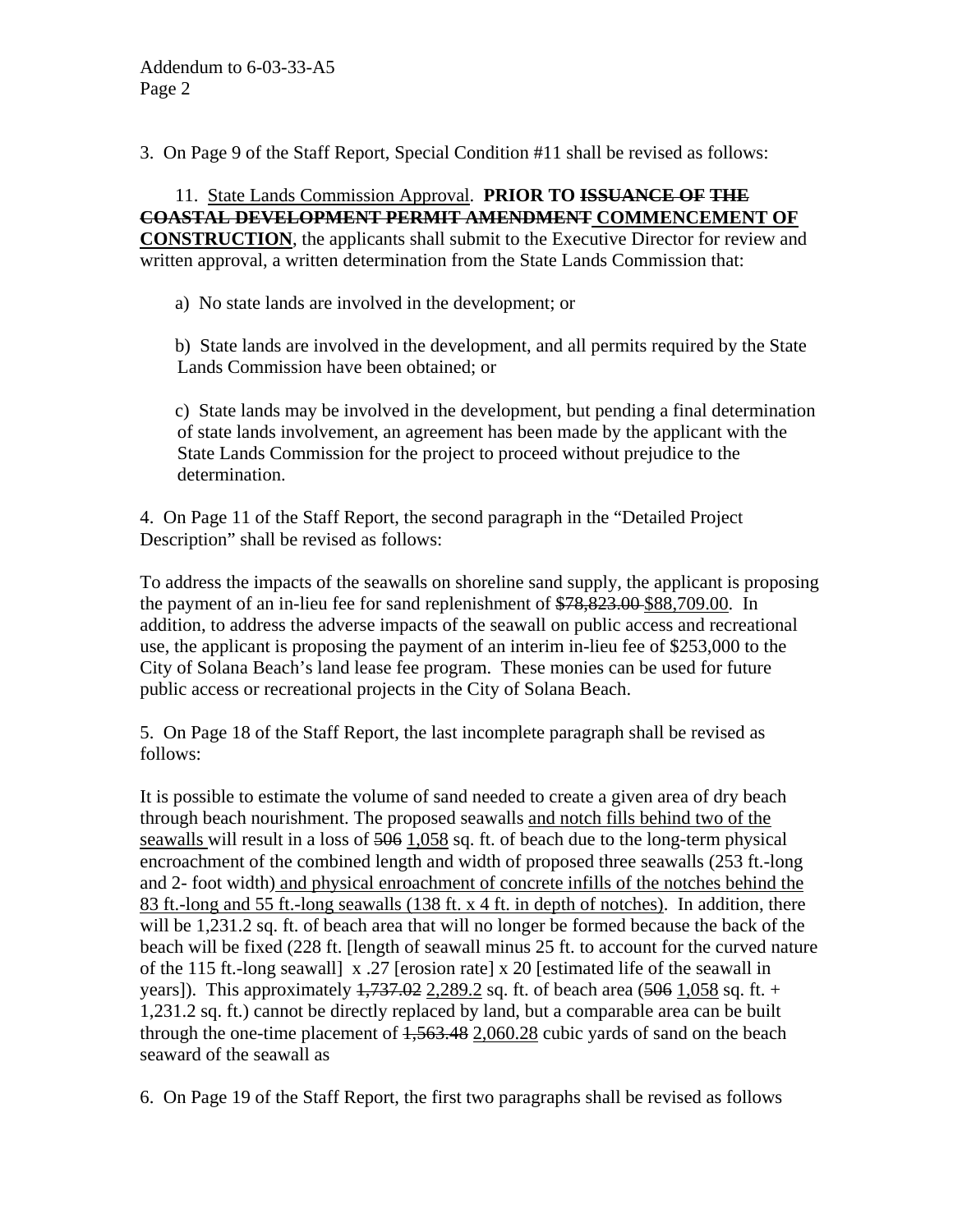beach nourishment. Further explanation of this calculation is provided below. Thus, the impact of the seawall on beach area can be quantified as  $1,563.48$  2,060.28 cubic yards of sand. In addition to the impact on beach area, there is the amount of sand material in the bluff that would have been added to the beach if natural erosion had been allowed to continue at the site, which is calculated to be a volume of 2,675.54 cubic yards. (This figure has already been reduced by 118.4 cu. yds. to account for the sand already contributed to the beach by the recent bluff failures.) Therefore, the amount of sand necessary to mitigate for the impacts associated with the seawall construction is estimated to be  $4,239.00$  4,735.82 cubic yards  $(1,563.48, 2,060.28)$  cy. yds. + 2,675.54 cu. yds.). This estimate is only a "rough approximation" of the impact of the seawall on beach area because a one-time placement of this volume of sand cannot result in creation of beach area over the long term.

Special Condition #3 reflects the applicant's proposal to deposit an in-lieu fee to fund beach sand replenishment of 4,239.00 4,735.82 cubic yards of sand, as mitigation for impacts of the proposed shoreline protective device on beach sand supply and shoreline processes. In the case of the proposed project, the fee calculates to be \$84,356.00 \$94,242.00, based on 4,239.00 4,735.82 cubic yards of sand multiplied by the cost of obtaining a cubic yard of sand, as proposed by the applicants' engineer at \$19.90 per cu. yd. However, the applicant has already paid an in-lieu fee for sand supply to mitigate for the installation of infill within a seacave/notch for a small section that will now be covered by the 115 ft.-long seawall. Therefore, the in-lieu fee for the subject development needs to be reduced by \$5,533.00 as a credit for the monies already paid for a 530 sq. ft. section of infill pursuant to Coastal Development Permit #6-03-33/Surfsong. Therefore, Special Condition #3 requires the applicant to submit an in-lieu fee of \$78,823.00 \$88,709.00 (\$84,356.00 \$94,242.00 minus \$5,533.00 credit) to mitigate for the adverse impacts to sand supply resulting from the proposed development.

7. On Page 28 and continuing on to Page 29 of the Staff Report, the last incomplete paragraph shall be revised as follows:

As explained in Section 2 of this report, the proposed seawalls and concrete infill of notches behind the 83 ft.-long and 55 ft.-long seawalls will result in the encroachment and the fixing of the back beach, which will result in the immediate loss of 506 1,058 square feet of beach and after 20 years with no recession of the bluff will result in the loss of a total approximately 1,737 2,289.2 square feet of public beach. (Derived by multiplying 228 sq. ft. [combined length of all seawalls] x .27 [erosion rate] x 20 [years]  $+ 1,058$  sq. ft.) The sand that would have reached the beach were it not for the proposed seawall is generally mitigated by the applicant's proposal to pay an in-lieu fee for the purchase of an equal amount of sand for future placement. However, the loss of this approximately  $\frac{1}{7}$ 2,289.2 sq. ft. of recreational area is not mitigated by the one-time placement of sand since that area will not be available for public use (or placement of sand) over the estimated 20 year life of the seawall. Since any loss of public beach area will significantly affect public access and recreational opportunities along the beach near Fletcher Cove Beach Park, additional mitigation is required.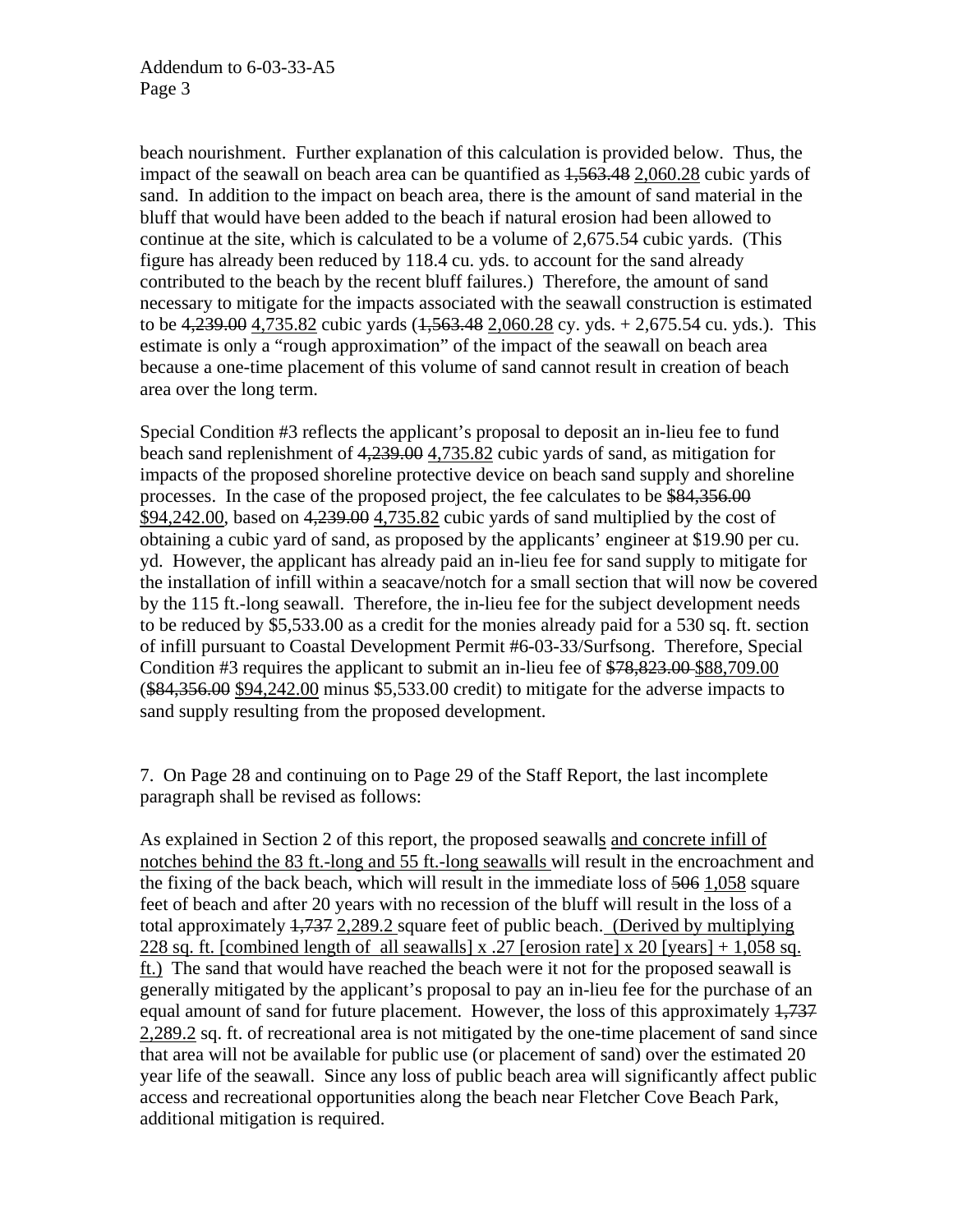8. On Page 29 of the Staff Report, the third paragraph shall be revised as follows:

Appropriate mitigation for the subject development would be creation of additional public beach area in close proximity to the impacted beach area. However, all of the beach areas in Solana Beach are already in public ownership such that there is not private beach area available for purchase. In addition to the more qualitative social benefits of beaches (recreational, aesthetic, habitat values, etc.), beaches provide significant direct and indirect revenues to local economies, the state, and the nation. There is little doubt that the loss of 1,737 2,289.2 sq. ft. of sandy beach in an urban area such as Solana Beach represents a significant impact to public access and recreation, including a loss of the social and economic value of this recreational opportunity. The question becomes how to adequately mitigate for these qualitative impacts on public recreational beach use and in particular, how to determine a reasonable value of this impact to serve as a basis for mitigation.

(\\Tigershark1\Groups\San Diego\Reports\Amendments\2000s\6-03-033-A5 Addendum Surfsong.doc)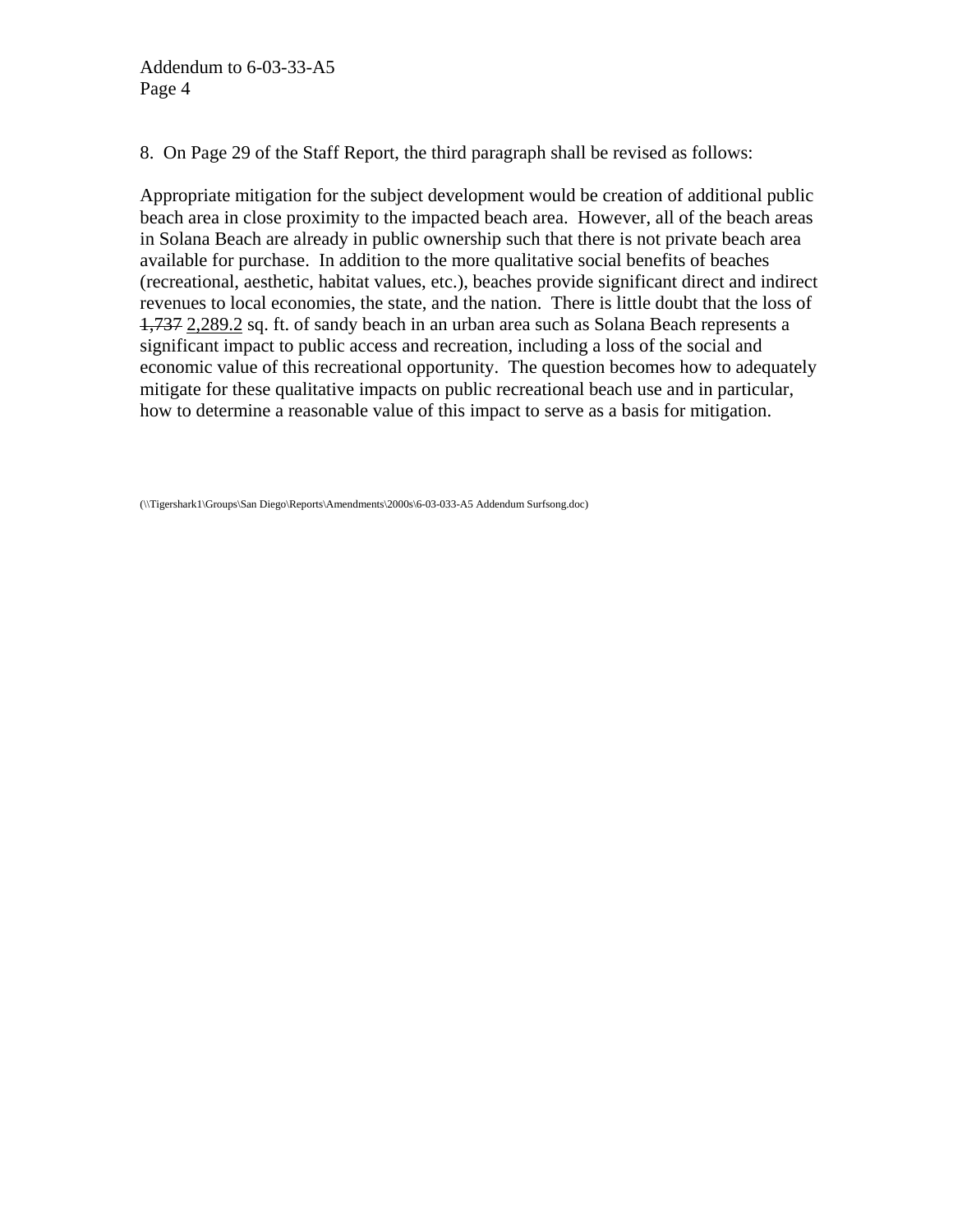## CALIFORNIA COASTAL COMMISSION

SAN DIEGO AREA 7575 METROPOLITAN DRIVE, SUITE 103 SAN DIEGO, CA 92108-4421 (619) 767-2370



**W 20a** 

Filed: August 29, 2008 49th Day: October 17, 2008 180th Day: February 25, 2009 Extension Request: January 10, 2009 Length of Extension: 90 Days Final Date for Commission Action: May 26, 2009 Staff: G Cannon-SD Staff Report: February 25, 2009 Hearing Date: March 11-13, 2009

# AMENDMENT REQUEST STAFF REPORT AND PRELIMINARY RECOMMENDATION

Application No.: 6-03-33-A5

Applicant: Surfsong Homeowners Association Agent: Bob Trettin

Original

Description: Construction of an approximately 120 ft.-long, 35 ft.-high colored and textured tiedback concrete seawall and approximately 342 linear feet of notch and seacave infills with colored and textured erodible concrete on the public beach below an existing 72 unit condominium complex.

## Proposed

- Amendment: Construction of an approximately 115 ft.-long, 37 ft.-high colored and textured tiedback concrete seawall, an approximately 94 ft. long, 10 to 13 ft. high, buried shotcrete retaining wall above the lower seawall, an approximately 84 ft. long, 14 to 16 ft. high, buried shotcrete retaining wall along the top of the bluff, and installation of geogrid reinforced slope including hydroseeding with native coastal species in the mid-bluff area between the two retaining walls. Both upper bluff retaining walls will be colored and textured to closely match the surrounding natural bluffs. Two detached seawalls are also proposed: 1) 55 ft.-long, 37 ft.-high 2) 83 ft.-long, 37 ft.-high. Both seawalls are proposed to be colored and textured to match the surrounding natural bluffs.
- Site: On the beach and bluff below 205 239 South Helix Avenue, Solana Beach, San Diego County. APN Nos. 298-520-01 to 72

## STAFF NOTES:

 $\overline{a}$ 

Summary of Staff's Preliminary Recommendation: Staff is recommending approval of the subject amendment request as the applicant has demonstrated that the existing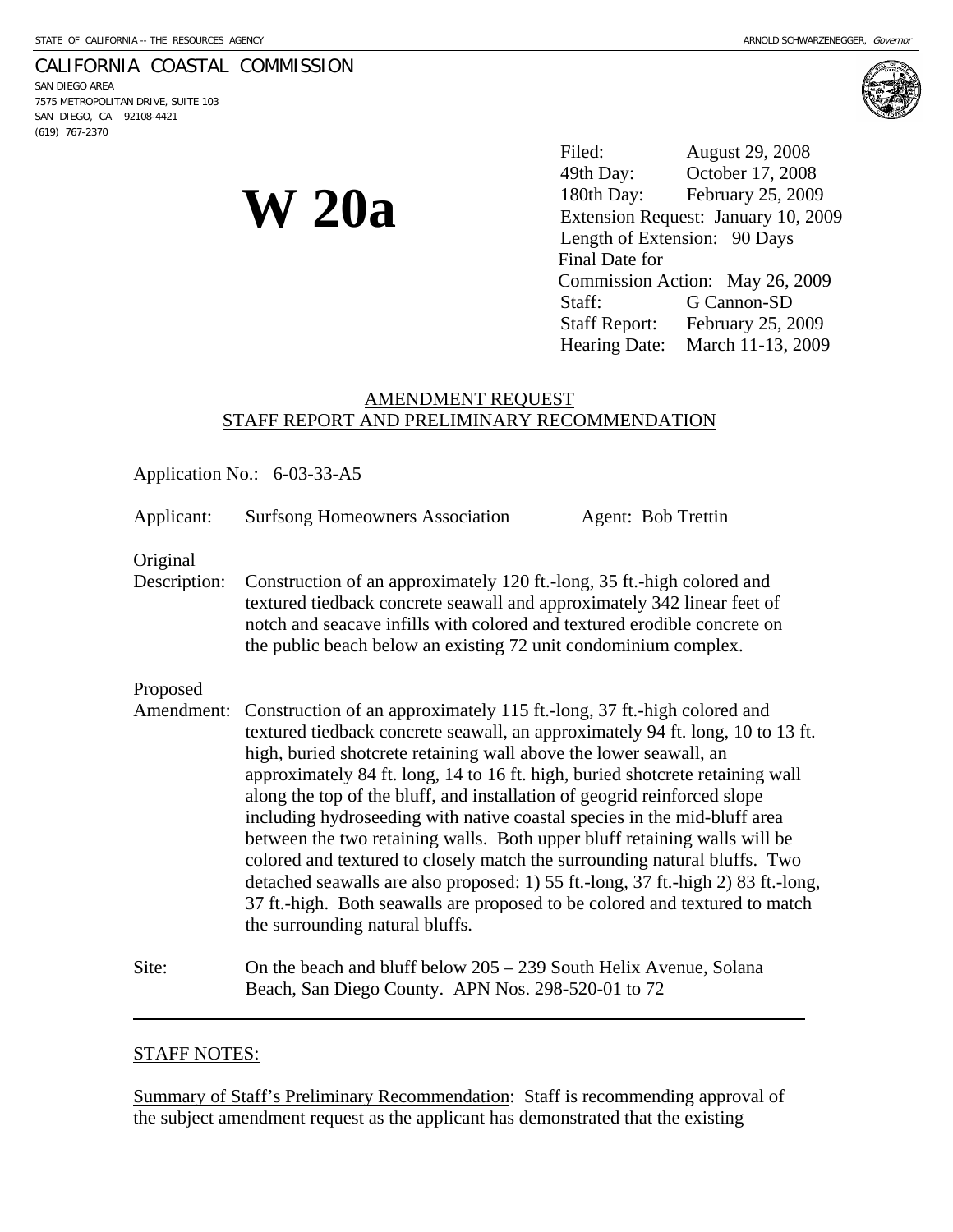blufftop condominium structures are in danger from erosion and the proposed projects are the least environmentally damaging alternative. Portions of the proposed development have already been constructed pursuant to an emergency permit authorized by the Executive Director on December 9, 2005 (Ref. Emerg. Permit # 6-05-58-G). The subject request represents the required follow-up regular permit for the structures constructed pursuant to the emergency as well as the required permit for two additional seawalls. The Commission's staff engineer and geologist have reviewed the proposed amendment request and the applicant's geotechnical assessment and concur with its conclusions.

The proposed development has been conditioned to mitigate its impact on coastal resources such as scenic quality, public access and recreation opportunities, and shoreline sand supply. Staff is recommending special conditions that require the applicant to pay an in-lieu fee of \$253,000.00 to mitigate for the loss of sandy beach area from the placement of the seawall on the public beach for 20 years and the resulting loss of recreational value, and an in-lieu fee of \$78,823.00 to mitigate for the loss of sand that would have been added to the littoral cell were it not for the proposed seawall. Additional conditions are attached to mitigate the project's impact on coastal resources such as scenic quality and water quality. Other conditions involve the timing of construction, the appearance of the seawall and approval from other agencies.

 $\overline{a}$ 

 $\overline{a}$ 

Substantive File Documents: City of Solana Beach General Plan and Zoning Ordinance; City of Solana Beach Special Use Permit #17-02-20; City of Solana Beach Case No. 17-07-19; "Geotechnical/Geologic Evaluation Bluff Conditions Surfsong Condominiums" by Anthony-Taylor Consultants dated 12/3/01; "Supplemental Third-Party Geotechnical Peer Review, Surfsong Emergency Permit Request" by GeoSoils, Inc., dated 12/9/02; Addendum Response to Third-Party Geotechnical Review" by Anthony-Taylor Consultants dated 11/26/02; "Response to CCC Staff Letter Bluff Failures, Seacaves and Undercutting Surfsong Project" by Anthony-Taylor Consultants, dated 3/7/2003; "Summary of Updated Bluff Conditions Surfsong Bluff Areas" by Anthony-Taylor Consultants dated March 21, 2007; CDP Nos. 6-99-100/Presnell, et. al, 6-99-103/ Coastal Preservation Association, 6-00-9/Del Mar Beach Club, 6-00-66/Pierce, Monroe, 6-02- 84/Scism and 6-03-33/Surfsong. Emergency Permit 6-05-58-G/Surfsong; 6-00-66/Pierce, Monroe, 3-02-024/ Ocean Harbor House, 6-02-02/Gregg, Santina, 6-02-84/Scism, 6-03-33/Surfsong; 6-04-83/Cumming, Johnson and 6-05-72/Las Brisas, 6-07-134/Brehmer, Caccavo.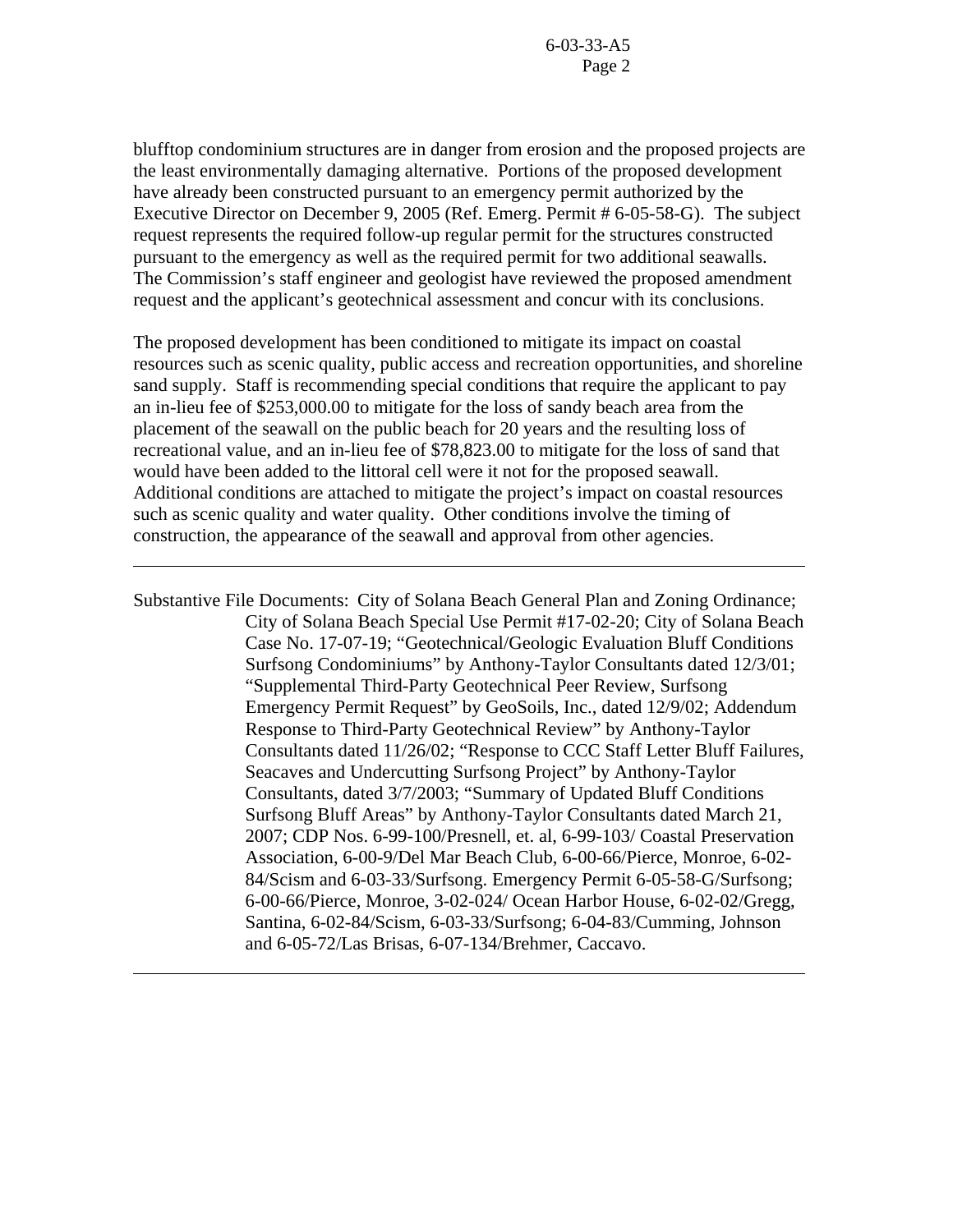# I. PRELIMINARY STAFF RECOMMENDATION:

The staff recommends the Commission adopt the following resolution:

# **MOTION:** *I move that the Commission approve the proposed amendment to Coastal Development Permit No. 6-03- 33-A5 pursuant to the staff recommendation.*

# **STAFF RECOMMENDATION OF APPROVAL:**

Staff recommends a **YES** vote. Passage of this motion will result in approval of the amendment as conditioned and adoption of the following resolution and findings. The motion passes only by affirmative vote of a majority of the Commissioners present.

# **RESOLUTION TO APPROVE A PERMIT AMENDMENT:**

The Commission hereby approves the coastal development permit amendment on the ground that the development as amended and subject to conditions, will be in conformity with the policies of Chapter 3 of the Coastal Act and will not prejudice the ability of the local government having jurisdiction over the area to prepare a Local Coastal Program conforming to the provisions of Chapter 3. Approval of the permit amendment complies with the California Environmental Quality Act because either 1) feasible mitigation measures and/or alternatives have been incorporated to substantially lessen any significant adverse effects of the amended development on the environment, or 2) there are no feasible mitigation measures or alternatives that would substantially lessen any significant adverse impacts of the amended development on the environment.

II. Special Conditions.

The permit is subject to the following conditions:

# 1. Final Plans. **PRIOR TO ISSUANCE OF THE COASTAL**

**DEVELOPMENT PERMIT AMENDMENT,** the applicant shall submit for review and written approval of the Executive Director, final plans for the 83 ft.-long and 55-ft. long seawalls in substantial conformance with the plans submitted on 2/15/08 by Soil Engineering Construction, Inc. Said plans shall first be approved by the City of Solana Beach and include the following:

 a. Sufficient detail regarding the construction method and technology utilized for constructing the ends of the seawalls so as to gradually blend into the adjacent natural bluff. The return walls shall be designed and constructed to minimize the erosive effects of the approved seawall on the adjacent bluffs.

 b. Sufficient detail regarding the construction method and technology utilized for texturing and coloring the seawalls. Said plans shall confirm, and be of sufficient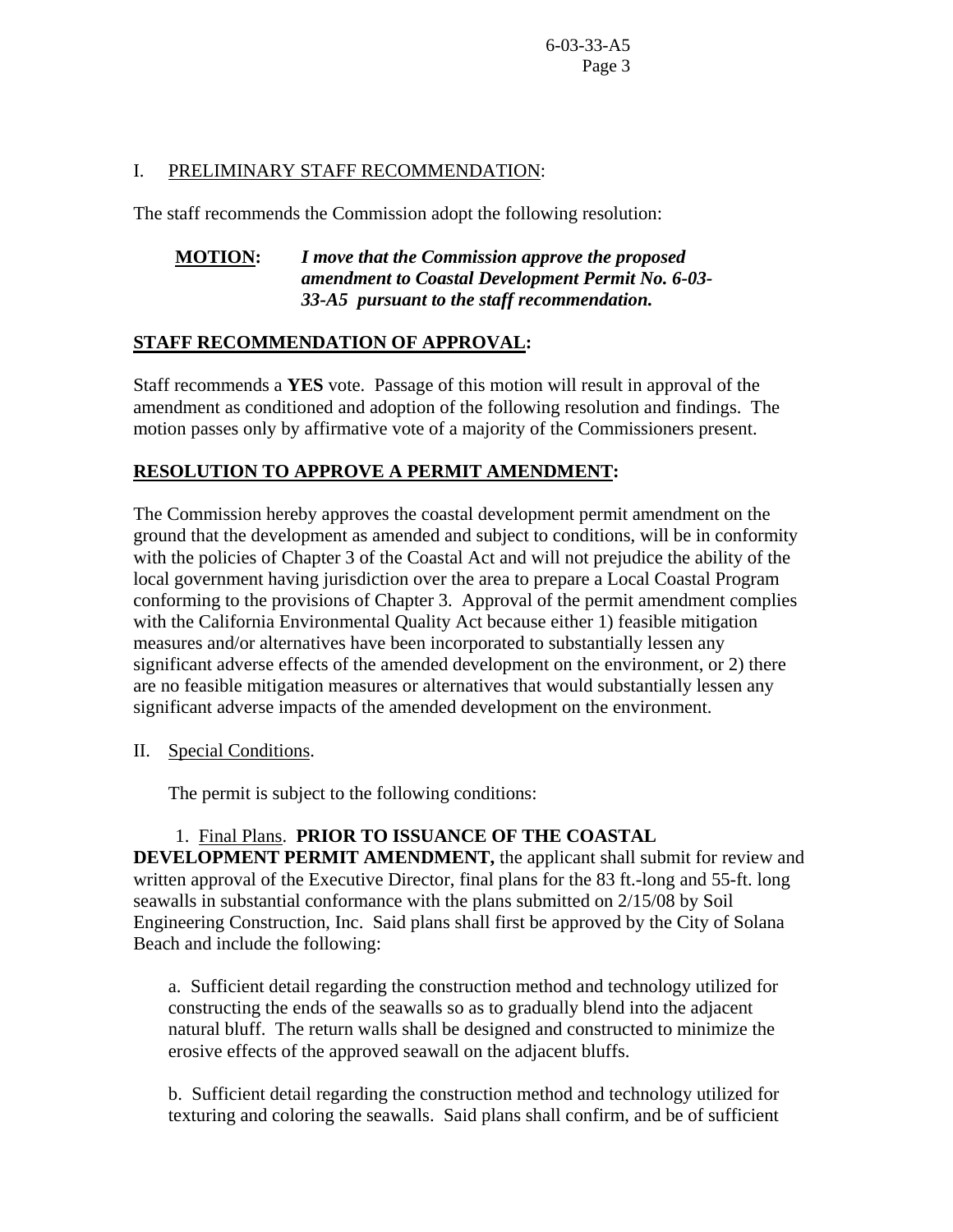detail to verify, that the seawall's color and texture closely match the adjacent natural bluffs. The plan shall include a color board indicating the color of the fill material.

c. The seawalls shall be located as far landward as possible.

 d. Existing accessory improvements (i.e., decks, patios, pool, walls, etc.) located in the geologic setback area on the blufftop site shall be detailed and drawn to scale on the final approved site plan.

e. During construction of the approved development, disturbance to sand and intertidal areas shall be minimized to the maximum extent feasible. All excavated beach sand shall be redeposited on the beach. Local sand, cobbles or shoreline rocks shall not be used for backfill or for any other purpose as construction material.

The permittee shall undertake the development in accordance with the approved plans. Any proposed changes to the approved plans shall be reported to the Executive Director. No changes to the plans shall occur without a Coastal Commission approved amendment to this coastal development permit amendment unless the Executive Director determines that no amendment is legally required.

## 2. Landscape Plan. **PRIOR TO ISSUANCE OF THE COASTAL**

**DEVELOPMENT PERMIT AMENDMENT**, the applicants shall submit, for the review and written approval of the Executive Director, a plan for landscaping the reconstructed bluff slope that has been approved by the City of Solana Beach. The plan shall be prepared by a licensed landscape architect and shall include the following requirements

> a. The type, size, and location of all plant materials that will be on the reconstructed bluff area and any proposed temporary and limited irrigation for the proposed landscaping.

> b. All vegetation planted on the face of the bluff will consist of native, drought-tolerant and non-invasive plants. No plant species listed as problematic and/or invasive by the California Native Plant Society, the California Invasive Plant Council, or as may be identified from time to time by the State of California shall be employed or allowed to naturalize or persist on the site. No plant species listed as 'noxious weed' by the State of California or the U.S. Federal Government shall be utilized within the property;

 c. All required plantings will be maintained in good growing condition throughout the life of the project, and, whenever necessary, shall be replaced with new plant materials to ensure continued compliance with the landscape plan.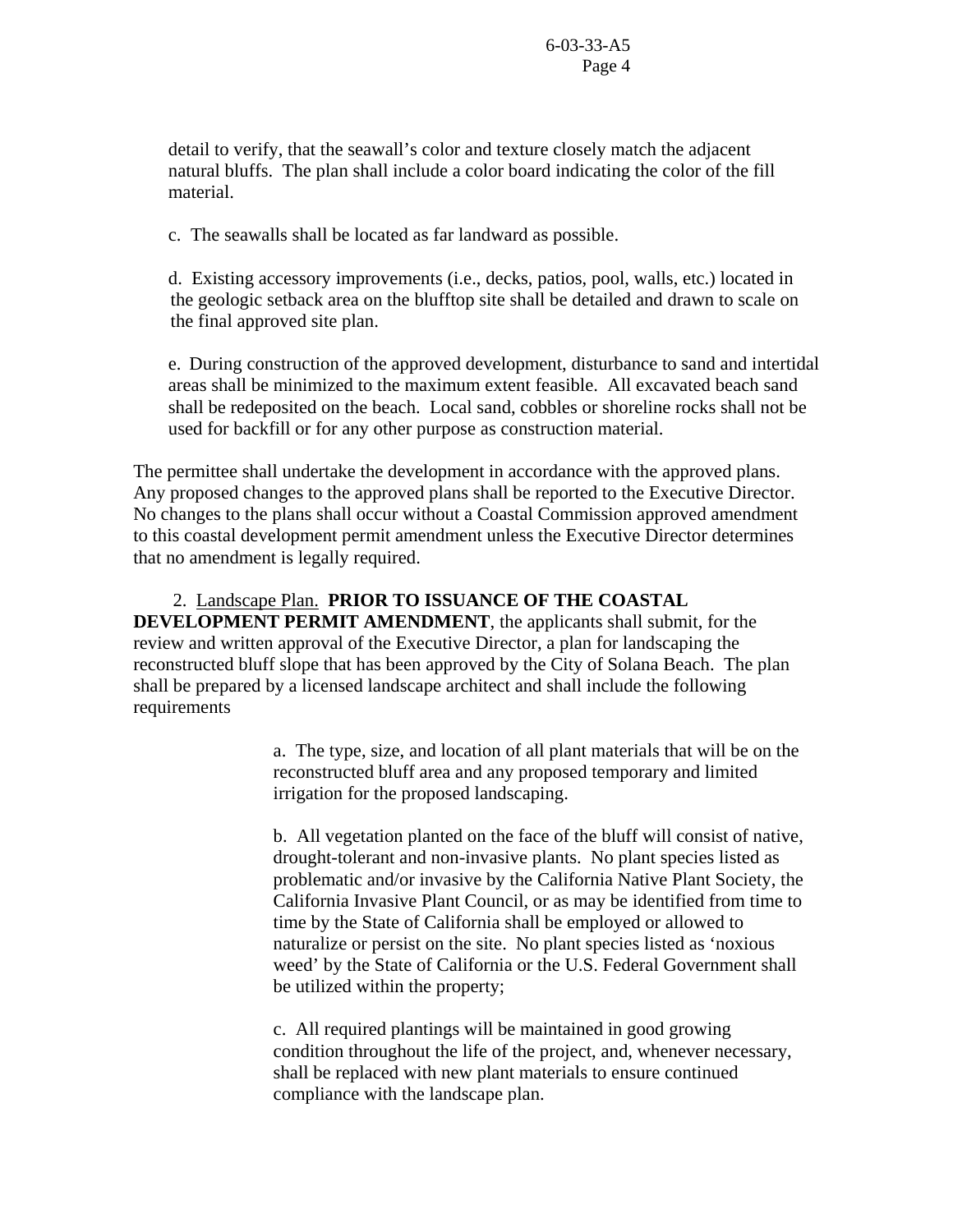The permittee shall undertake the development in accordance with the approved plans. Any proposed changes to the approved plans shall be reported to the Executive Director. No changes to the plans shall occur without a Coastal Commission approved amendment to this coastal development permit amendment unless the Executive Director determines that no amendment is legally required.

 3. Mitigation for Impacts to Sand Supply. **PRIOR TO ISSUANCE OF THE COASTAL DEVELOPMENT PERMIT AMENDMENT**, the applicants shall provide evidence, in a form and content acceptable to the Executive Director, that a fee of \$78,823.00 has been deposited in an interest bearing account designated by the Executive Director, in-lieu of providing the total amount of sand to replace the sand and beach area that will be lost due to the impacts of the proposed protective structures. All interest earned by the account shall be payable to the account for the purposes stated below.

The developed mitigation plan covers impacts only through the identified 20-year design life of the seawalls. No later than 19 years after the issuance of this permit, the permittees or their successor in interest shall apply for and obtain an amendment to this permit that either requires the removal of the seawalls within its initial design life or requires mitigation for the effects of the seawall on shoreline sand supply for the expected life of the seawalls beyond the initial 20-year design life. If, within the initial design life of the seawalls, the permittees or their successor in interest obtain a coastal development permit or an amendment to this permit to enlarge or reconstruct the seawalls or perform repair work that extends the expected life of the seawalls, the permittee shall provide mitigation for the effects of the seawalls on shoreline sand supply for the expected life of the seawalls beyond the initial 20-year design life.

The purpose of the account shall be to establish a beach sand replenishment fund to aid SANDAG, or a Commission-approved alternate entity, in the restoration of the beaches within San Diego County. The funds shall be used solely to implement projects which provide sand to the region's beaches, not to fund operations, maintenance or planning studies. The funds shall be released only upon approval of an appropriate project by the Executive Director of the Coastal Commission. The funds shall be released as provided for in a MOA between SANDAG, or a Commission-approved alternate entity and the Commission, setting forth terms and conditions to assure that the in-lieu fee will be expended in the manner intended by the Commission. If the MOA is terminated, the Commission can appoint an alternative entity to administer the fund.

 4. Mitigation for Impacts to Public Access and Recreational Use. **PRIOR TO ISSUANCE OF THE COASTAL DEVELOPMENT PERMIT AMENDMENT,** the applicant shall provide evidence of City of Solana Beach authorization for mitigating the adverse impacts of the 115 ft.-long seawall on public access and recreation use through the inclusion of the 115 ft.-long seawall in the City's interim in-lieu fee land lease program.

**PRIOR TO COMMENCEMENT OF CONSTRUCTION,** the applicants shall provide evidence, in a form and content acceptable to the Executive Director, that the interim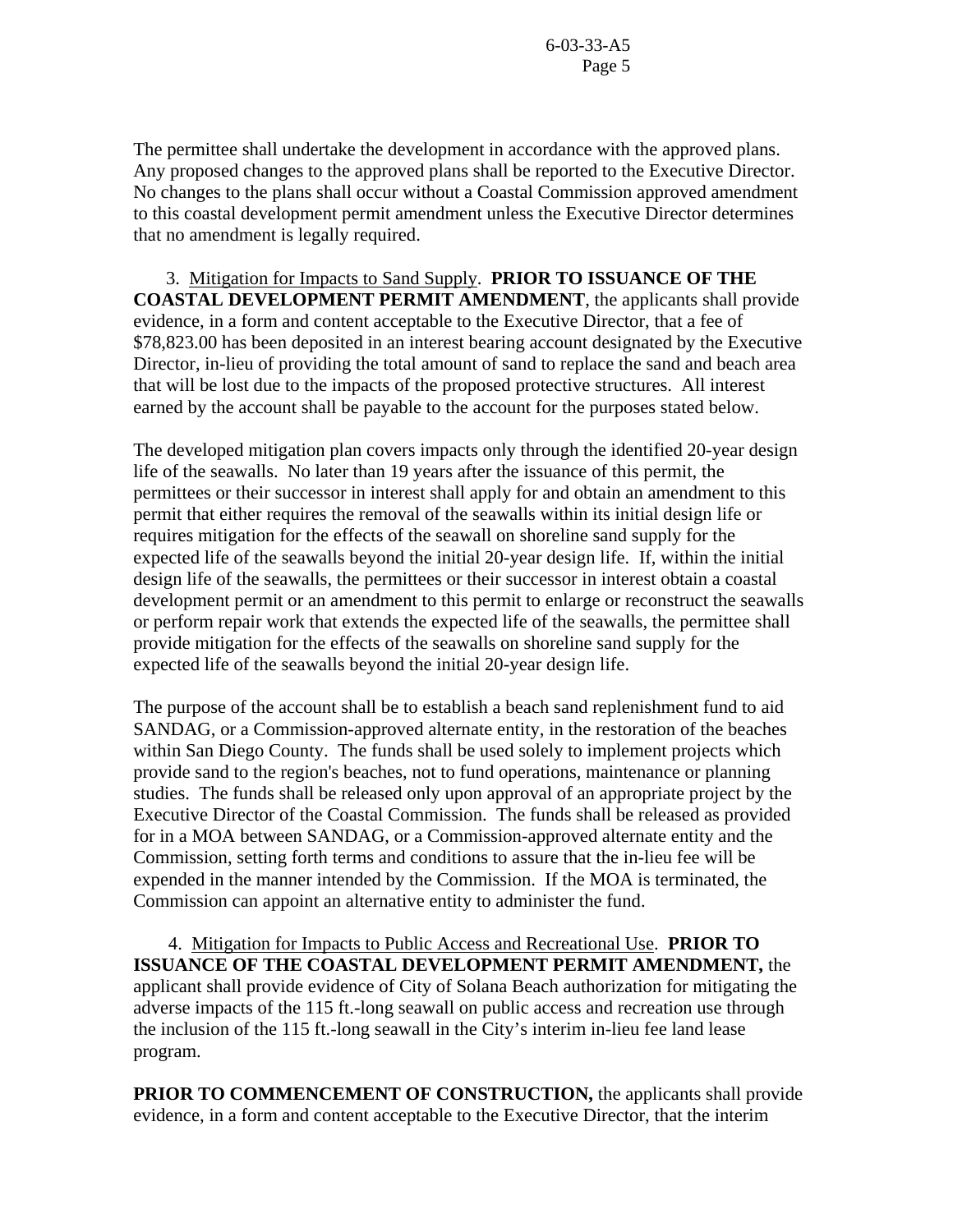mitigation fee of \$253,000.00 required by the City of Solana Beach to address adverse impacts to public access and recreational use resulting from the subject shoreline protective devices, has been satisfied.

**WITHIN 6 MONTHS** of approval of the City's economic study of the impacts associated with shoreline devices, the applicant shall submit to the Executive Director for review and written approval, documentation of the final mitigation fee amount required by the City to address impacts of the proposed shoreline protection on public access and recreation. If the amount differs from the interim amount required above, then the applicant shall submit an application for an amendment to this permit to adjust the mitigation fee to be paid to the City to address adverse impacts to public access and recreational use resulting from the proposed development.

 5. Monitoring Program. **PRIOR TO ISSUANCE OF THE COASTAL DEVELOPMENT PERMIT AMENDMENT**, the applicant shall submit to the Executive Director for review and written approval, a plan prepared by a licensed civil or geotechnical engineer for the seawalls, upper bluff retaining walls and geogrid structure monitoring program which includes the following:

- A. An annual evaluation of the condition and performance of the seawalls, upper bluff retaining walls, geogrid structure, and overall site stability addressing whether any significant weathering or damage has occurred that would adversely impact the future performance of the structures. This evaluation shall include an assessment of the color and texture of the seawalls and the upper bluff retaining walls comparing the appearance of the structures to the surrounding native bluffs.
- B. Current measurements of the distance between each structure and the bluff edge (as defined by Section 13577 of the California Code of Regulations), and provisions for these measures to be taken annually after completion of construction for the life of the project. The locations for these measurements shall be identified through permanent markers, benchmarks, survey position, written description, or other means so that annual measurements can be taken at the same bluff location and comparisons between years can provide information on bluff retreat.
- C. Provisions for measurements of any differential retreat between the natural bluff face and the seawalls, taken at 20-foot intervals (maximum) along the top of the seawalls, and the bluff face intersection annually after completion of construction for the life of the project. Measurements may be taken through aerial photography. The program shall describe the method by which such measurements shall be taken.
- D. Provisions for submittal of monitoring reports to the Executive Director on June 1 of each year for three years beginning after completion of construction. However, the information required below shall be measured and documented on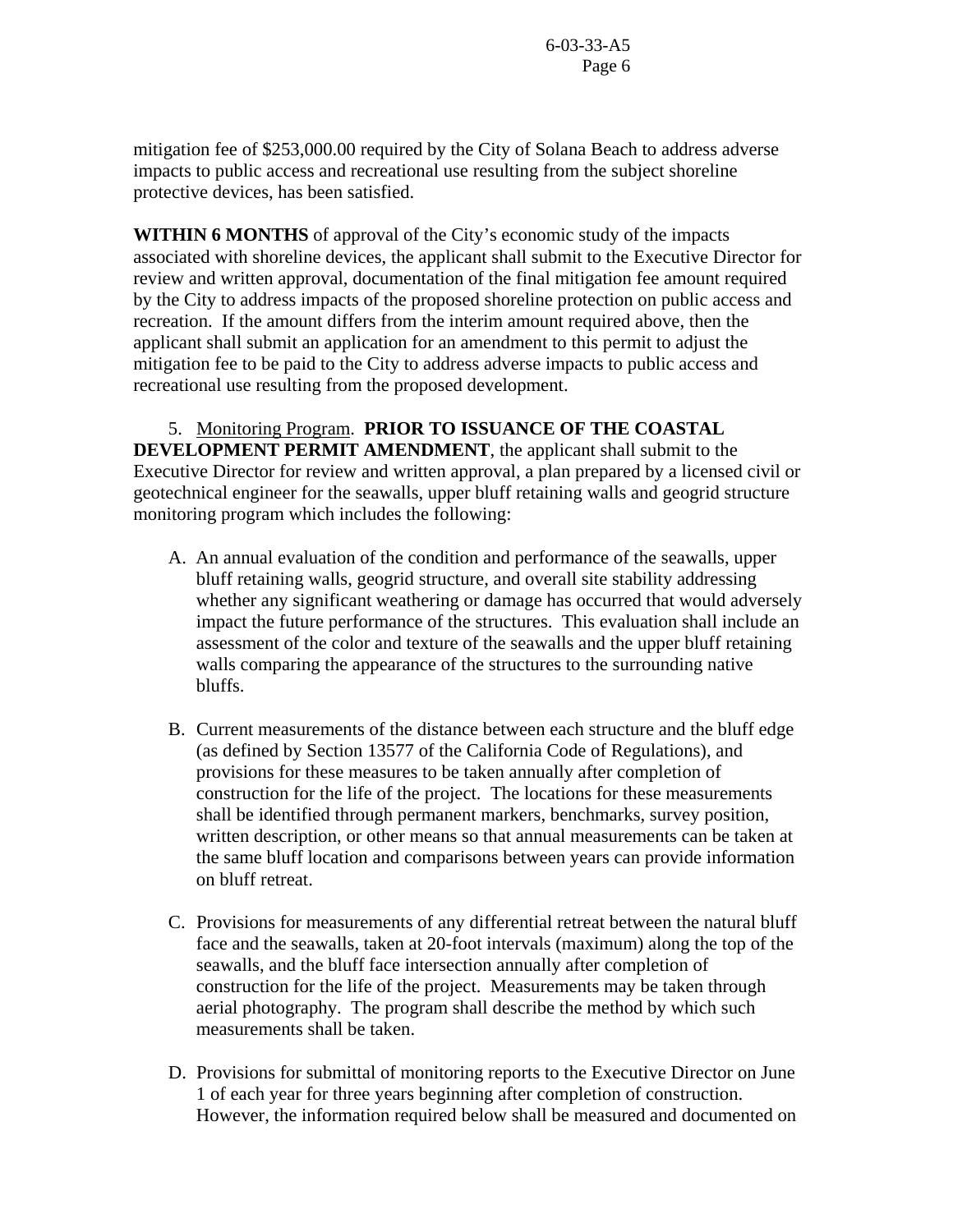a yearly basis for the life of the project. Each report shall be prepared by a licensed civil or geotechnical engineer or geologist. The report shall contain the measurements and evaluation required in sections (A) and (B) above. The report shall also summarize all measurements and analyze trends, annual retreat or rate of retreat, and the stability of the overall bluff face, including the upper bluff area, and the impact of the seawalls on the bluffs on either side of the seawalls, and shall include suggestions that do not involve the construction of structures on the face of the bluff for correcting any problems. In addition, each report shall contain recommendations, if any, for necessary maintenance, repair, changes or modifications to the project

- E. Provisions for submission of a report containing the information identified in section D above at 3 year intervals following the last annual report, for the life of the project. However, reports shall be submitted in the Spring of any year in which the following event occurs:
	- 1. A 20-year storm event
	- 2. An "El Niño" storm event
	- 3. An earthquake of magnitude 5.5 or greater with an epicenter in San Diego County.

Thus reports may be submitted more frequently depending on the occurrence of the above events in any given year.

 F. An agreement that the permittee shall apply for a coastal development permit within three months of submission of the report required in subsection D and E above (i.e., by September 1) for any necessary maintenance, repair, changes or modifications to the project recommended by the report that require a coastal development permit.

The permittee shall undertake monitoring in accordance with the approved plan. Any proposed changes to the approved plan shall be reported to the Executive Director. No changes to the plan shall occur without a Coastal Commission approved amendment to this coastal development permit amendment unless the Executive Director determines that no amendment is legally required.

 6. Storage and Staging Areas/Access Corridors. **PRIOR TO ISSUANCE OF THE COASTAL DEVELOPMENT PERMIT AMENDMENT**, the applicant shall submit to the Executive Director for review and written approval, final plans indicating the location of access corridors to the construction site and staging areas. The final plans shall indicate that:

 a. No overnight storage of equipment or materials shall occur on sandy beach or public parking spaces at Fletcher Cove. During the construction stages of the project, the permittee shall not store any construction materials or waste where it will be or could potentially be subject to wave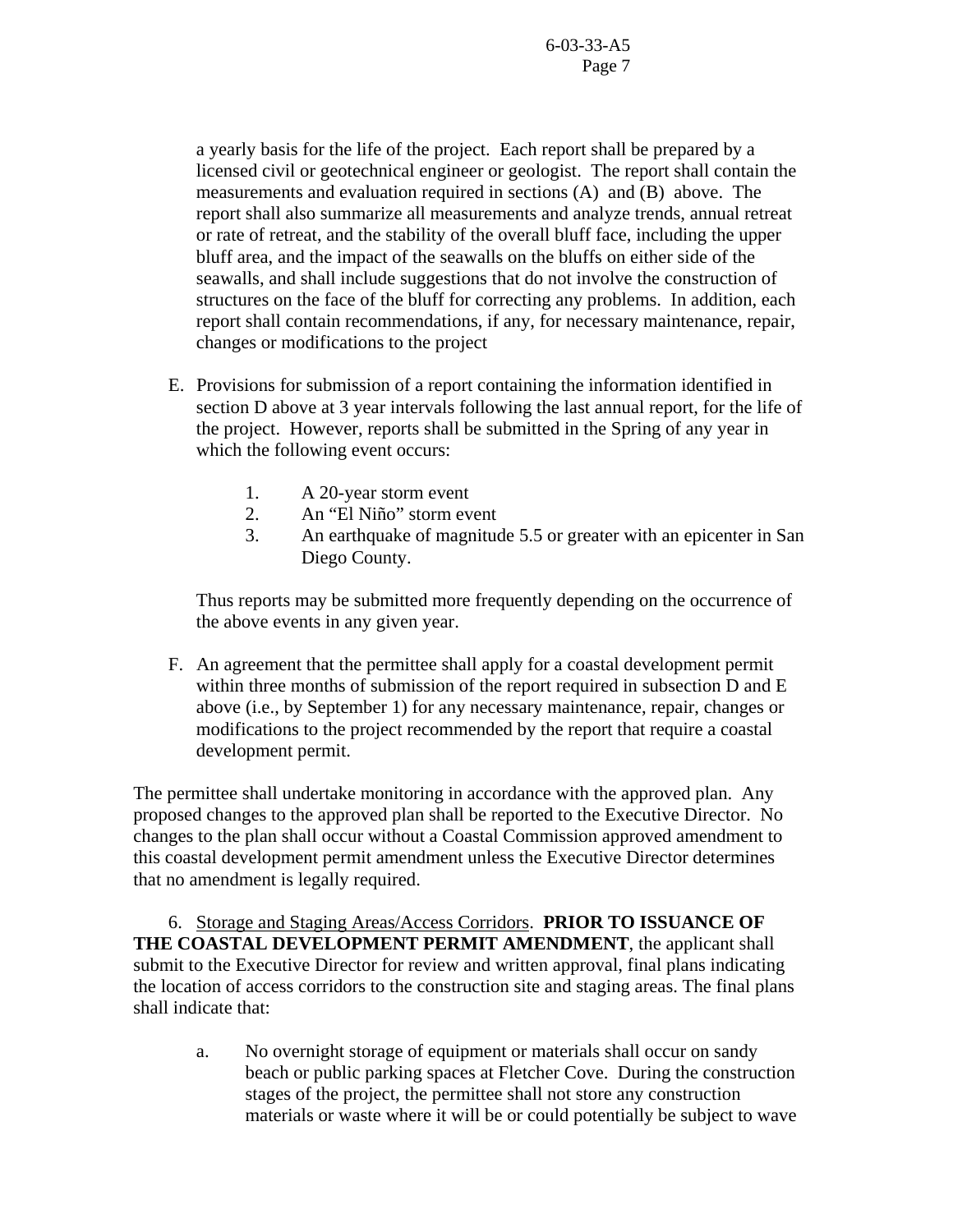erosion and dispersion. In addition, no machinery shall be placed, stored or otherwise located in the intertidal zone at any time, except for the minimum necessary to construct the notch fill. Construction equipment shall not be washed on the beach or in the Fletcher Cove parking lot.

- b. Access corridors shall be located in a manner that has the least impact on public access to and along the shoreline.
- c. No work shall occur on the beach on weekends, holidays or between Memorial Day weekend and Labor Day of any year.
- d. The applicant shall submit evidence that the approved plans/notes have been incorporated into construction bid documents. The staging site shall be removed and/or restored immediately following completion of the development.

The permittee shall undertake the development in accordance with the approved plans. Any proposed changes to the approved plans shall be reported to the Executive Director. No changes to the plans shall occur without a Coastal Commission approved amendment to this coastal development permit amendment unless the Executive Director determines that no amendment is required.

 7. Future Response to Erosion. If in the future the permittee seeks a coastal development permit to construct additional bluff or shoreline protective devices, the permittee shall include in the permit application information concerning alternatives to the proposed bluff or shoreline protection that will eliminate impacts to scenic visual resources, recreation and shoreline processes. Alternatives shall include but not be limited to: relocation of all or portions of the principal structures that are threatened, structural underpinning, and other remedial measures capable of protecting the principal structures and providing reasonable use of the property, without constructing bluff or shoreline stabilization devices. The information concerning these alternatives must be sufficiently detailed to enable the Coastal Commission or the applicable certified local government to evaluate the feasibility of each alternative, and whether each alternative is capable of protecting existing structures that are in danger from erosion. No additional bluff or shoreline protective devices shall be constructed on the adjacent public bluff face above the approved seawall or on the beach in front of the proposed seawall unless the alternatives required above are demonstrated to be infeasible. No shoreline protective devices shall be constructed in order to protect ancillary improvements (patios, decks, fences, landscaping, pools, etc.) located between the principal residential structures and the ocean.

 8. Future Maintenance/Debris Removal. Within 15 days of completion of construction of the protective devices, the permittee shall remove all debris deposited on the bluff, beach or in the water as a result of construction of shoreline protective devices. The permittee shall also be responsible for the removal of debris resulting from failure or damage of the shoreline protective devices in the future. In addition, the permittee shall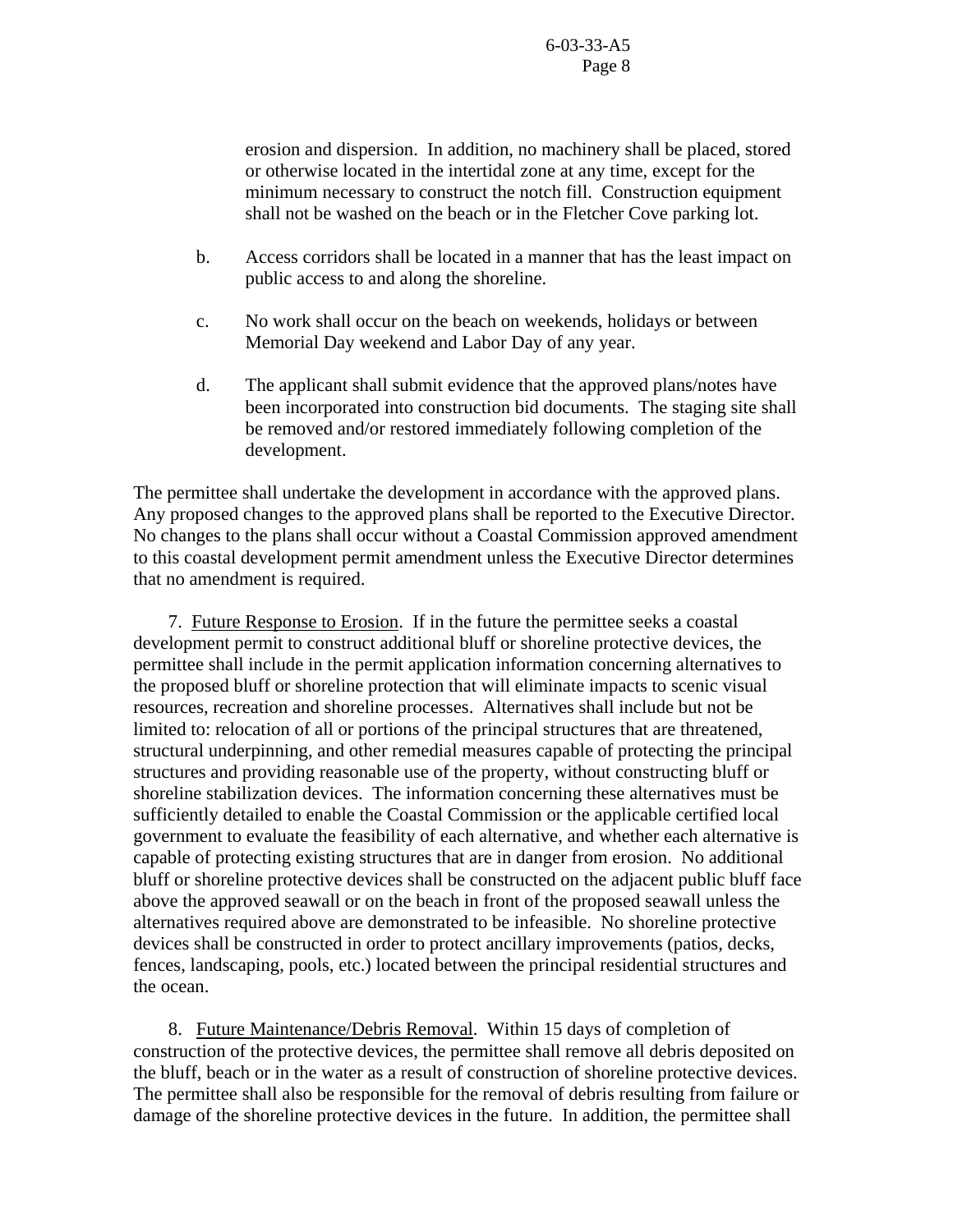maintain the permitted seawalls, upper bluff retaining walls and geogrid structure in its approved state. Maintenance of the seawalls and upper bluff retaining walls shall include maintaining the color, texture and integrity. Any change in the design of the project or future additions/reinforcement of the seawalls, upper bluff retaining walls or geogrid structure beyond exempt maintenance as defined in Section 13252 of the California Code of Regulations to restore the structure to its original condition as approved herein, will require a coastal development permit. **However, in all cases, if after inspection, it is apparent that repair and maintenance is necessary, including maintenance of the color of the structures to ensure a continued match with the surrounding native bluffs, the permittee shall contact the Executive Director to determine whether a coastal development permit or an amendment to this permit amendment is necessary, and, if necessary, shall subsequently apply for a coastal development permit or permit amendment for the necessary maintenance.**

 9. Storm Design/As-Built Plans. **PRIOR TO ISSUANCE OF THE COASTAL DEVELOPMENT PERMIT AMENDMENT**, the applicant shall submit certification by a registered civil engineer that the proposed seawalls are designed to withstand storms comparable to the winter storms of 1982-83.

In addition, **within 60 days following completion of the project**, the permittee shall submit certification by a registered civil engineer, acceptable to the Executive Director, verifying the seawall, upper bluff retaining walls and geogrid structure have been constructed in conformance with the approved plans for the project.

10. Other Permits. **PRIOR TO COMMENCEMENT OF CONSTRUCTION,**  the permittee shall provide to the Executive Director copies of all other required local, state or federal discretionary permits for the development authorized by CDP Amendment #6-03-33-A5. The applicant shall inform the Executive Director of any changes to the project required by other local, state or federal agencies. Such changes shall not be incorporated into the project until the applicant obtains a Commission amendment to this permit, unless the Executive Director determines that no amendment is legally required.

 11. State Lands Commission Approval. **PRIOR TO ISSUANCE OF THE COASTAL DEVELOPMENT PERMIT AMENDMENT**, the applicants shall submit to the Executive Director for review and written approval, a written determination from the State Lands Commission that:

a) No state lands are involved in the development; or

 b) State lands are involved in the development, and all permits required by the State Lands Commission have been obtained; or

 c) State lands may be involved in the development, but pending a final determination of state lands involvement, an agreement has been made by the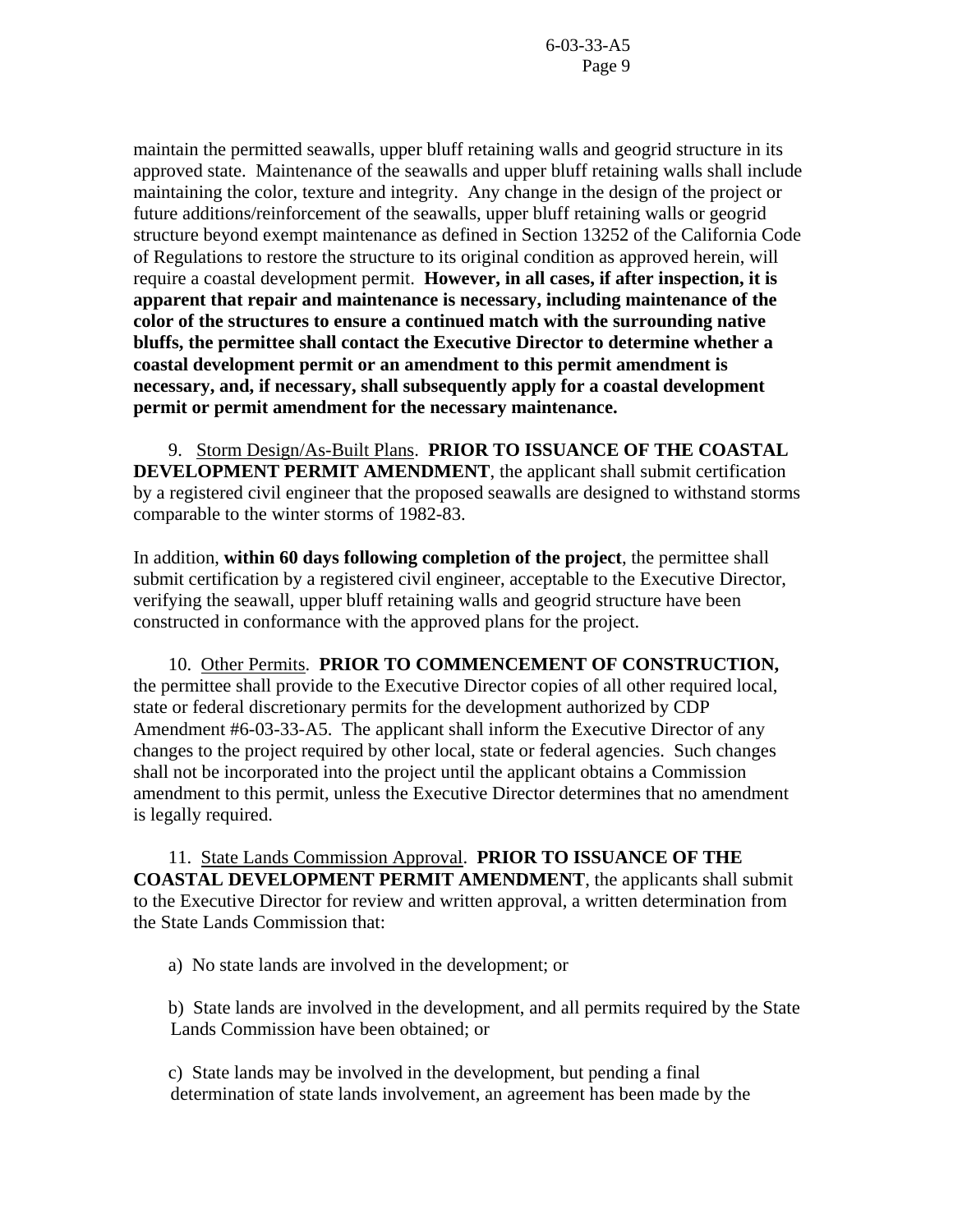applicant with the State Lands Commission for the project to proceed without prejudice to the determination.

 12. Public Rights. The Coastal Commission's approval of this permit shall not constitute a waiver of any public rights that exist or may exist on the property. The permittee shall not use this permit as evidence of a waiver of any public rights that exist or may exist on the property.

13. Assumption of Risk, Waiver of Liability and Indemnity Agreement. By acceptance of this permit, the applicant acknowledges and agrees (i) that the site may be subject to hazards from erosion and coastal bluff collapse; (ii) to assume the risks to the applicant and the property that is the subject of this permit of injury and damage from such hazards in connection with this permitted development; (iii) to unconditionally waive any claim of damage or liability against the Commission, its officers, agents, and employees for injury or damage from such hazards; and (iv) to indemnify and hold harmless the Commission, its officers, agents, and employees with respect to the Commission's approval of the project against any and all liability, claims, demands, damages, costs (including costs and fees incurred in defense of such claims), expenses, and amounts paid in settlement arising from any injury or damage due to such hazards.

 14. Best Management Practices. **PRIOR TO ISSUANCE OF THE COASTAL DEVELOPMENT PERMIT AMENDMENT**, the applicants shall submit for review and written approval of the Executive Director, a Best Management Plan approved by the City of Solana Beach that effectively assures no shotcrete or other construction byproduct will be allowed onto the sandy beach and/or allowed to enter into coastal waters. The Plan shall apply to both concrete pouring/pumping activities as well as shotcrete/concrete application activities. During shotcrete/concrete application specifically, the Plan shall at a minimum provide for all shotcrete/concrete to be contained through the use of tarps or similar barriers that completely enclose the application area and that prevent shotcrete/concrete contact with beach sands and/or coastal waters. All shotcrete and other construction byproduct shall be properly collected and disposed of off-site.

The permittee shall undertake the development in accordance with the approved plans. Any proposed changes to the approved plans shall be reported to the Executive Director. No changes to the plans shall occur without a Coastal Commission approved amendment to this coastal development permit amendment unless the Executive Director determines that no amendment is legally required.

 15. Other Special Conditions of the City of Solana Beach Permit #17-07-19. Except as provided by this coastal development permit, this permit has no effect on conditions imposed by the City of Solana Beach pursuant to an authority other than the Coastal Act.

 16. Prior Conditions of Approval. All prior conditions of approval of coastal development permit #6-03-33, not specifically revised herein shall remain in full force and effect.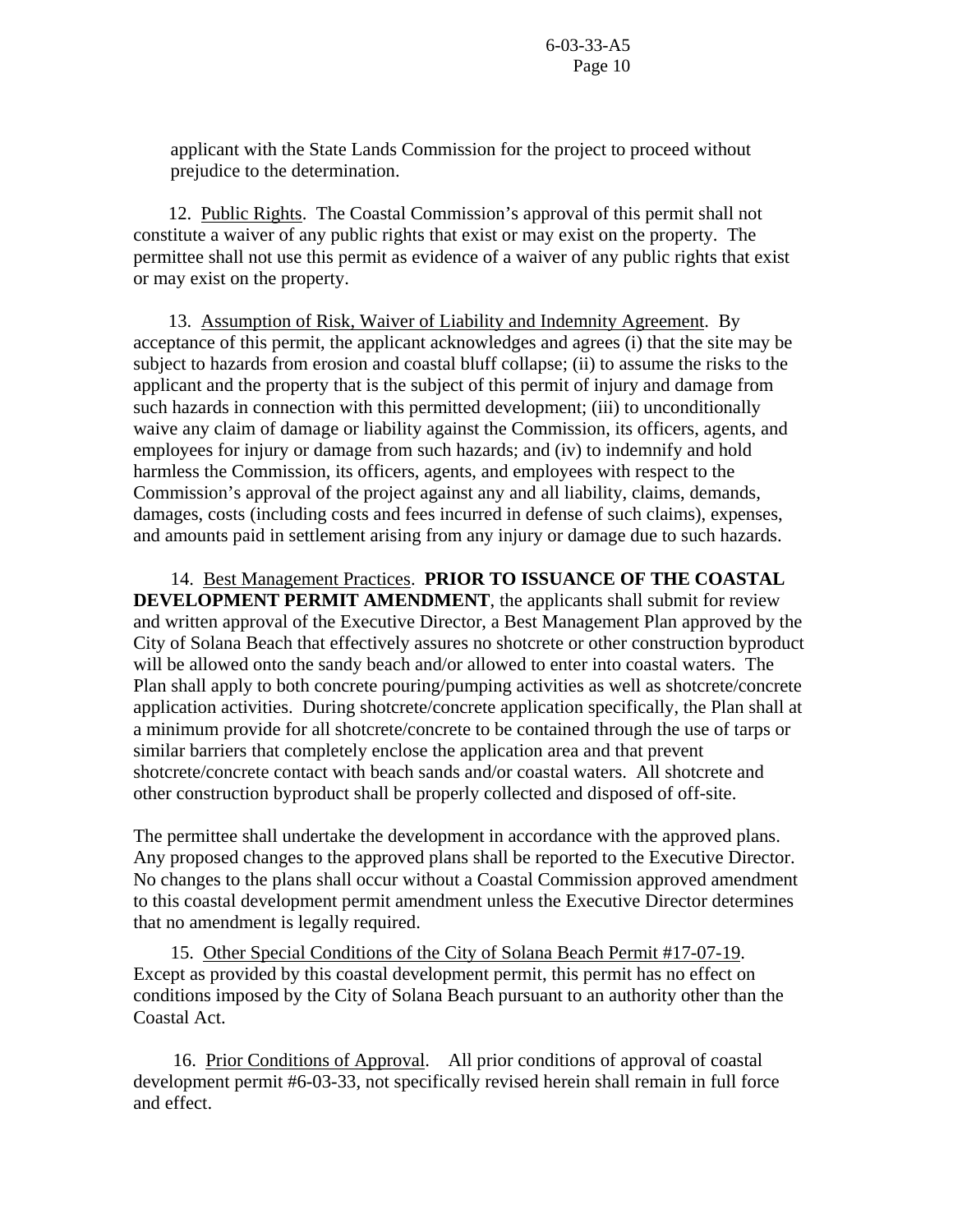17. CC&R's. **PRIOR TO ISSUANCE OF THE COASTAL DEVELOPMENT PERMIT AMENDMENT**, the applicant shall modify the condominium association's Declaration of Restrictions (CC&R's) in a form and content acceptable to the Executive Director, to reflect the obligations imposed on the homeowner's association by Special Condition Nos. 1 through 16 above. This addition to the CC&R's shall not be removed or changed without a Coastal Commission-approved amendment to this coastal development permit amendment.

## III. Findings and Declarations.

The Commission finds and declares as follows:

 1. Detailed Project Description. The proposed amendment involves the construction of a series of shoreline protective devices located on the beach and bluff to supplement previously approved shoreline devices that lie below a 72-unit condominium complex. The proposed structures include three seawalls (55 ft., 83 ft. and 115 ft. in length), two upper bluff retaining walls (84 to 94 ft. in length) and a geogrid reinforced slope which will be filled with soil and hydroseeded with native coastal species. The proposed 115 ft.-long seawall, two upper bluff retaining walls and the geogrid reinforced slope have already been constructed pursuant to an emergency permit issued by the Executive Director in December of 2005 (Ref. Emerg. Permit # 6-05-58-G). The subject amendment request represents the required follow-up coastal development permit requirements for the emergency permit. In addition to these previously constructed devices, the applicant is also proposing construction of two detached 37 ft.-high seawalls of 55 ft. and 83 ft. in length. Following completion of the subject development, approximately 2/3 of the length of shoreline fronting the Surfsong Condominium complex will be armored with either seawalls or seacave/notch infills. An approximately 270 ft.-long section of the bluffs on the north 1/3 of the site will remain in its natural unarmored state. Along that northern section, the closest building is approximately 90 ft. inland of the bluff edge and is not currently threatened by erosion (Ref. Exhibit #2).

To address the impacts of the seawalls on shoreline sand supply, the applicant is proposing the payment of an in-lieu fee for sand replenishment of \$78,823.00. In addition, to address the adverse impacts of the seawall on public access and recreational use, the applicant is proposing the payment of an interim in-lieu fee of \$253,000 to the City of Solana Beach's land lease fee program. These monies can be used for future public access or recreational projects in the City of Solana Beach.

The project is designed to protect an existing condominium structure (72 condominiums) consisting of five separate buildings, three of which are located as close as 22 to 25 from the edge of the bluff. The proposed project is located on the beach and bluff approximately 900 feet south of Fletcher Cove, the City of Solana Beach's primary beach access point. The City of Solana Beach does not yet have a certified LCP. Therefore, Chapter 3 policies of the Coastal Act is the standard of review.

 2. Permit History. In 1974, the Commission approved the construction of the subject condominiums with conditions including the creation of a permanent open space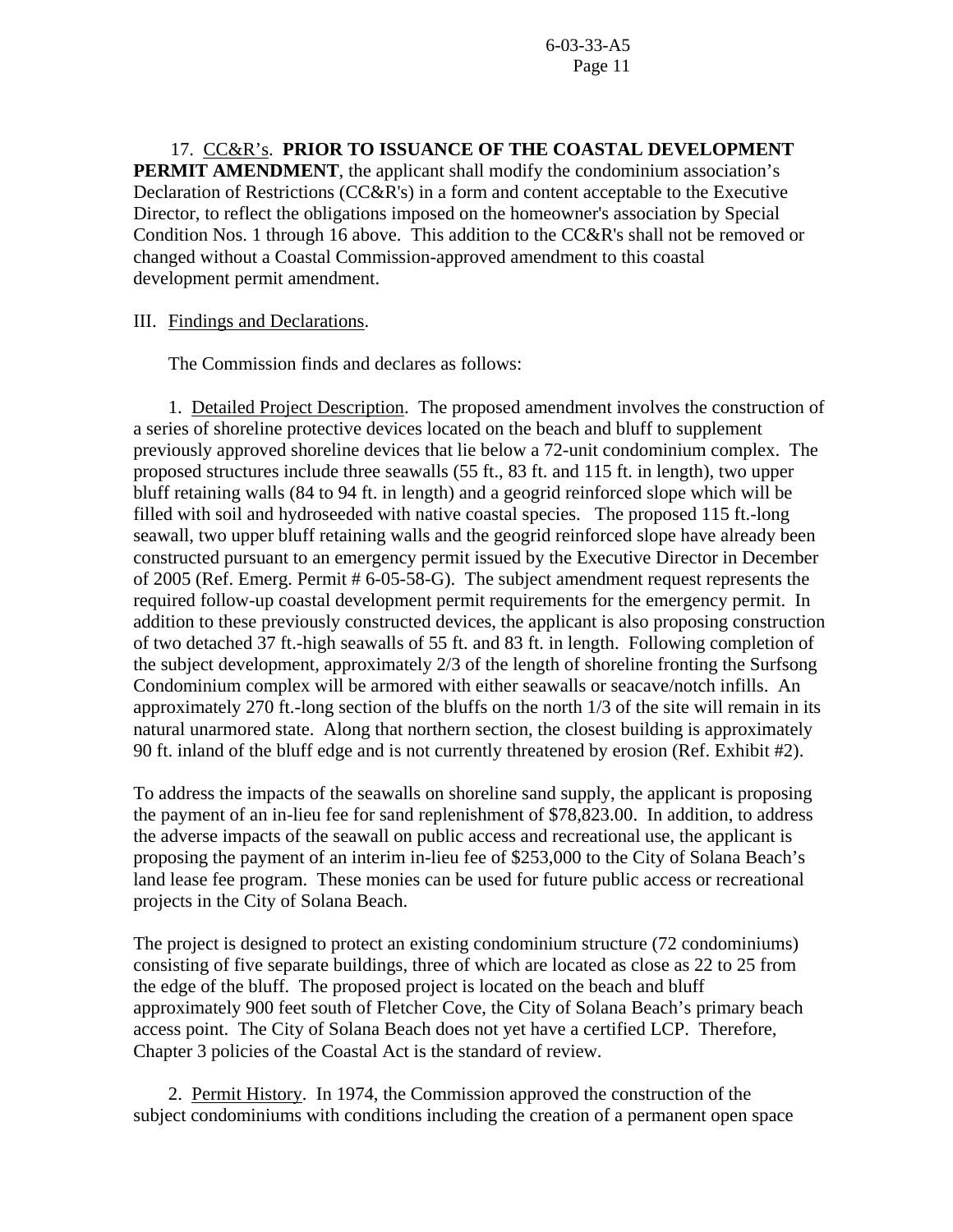area of approximately 0.94 acres on the top of the bluff at the northwest corner of the blufftop lot (Ref. CDP #F1002/Surfsong). The open space area remains available for public use as a trail available for viewing the ocean and shoreline. In July of 2003, the Commission approved the construction of an approximately 120 ft.-long, 35 ft.-high colored and textured tiedback concrete seawall and approximately 342 linear feet of notch and seacave infills with colored and textured erodible concrete at the base of the bluff to protect the condominiums from the threat of erosion (Ref. CDP 6-03- 33/Surfsong). Before the applicant was able to comply with the special conditions of approval and, thereby commence construction in reliance of the regular permit, the Executive Director authorized an emergency permit to allow for the construction of the approximately 120 ft.-long, 35 ft.-high colored and textured tiedback concrete seawall (Ref. 6-04-30-G/Surfsong). The applicant subsequently satisfied all special conditions of approval of the original permit and the regular coastal development has been issued. In addition, before the 342 ft. of seacave/notch infills could be completed, additional lower and upper bluff failures occurred threatening the condominiums. As a result, the Executive Director authorized under an emergency permit on December 9, 2005 for a 115 ft. long seawall, two upper bluff retaining walls and geogrid reinforcement of the slope that are included as an element of the subject permit amendment (Ref. Emerg. Permit # 6- 05-58-G).

There have been four other amendment requests since the original Commission action of July 2003. In May of 2004, the Executive Director approved a non-material amendment authorizing the applicant to substitute the requirement that a deed restriction be recorded against the properties and instead to allow the CC&R's to be revised and recorded so as to document the obligations imposed on the homeowner's association by the original permit (Ref. CDP 6-03-33-A1/Surfsong). Three subsequent amendment requests (Ref. CDP 6-03-33-A2, A3 and A4/Surfsong) were withdrawn by the applicant.

3. Geologic Conditions and Hazards. Section 30235 of the Coastal Act states, in part:

Revetments, breakwaters, groins, harbor channels, seawalls, cliff retaining walls, and other such construction that alters natural shoreline processes shall be permitted when required to serve coastal-dependent uses or to protect existing structures or public beaches in danger from erosion, and when designed to eliminate or mitigate adverse impacts on local shoreline sand supply.

In addition, Section 30253 of the Coastal Act states, in part:

New development shall do all of the following:

 (a) Minimize risks to life and property in areas of high geologic, flood, and fire hazard.

 (b) Assure stability and structural integrity, and neither create nor contribute significantly to erosion, geologic instability, or destruction of the site or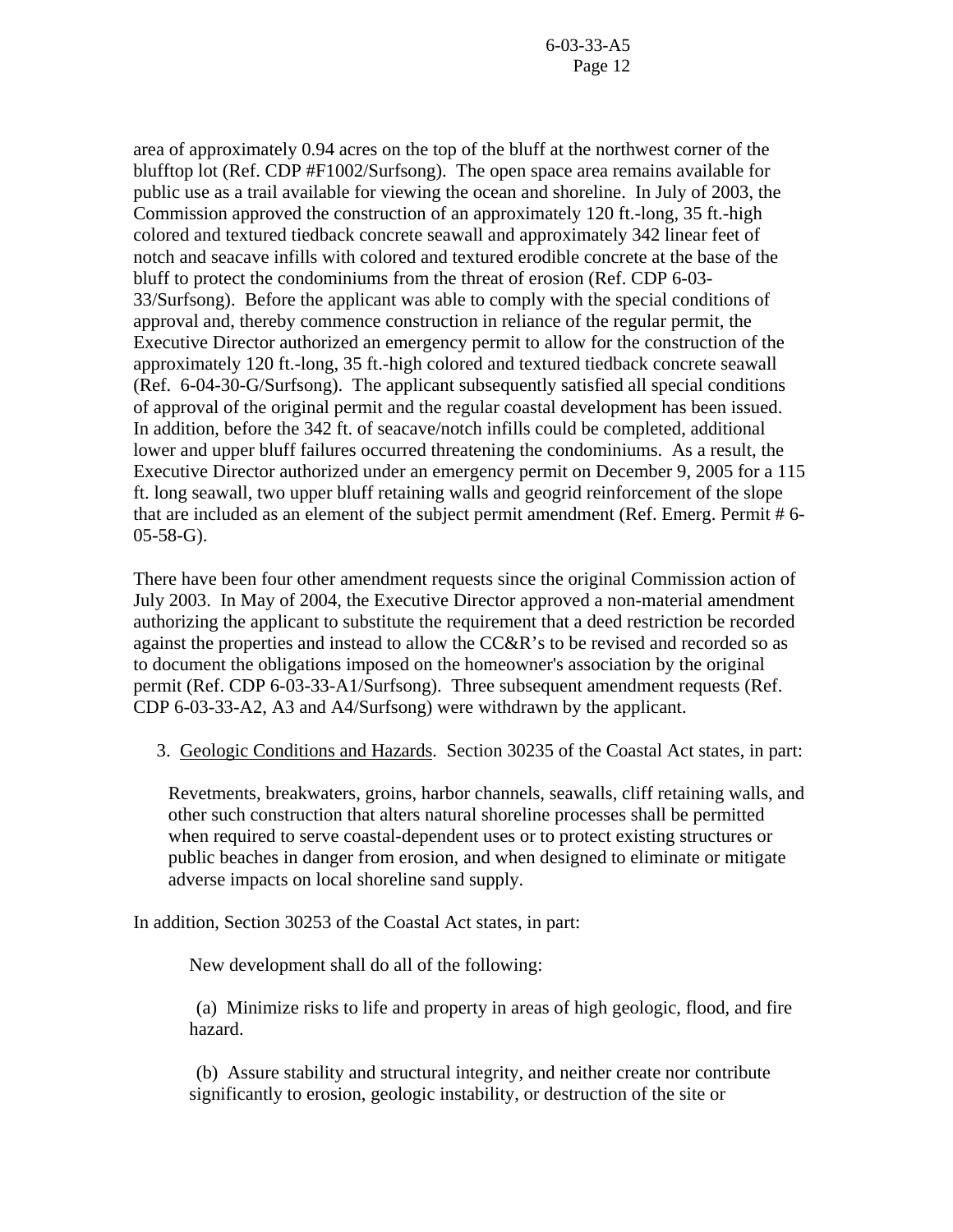surrounding area or in any way require the construction of protective devices that would substantially alter natural landforms along bluffs and cliffs.

 $[\ldots]$ 

As previously described, the proposed project involves a series of shoreline protective devices located on the beach and bluff below the Surfsong condominium complex which consists of six detached buildings totaling 72 condominiums. One of the elements of the project involves the construction of an approximately 115 ft.-long, 37 ft.-high seawall below Building #211 and Northern Building #233. In addition, approximately 10 ft. above the top of the 115 ft.-long seawall, the applicant proposes to construct an approximately 94-ft. long, 10 to 13 ft. high, buried shotcrete retaining wall with approximately 8 to 10 ft. of exposed wall. Above these structures a second approximately 84-ft. long, 14 to 16 ft. high, buried shotcrete retaining wall with approximately 8 to 10 ft. of exposed wall is proposed to located at the top of the 78 ft.-high coastal bluff. In addition, the bluff face between the lower and upper retaining wall is proposed to be reconstructed using a geogrid reinforced structure that will be filled with soil and hyrdroseeded with native coastal species. All of these structures have been completed pursuant to Emergency Permit # 6-05-58-G/Surfsong.

The applicant's geotechnical reports identify that the bluffs below Building #211 and Northern Building #233 are experiencing significant erosion resulting in a threat to the upland residential buildings and require the 115 ft.-long seawall, upper bluff walls and reconstructed bluff to address the threat:

During the collapse approximately 8- to 15-feet of the lower bluff was lost. Subsequent additional upper bluff failures caused failure to expand an additional 8- 12-feet, towards the north, east, and south, between the period of February 23 and April 5, 2004. This progressive loss of the upper bluff materials has caused continued sloughing and failure of highly erodible and unstable, clean sand materials located within the lower- and mid-sections of the Terrace Deposits. The collapse and subsequent failures currently exposed a clean sand lense estimated to be approximately 7- to 12-feet thick height (immediately overlying the Torrey Sandstone). Additionally, observations have noted a zone of highly erodible, friable sand materials, approximately 7- to 10-feet thick, located approximately 24- to 26 feet below the top of the bluff. . . . These materials are presently retreating at an accelerated rate, and threaten Building 211 (to the north), and Building 233 (to the south), from migration of the existing failure area. Additionally, to the south of the existing failure, lower bluff collapse remains a serious and real threat to the project buildings.

. . . The bluff restoration repairs will require the containment of the lower clean sand materials using a reinforced concrete seawall, and the construction of mid- and upper bluff stabilizing measures to limit the northward, southward, and eastward propagation of continued failures within the clean sands in lower and mid-bluff Terrace Deposits (Ref. "Updated Discussion of Upper Bluff Repair Alternatives February 23, 2004 Failure Area" by Anthony-Taylor Consultants dated 6/3/05).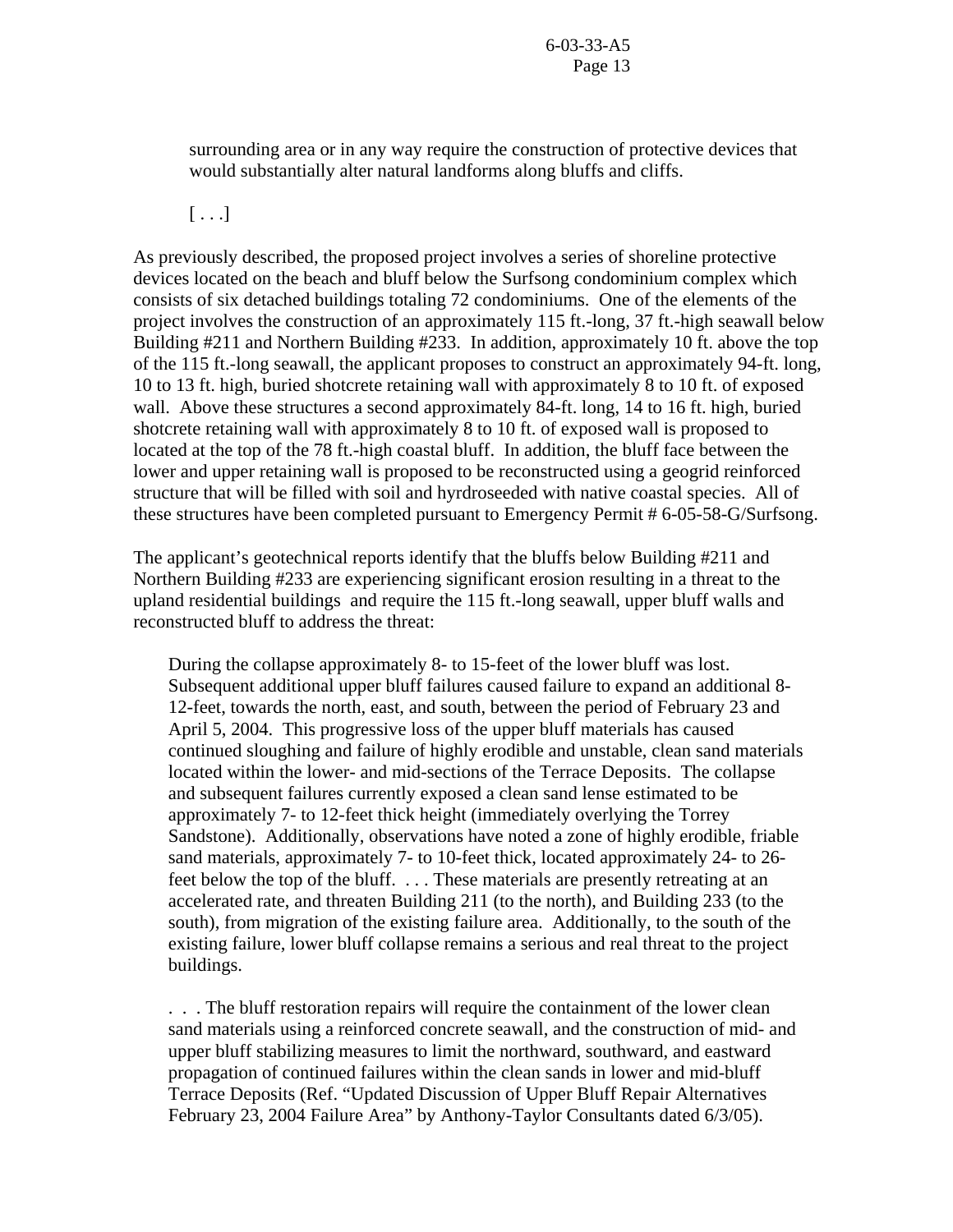In addition, the applicant's geotechnical reports identify that several sections of the bluffs below the condominium complex that have not been afforded protection by either seawalls or seacave/notch infills have recently experienced significant erosion that threaten Southern Building #233 and Building #239:

As a result of the depleted sand levels, this section of the coast line has experienced significant undercutting and seacave formation. Once such undercutting reaches a depth of approximately 6- to 10-feet, collapse usually occurs shortly thereafter. This is evidenced in an approximately 85' long section of the bluff immediately south of the existing coastal bluff protection, (undercut infill) at Surfsong, that has experienced significant undercutting and subsequent failure resulting in the exposure of a lense of clean sand. Past experience of such exposures along this area of coastline suggest this clean sand lense will deteriorate in a fairly rapid manner, causing mid-to upper bluff failures that would the threaten the foundations of associations structures.

Other remaining unprotected sections of Surfsong currently display some localized areas of undercutting that range from approximately 6' to 10' in depth, and a few notches that range from approximately 5' to 7' and 15' to 37', respectively. Based on these findings, it our opinion that any of these unprotected sections are likely to experience additional failure within the next 12 months, with such failure involving the lower, middle and upper bluff. These projected failures are imminent, and could occur at any time. (Ref. "Summary of Updated Bluff Conditions Surfsong Bluff Areas" by Anthony-Taylor Consultants dated March 21, 2007.)

As a result of these recent bluff collapses, the applicant is proposing to construct an 83 ft.-long, 37 ft.-high seawall at the base of bluff below Southern Building #233 and a 55 ft.-long, 37 ft.-high seawall at the base of the bluff below the south end of Building #239. Following construction of these two additional seawalls, approximately 2/3 of the length of the bluffs fronting the Surfsong Condominium complex will be armored by seawalls or seacave/notch infills. The remaining approximately 270 ft. section of shoreline along the northern 1/3 of the site will be remain in its natural, unarmored state (Ref. Exhibit #2). In this northern section of shoreline the closest Surfsong building (Building #205) lies approximately 90 ft. inland of the bluff and is not currently threatened by erosion.

As characterized by the geotechnical report submitted by the applicant for the original application and in subsequent geotechnical reports, the shoreline protective devices are required to protect the condominium buildings that are threatened by erosion due largely to the presence of a "clean sands" lens located between the Torrey Sandstone and Marine Terrace Deposits at approximately elevation 25-35 ft. MSL. As quoted above, the updated geotechnical report of 6/30/05 also identifies an additional area of highly erodible sand material approximately 50-55 ft. MSL. The threatened structures are located between 22 and 25 ft. from the edge of the bluff.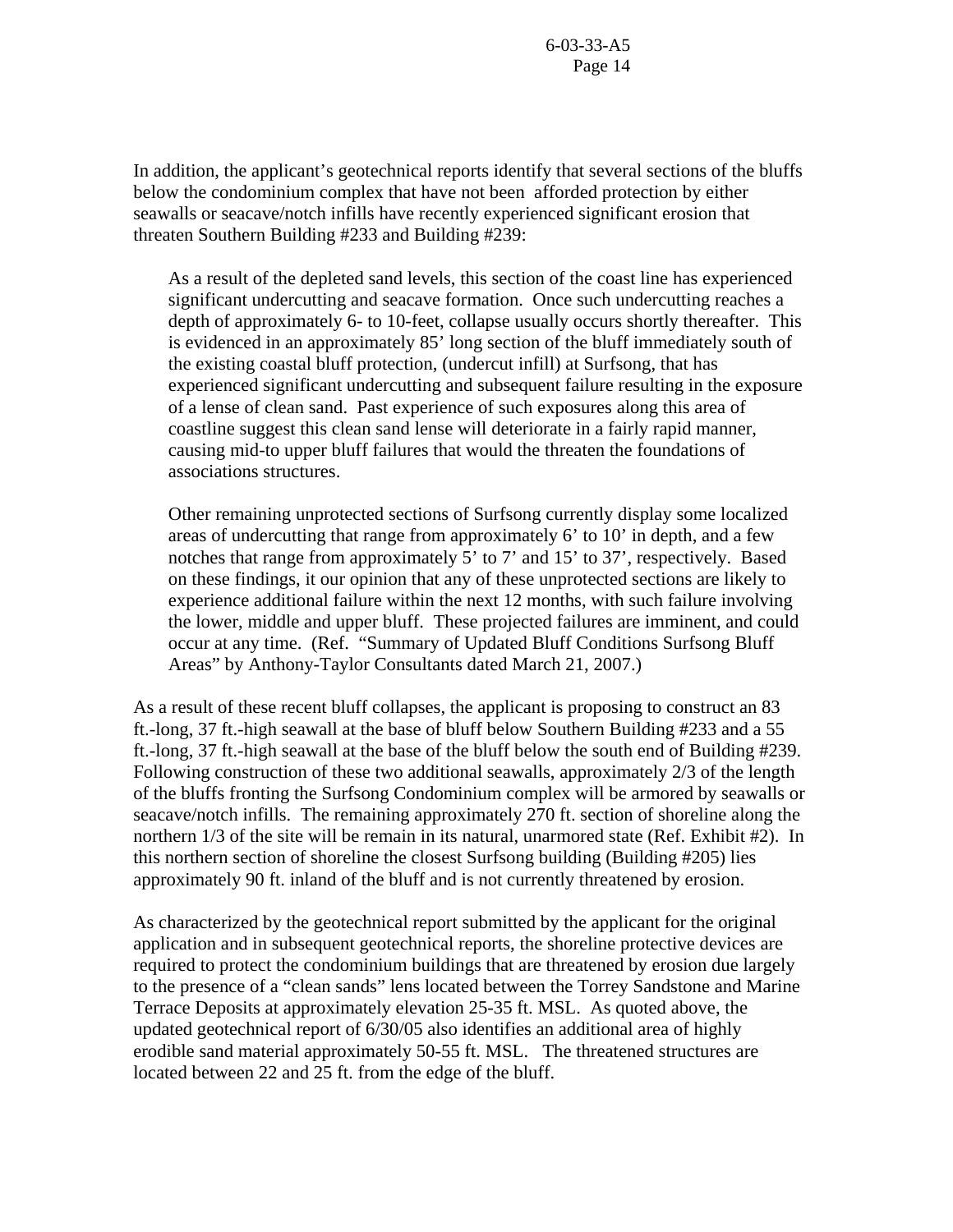According to the Commission's staff geologist, the clean sand layer consists of a layer of sand with a limited amount of capillary tension and a very minor amount of cohesion, both of which cause the material to erode easily, making this clean sand layer, once exposed, susceptible to wind blown erosion and continued sloughing as the sand dries out and loses the capillary tension that initially held the materials together. Geotechnical reports associated with developments near this site have stated that gentle sea breezes and any other perturbations, such as landing birds or vibrations from low-flying helicopters, can be sufficient triggers of small- or large-volume bluff collapses, since the loss of the clean sands eliminates the support for the overlying, slightly more cemented, terrace deposits.

The presence of this clean sand layer within the bluffs along the Solana Beach shoreline has previously been identified in geotechnical reports submitted in conjunction with seawall, seacave and notch infill projects north of the subject site (ref. CDP #6-99- 100/Presnell, et. al, #6-99-103/ Coastal Preservation Association, 6-00-66/Pierce, Monroe and 6-02-84/Scism, 06-03-33/Surfsong, 6-04-83/Cumming, Johnson and 6-07- 124/Brehmer, Caccavo) as well as south of the subject site (ref. CDP 6-00-9/Del Mar Beach Club). According to the Commission's staff geologist, the typical mechanism of sea cliff retreat along the Solana Beach shoreline involves the slow abrasion and undercutting of the Torrey Sandstone bedrock, which forms the sea cliff at the base of the bluffs, from wave action which becomes more pronounced in periods of storms, high surf and high tides. Other contributing factors to sea cliff retreat include fracturing, jointing, sea cave and overhang collapse and the lack of sand along the shoreline. When the lower sea cliff is undercut sufficiently, it commonly fails in blocks. The weaker terrace deposits are then unsupported, resulting in the collapse of the terrace deposits through circular failures. Such paired, episodic failures eventually result in a reduction in the steepness of the upper bluff, and the landward retreat of the bluff edge. Such retreat may threaten structures at the top of the slope. When failures of the upper bluff have sufficiently reduced the overall gradient of the upper bluff, a period of relative stability ensues, which persists until the lower bluff becomes sufficiently undercut to initiate a block failure once more, triggering a repetition of the entire process.

The mechanism of bluff retreat that occurs in conjunction with the exposure of the clean sand layer is somewhat different than the paired, episodic failure model described above. Because of the cohesionless character of the clean sands, once they are exposed they continue to slump on an ongoing basis as a result of very small triggers such as traffic vibrations or wind erosion. Continued sloughage results in the further exposure of more clean sand, and ongoing upper bluff collapse. This cycle occurs so quickly (over months or days, rather than years) that the upper bluff may never achieve a stable angle of repose.

According to the Commission's staff geologist, the best regional estimate of historical long-term bluff retreat for Solana Beach is from a FEMA-funded study summarized in Benumof and Griggs (1999). These authors report an average long-term retreat rate of 0.27 ft/yr for the Solana Beach area over the period 1932 - 1994. Episodic erosion events such as sea cave or notch overhang collapses, and erosion related to severe winter storms, can lead to short-term bluff retreat rates well above the long-term average. These short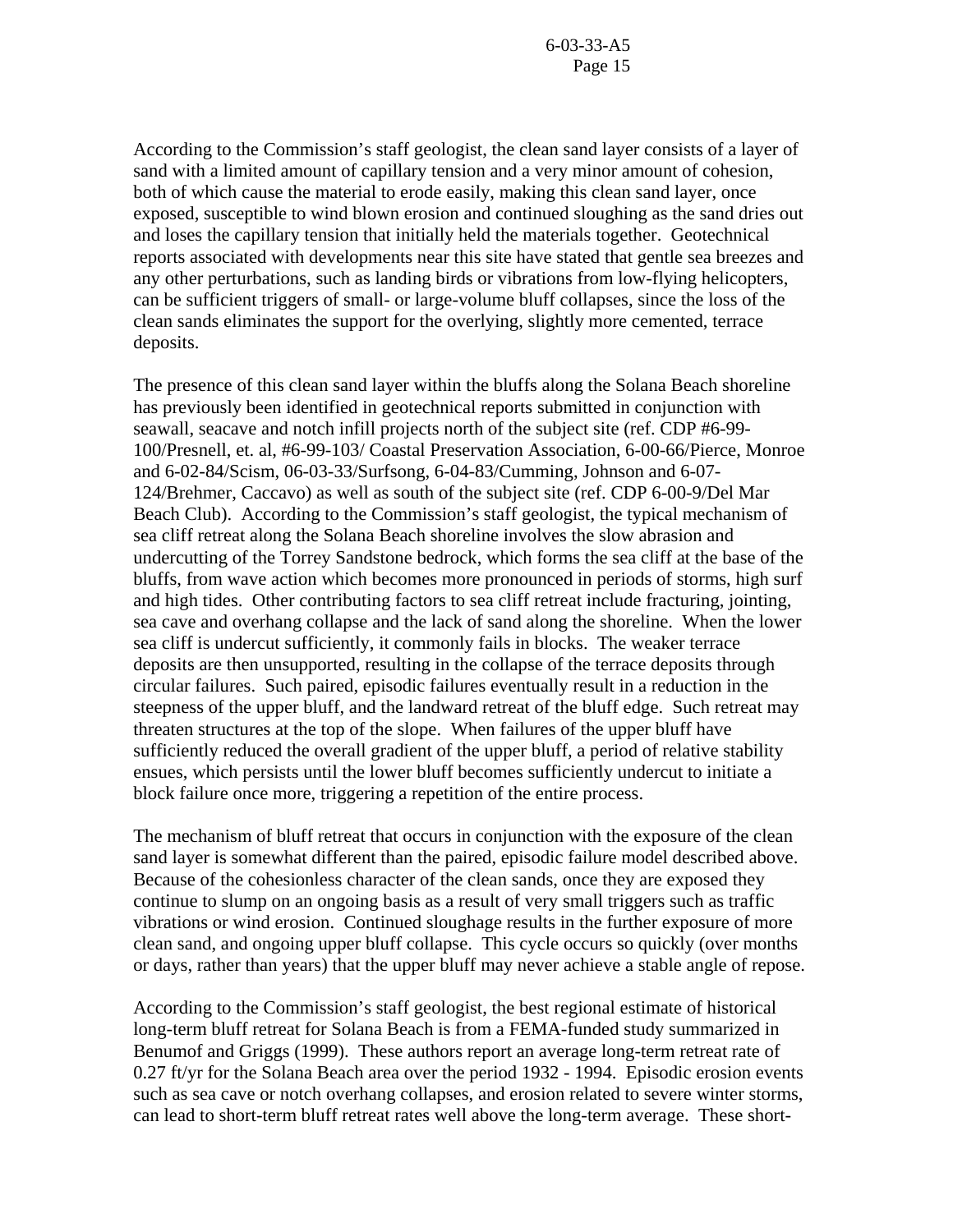term retreat rates are inherently included in the estimation of the long-term retreat rate for Solana Beach and, therefore, are included in the methodology used for the in-lieu fee sand replenishment calculations.

While the existing condominium structures are set back from the bluff edge between 22 and 25 feet, the slope stability analysis performed by the applicant's engineer indicates that further collapse of the upper bluff will threaten the foundation of these condominium buildings. The factor of safety against sliding along the most likely slide planes is estimated to be at approximately 0.94 for Northern Building #233 (above proposed 115 ft.-long seawall), 1.06 for Southern Building #233 (above proposed 83 ft.-long seawall) and 0.97 for Building #239 (above proposed 55 ft.-long seawall).

 (The factor of safety is an indicator of slope stability where a value of 1.5 is the industrystandard value for new development. In theory, failure should occur when the factor of safety drops to 1.0, and no slope should have a factor of safety less than 1.0.)

The Commission's geologist and coastal engineer have reviewed the applicant's geotechnical report and concur with its assessments. In addition, they have confirmed that the proposed shoreline devices are the minimal necessary to address the threat of erosion to the existing condominium structures.

Thus, given the significant bluff collapses that have occurred since 2002, the presence of the clean sand layer, the extreme erodibility of these sands once exposed, substantial evidence has been provided to document that the existing blufftop condominium structures are in danger from erosion. However, there are a variety of ways in which the threat from erosion could be addressed. Under the policies of the Coastal Act, the project must eliminate or mitigate adverse effects on shoreline sand supply and minimize adverse effects on public access, recreation, and the visual quality of the shoreline.

## Alternatives

The applicant's engineer has performed an alternatives analysis to demonstrate that no other feasible alternatives exist to address the threats to the structures at the top of the bluff. Until these most recent failures the applicant had identified that the fill of the seacave and notch within the 115 ft.-long stretch of shoreline was the least environmentally damaging alternative. However, with the subsequent collapses the applicant is identifying that the proposed seawalls, retaining walls and geogrid reinforced slope is the least environmentally damaging alternative. The applicant's engineer has identified that removal or relocation of the three threatened, three-story condominium structures is not feasible or practical because of the expense and the lack of available area on the lot to setback the structures so as to not be threatened.

In the case of the seawalls, the applicant's engineer has also identified that the height of the wall at 37 ft. is the minimum size necessary to protect the toe of the bluff from marine erosion and contain the layer of clean sands which has been determined to be located between 25 ft. and 35 ft. MSL. Alternatives such as use of rip-rap at the base or a shorter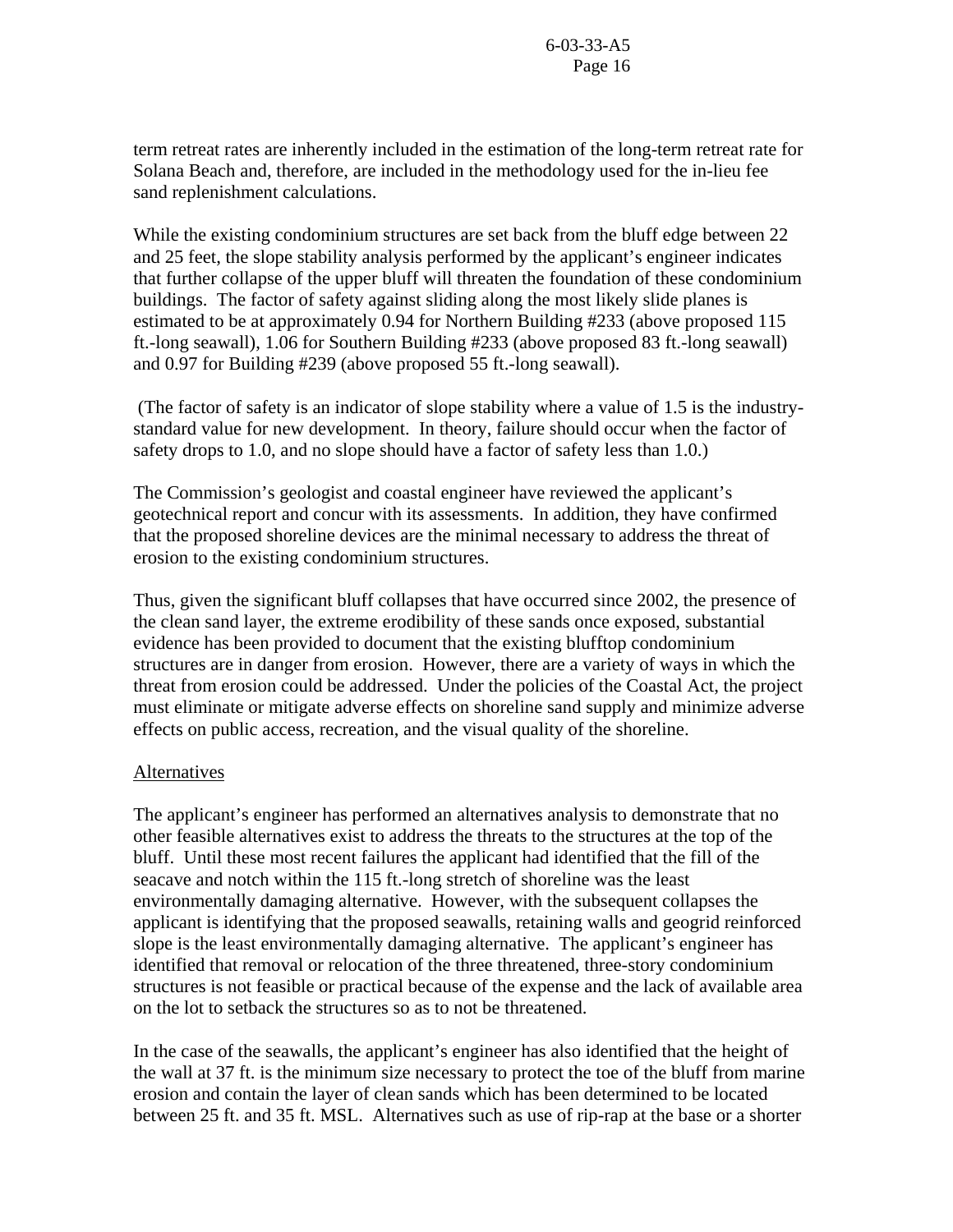seawall would not arrest the ongoing mid and upper bluff failures that are threatening the structures. The applicant has examined the reconstruction of the entire bluff face above the 115 ft.-long seawall with a geogrid reinforced structure instead of the two 84 to 94 ft. long retaining walls and has determined that such an alternatives is now infeasible because the extent of bluff failures makes its installation requiring additional grading of bluff may lead to additional failures and the ultimate geogrid structure itself would need to be wrapped with geogrid fabric in order to provide slope stability. The geogrid fabric would be visually obtrusive. The only alternative left for the applicant is the construction of the seawalls, proposed retaining walls and a section of planted geogrid structure between the retaining walls.

In summary, the exposure of the clean sands layer presents a threat of rapid erosion and bluff collapses that must be addressed by a solution that effectively contains the clean sands and affords protection to the condominiums at the top of the bluff. Given the substantial amount of documented erosion on the site over the last several years, the presence of the clean sands, the extreme erodibility of these sands, and the low factor of safety on the subject bluffs, substantial evidence has been provided to document that the existing blufftop structures are in danger from erosion and that the proposed seawalls, upper bluff retaining walls and reconstructed bluff are necessary to protect the structures at the top of the bluff from the danger of erosion. In addition, the above-described alternatives presented by the applicant do not suggest there is a less-environmentallydamaging feasible alternative. The Commission's staff geologist and coastal engineer have reviewed the applicant's geotechnical assessment of the site along with their alternatives analysis and concur with its conclusions and recommendations. Therefore, the Commission finds that the proposed seawalls, retaining walls and geogrid reinforced slope represent the least environmentally damaging feasible alternative.

## Sand Supply/In Lieu Mitigation Fee

Although construction of a seawall is required to protect the existing principle structures on the site, Section 30235 of the Coastal Act requires that the shoreline protection be designed to eliminate or mitigate adverse impacts on local shoreline sand supply. There are a number of adverse impacts to public resources associated with the construction of shoreline protection. The natural shoreline processes referenced in Section 30235, such as the formation and retention of sandy beaches, can be significantly altered by construction of a seawall, since bluff retreat is one of several ways that beach area and beach quality sand is added to the shoreline. This retreat is a natural process resulting from many different factors such as erosion by wave action causing cave formation, enlargement and eventual collapse, saturation of the bluff soil from ground water causing the bluff to slough off and natural bluff deterioration. When a seawall is constructed on the beach at the toe of the bluff, it directly impedes these natural processes.

Some of the effects of a shoreline protective structure on the beach such as scour, end effects and modification to the beach profile are temporary or difficult to distinguish from all the other actions which modify the shoreline. Seawalls also have non-quantifiable effects to the character of the shoreline and visual quality. However, some of the effects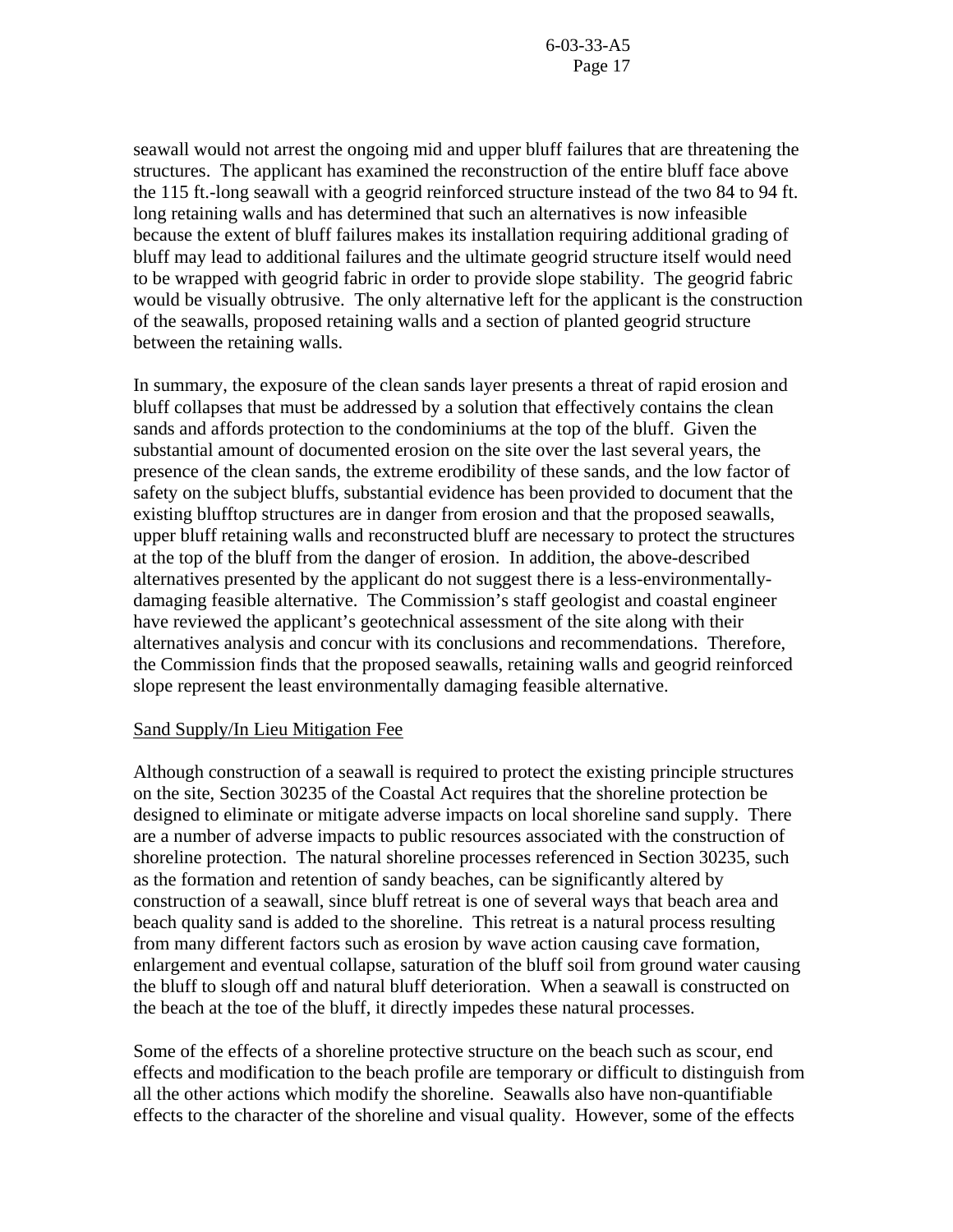which a structure may have on natural shoreline processes can be quantified. Three of the effects from a shoreline protective device which can be quantified are: 1) loss of the beach area on which the structure is located; 2) the long-term loss of beach which will result when the back beach location is fixed on an eroding shoreline; and 3) the amount of material which would have been supplied to the beach if the back beach or bluff were to erode naturally.

Loss of beach material and loss of beach area are two separate concerns. A beach is the result of both sandy material and a physical area between the water and the back beach. Thus, beach area is not simply a factor of the quantity of sandy beach material. In Solana Beach, the shoreline is a shallow bedrock layer covered by a thin veneer of sand. The bedrock layer provides an area for collection of sandy material. The sand material is important to the overall beach experience, but even without the sand, the bedrock layer provides an area for coastal access between the coastal bluff and the ocean. The loss of beach material that will be a direct result of this project can be balanced or mitigated by obtaining similar quality and quantity of sediment from outside the littoral cell and adding this sediment to the littoral cell. There are sources of beach quality sediment that can be drawn upon to obtain new sediment for the littoral cell. Unfortunately there is not a source of extra beach land that can be used to add new land area to the littoral cell. Beach nourishment is a method that allows us to shift the shore profile seaward and create a new area of dry beach. This will not create new coastal land, but will provide many of the same benefits that will be lost when the beach area is covered by a seawall or "lost" through passive erosion when the back bluff location is fixed.

The volume of sand that is calculated by the Beach Sand In-lieu Fee Mitigation Program currently utilized by the Commission is the quantification of the direct impacts to the existing recreational beach from the proposed seawall project. The mitigation program that has been proposed by the applicant and recommended as a special condition for this project includes quantification of the impacts from wall and infill encroachments, denial of sand to the littoral cell and passive erosion, as discussed herein. The purpose of the Beach Sand In-Lieu Fee Mitigation Program is to mitigate for the small, persistent loss of recreational beach such as will result from the proposed project by placing funds into a program that will be used for placement of sand on the beach in this area. This Beach Sand In-Lieu Fee Mitigation Program is administered by the San Diego Association of Governments (SANDAG) and has been in place in San Diego County for many years.

It is possible to estimate the volume of sand needed to create a given area of dry beach through beach nourishment. The proposed seawalls will result in a loss of 506 sq. ft. of beach due to the long-term physical encroachment of the combined length and width of proposed three seawalls (253 ft.-long and 2- foot width). In addition, there will be 1,231.2 sq. ft. of beach area that will no longer be formed because the back of the beach will be fixed (228 ft. [length of seawall minus 25 ft. to account for the curved nature of the 115 ft.-long seawall] x .27 [erosion rate] x 20 [estimated life of the seawall in years]). This approximately 1,737.02 sq. ft. of beach area (506 sq. ft. + 1,231.2 sq. ft.) cannot be directly replaced by land, but a comparable area can be built through the onetime placement of 1,563.48 cubic yards of sand on the beach seaward of the seawall as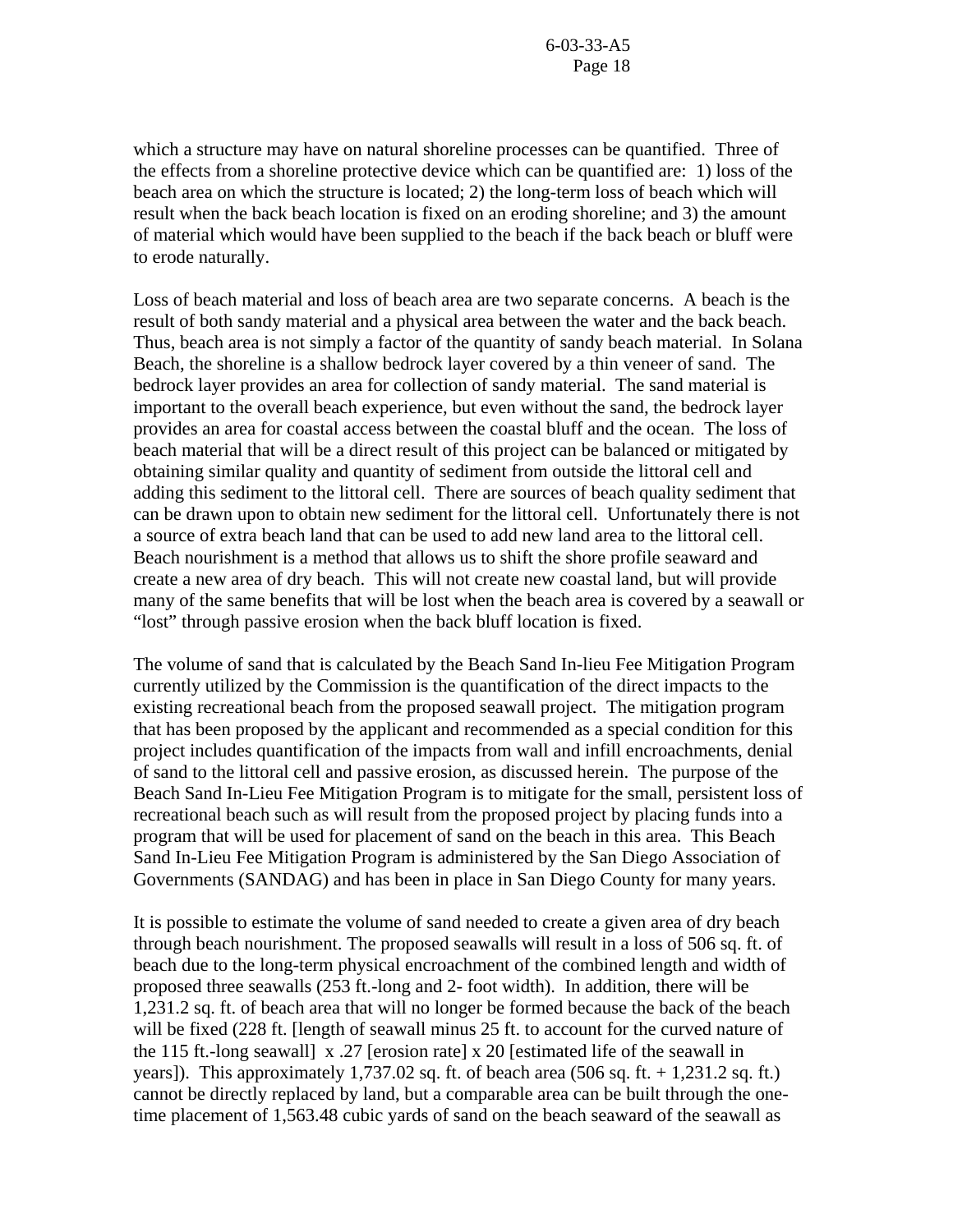beach nourishment. Further explanation of this calculation is provided below. Thus, the impact of the seawall on beach area can be quantified as 1,563.48 cubic yards of sand. In addition to the impact on beach area, there is the amount of sand material in the bluff that would have been added to the beach if natural erosion had been allowed to continue at the site, which is calculated to be a volume of 2,675.54 cubic yards. (This figure has already been reduced by 118.4 cu. yds. to account for the sand already contributed to the beach by the recent bluff failures.) Therefore, the amount of sand necessary to mitigate for the impacts associated with the seawall construction is estimated to be 4,239.00 cubic yards  $(1,563.48 \text{ cy. yds.} + 2,675.54 \text{ cu. yds.})$ . This estimate is only a "rough approximation" of the impact of the seawall on beach area because a one-time placement of this volume of sand cannot result in creation of beach area over the long term.

Special Condition #3 reflects the applicant's proposal to deposit an in-lieu fee to fund beach sand replenishment of 4,239.00 cubic yards of sand, as mitigation for impacts of the proposed shoreline protective device on beach sand supply and shoreline processes. In the case of the proposed project, the fee calculates to be \$84,356.00, based on 4,239.00 cubic yards of sand multiplied by the cost of obtaining a cubic yard of sand, as proposed by the applicants' engineer at \$19.90 per cu. yd. However, the applicant has already paid an in-lieu fee for sand supply to mitigate for the installation of infill within a seacave/notch for a small section that will now be covered by the 115 ft.-long seawall. Therefore, the in-lieu fee for the subject development needs to be reduced by \$5,533.00 as a credit for the monies already paid for a 530 sq. ft. section of infill pursuant to Coastal Development Permit #6-03-33/Surfsong. Therefore, Special Condition #3 requires the applicant to submit an in-lieu fee of \$78,823.00 (\$84,356.00 minus \$5,533.00 credit) to mitigate for the adverse impacts to sand supply resulting from the proposed development.

The following is the methodology used by the Commission in developing the in-lieu fee amount. The methodology uses site-specific information provided by the applicant as well as estimates, derived from region-specific criteria, of both the loss of beach material and beach area which could occur over the life of the structure, and of the cost to purchase an equivalent amount of beach quality material and to deliver this material to beaches in the project vicinity.

The following is a description of the methodology:

Fee  $=$  (Volume of sand for mitigation) x (unit cost to buy and deliver sand)

# $M = V_t x C$

where  $M =$  Mitigation Fee

 $V<sub>f</sub>$  = Total volume of sand required to replace losses due to the structure, through reduction in material from the bluff, reduction in nearshore area and loss of available beach area (cubic yards). Derived from calculations provided below.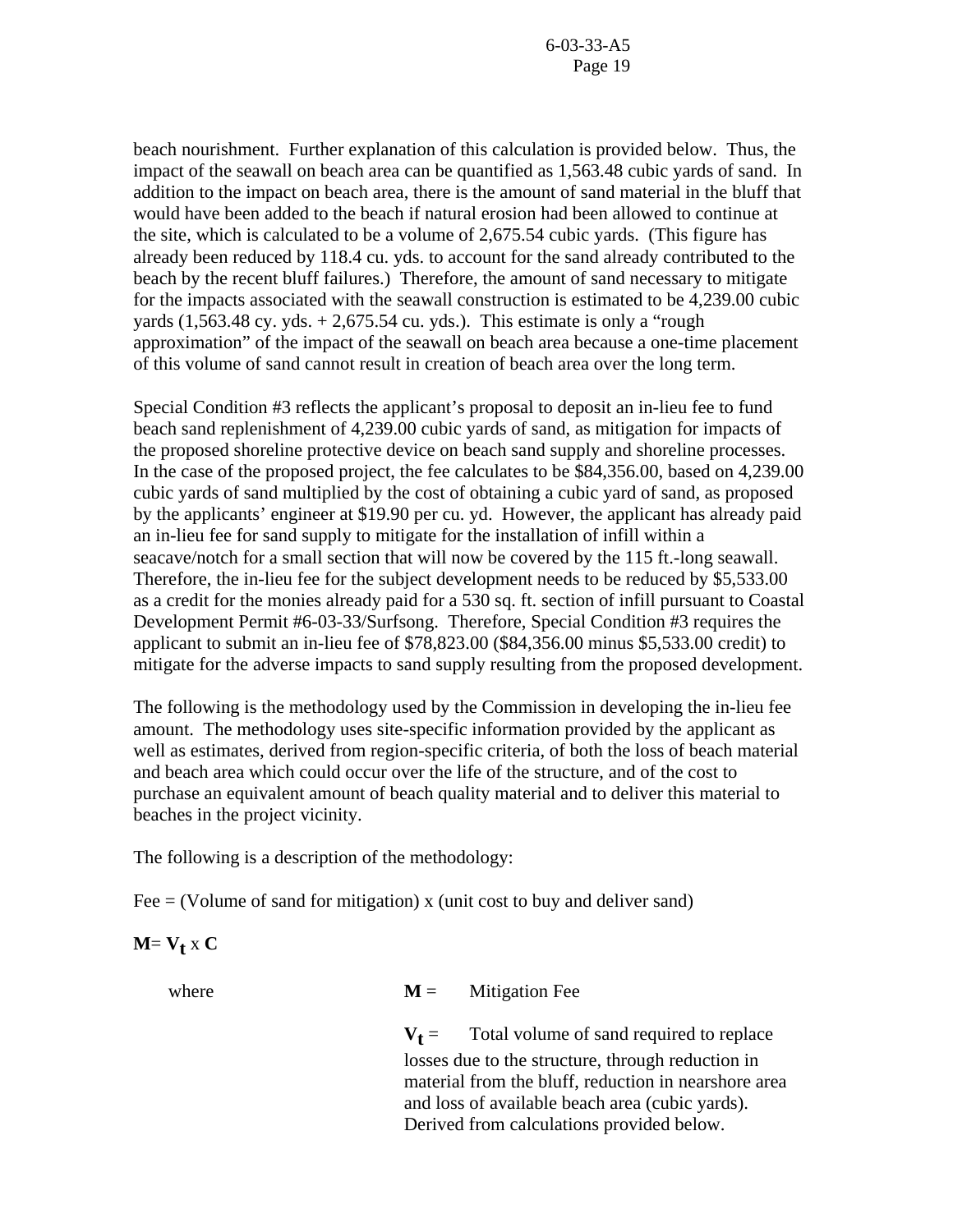$C =$  Cost, per cubic yard of sand, of purchasing and transporting beach quality material to the project vicinity (\$ per cubic yard). Derived from the average of three written estimates from sand supply companies within the project vicinity that would be capable of transporting beach quality material to the subject beach, and placing it on the beach or in the near shore area.

$$
\boldsymbol{V}_t = \boldsymbol{V}_b + \boldsymbol{V}_w + \boldsymbol{V}_e
$$

where  $V<sub>b</sub>$  = Volume of beach material that would have been supplied to the beach if natural erosion continued, based on the long-term regional bluff retreat rate, design life of the structure, percent of beach quality material in the bluff, and bluff geometry (cubic yards). This is equivalent to the long-term reduction in the supply of bluff material to the beach resulting from the structure.

> $V_W$  = Volume of sand necessary to replace the beach area that would have been created by the natural landward migration of the beach profile without the seawall, based on the long-term regional bluff retreat rate, and beach and nearshore profiles (cubic yards)

 $V_e$  = Volume of sand necessary to replace the area of beach lost due to encroachment by the seawall; based on the seawall design and beach and nearshore profiles (cubic yards)

**V<sub>b</sub>** = (S x W x L/27) x  $[(R h_S) + (h_u/2 x (R + (R_{cu} - R_{cs})))]$ 

where **R** = Long-term regional bluff retreat rate (ft./yr.), based on historic erosion, erosion trends, aerial photographs, land surveys, or other accepted techniques. For the Solana Beach area, this regional retreat has been estimated by the applicants' representative to be 0.27 ft./year. The use of any alternative retreat rates must be documented by the applicant and should be the same as the predicted retreat rate used to estimate the need for shoreline armoring.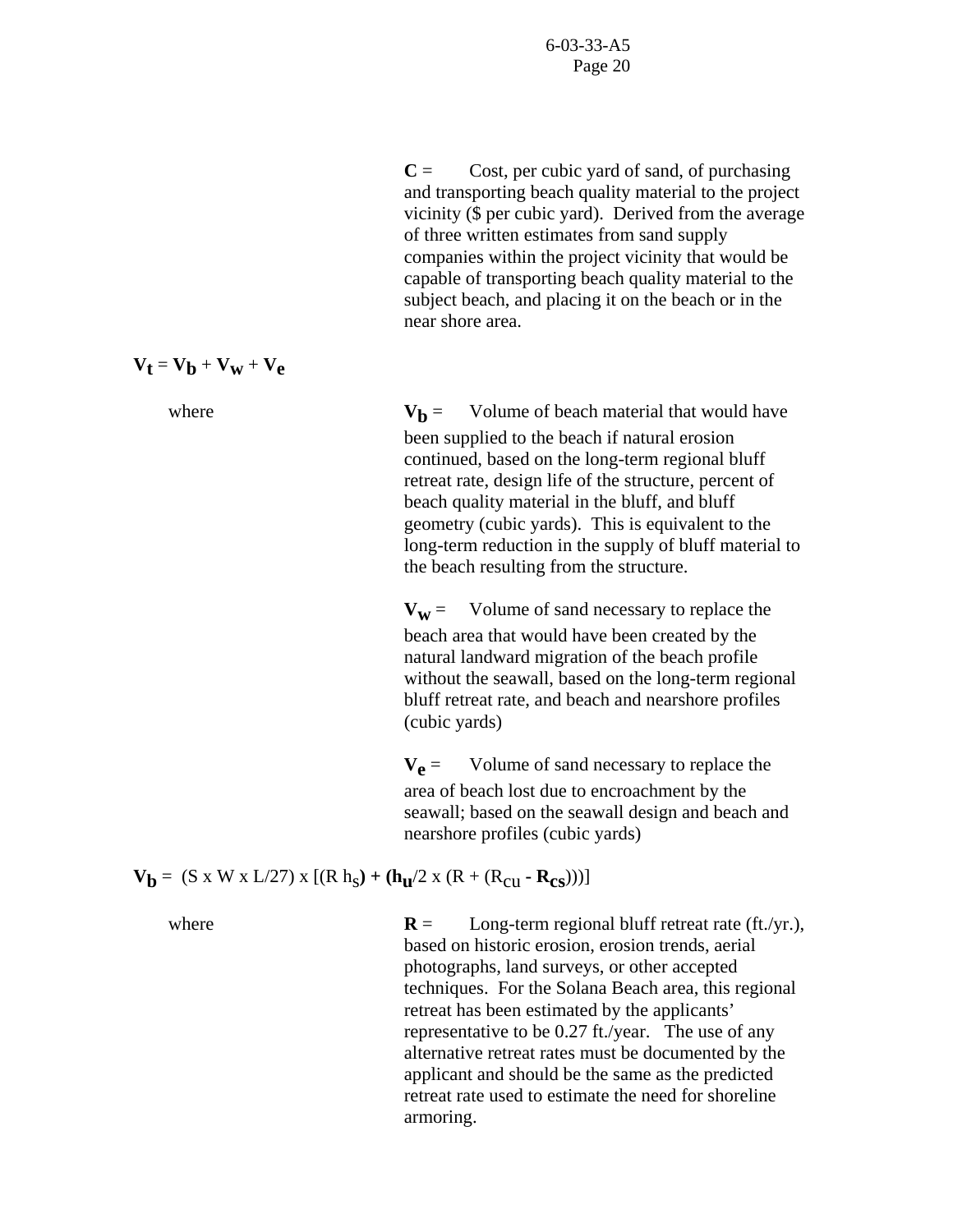$L =$  Design life of armoring without maintenance (yr.) If maintenance is proposed and extends the life of the seawall beyond the initial estimated design life, a revised fee shall be determined through the coastal development permit process.

 $W =$  Width of property to be armored (ft.)

 $h =$  Total height of armored bluff (ft.)

 $S =$  Fraction of beach quality material in the bluff material, based on analysis of bluff material to be provided by the applicant

 $h_s$  = Height of the seawall from the base to the top (ft)

 $h_{\text{H}}$  = Height of the unprotected upper bluff, from the top of the seawall to the crest of the bluff (ft)

 $R_{\text{cii}} =$  Predicted rate of retreat of the crest of the bluff, during the period that the seawall would be in place, assuming no seawall were installed (ft/yr). This value can be assumed to be the same as R unless the applicant provides site-specific geotechnical information supporting a different value.

 $R_{cs}$  = Predicted rate of retreat of the crest of the bluff, during the period that the seawall would be in place, assuming the seawall has been installed (ft/yr). This value will be assumed to be zero unless the applicant provides site-specific geotechnical information supporting a different value.

NOTE: For conditions where the upper bluff retreat will closely follow the lower bluff, this volume will approach a volume of material equal to the height of the total bluff, the width of the property and a thickness equal to the total bluff retreat that would have occurred if the seawall had not been constructed. For conditions where the upper bluff has retreated significantly and would not be expected to retreat further during the time that the seawall is in place, this volume would approach the volume of material immediately behind the seawall, with a thickness equal to the total bluff retreat that would have occurred if the seawall had not been constructed.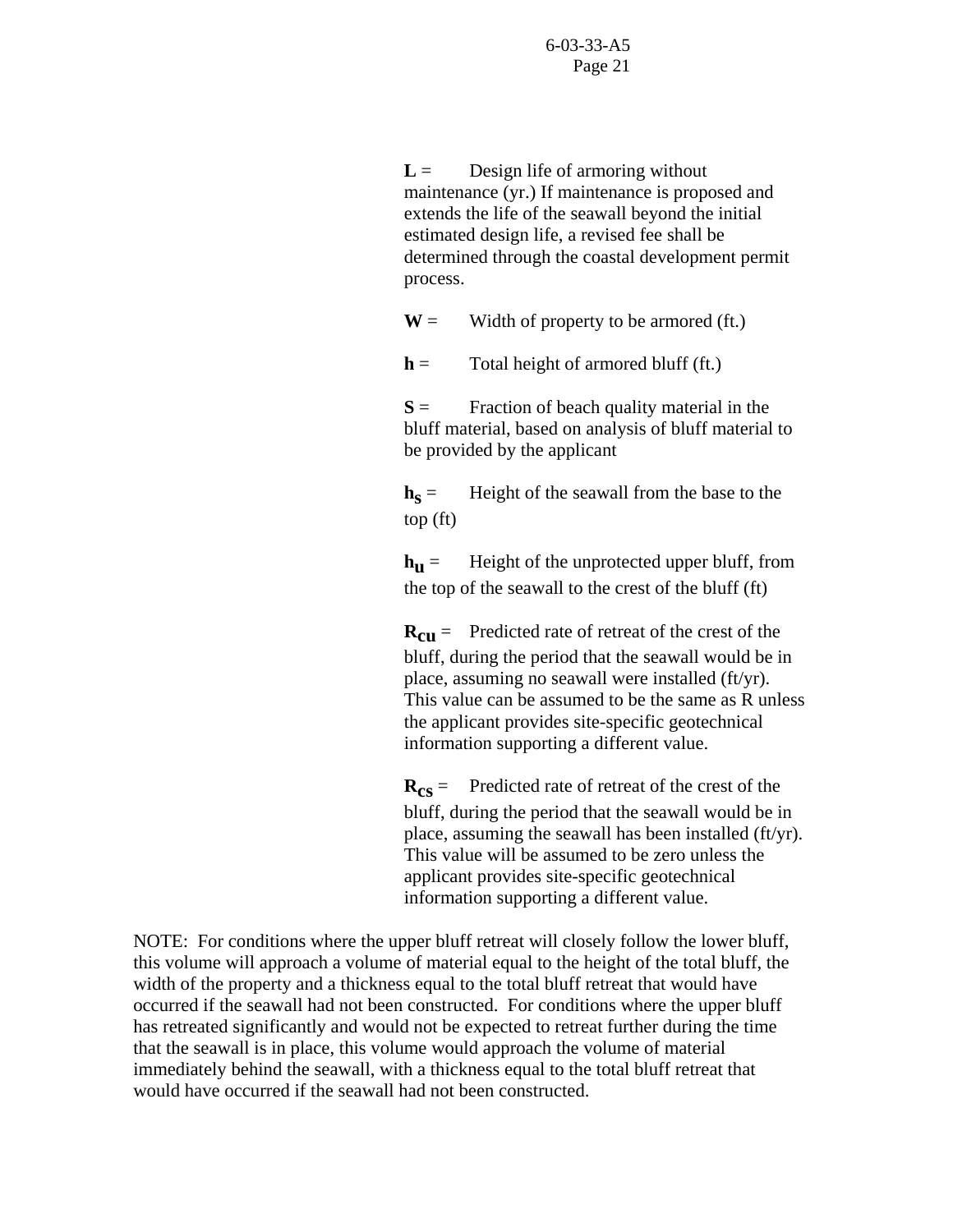### $V_w = R \times L \times V \times W$

where **R** = Long-term regional bluff retreat rate (ft./yr.), based on historic erosion, erosion trends, aerial photographs, land surveys, or other accepted techniques. For the Solana Beach area, this regional retreat has been estimated by the applicants' representative to be 0.27 ft./year. The use of any alternative retreat rates must be documented by the applicant and should be the same as the predicted retreat rate used to estimate the need for shoreline armoring.

> $L =$  Design life of armoring without maintenance (yr.) If maintenance is proposed and extends the life of the seawall beyond the initial estimated design life, a revised fee shall be determined through the coastal development permit process.

 $v =$  Volume of material required, per unit width of beach, to replace or reestablish one foot of beach seaward of the seawall; based on the vertical distance from the top of the beach berm to the seaward limit of reversible sediment movement (cubic yards/ft of width and ft. of retreat). The value of v is often taken to be 1 cubic yard per square foot of beach. In the report, Oceanside Littoral Cell Preliminary Sediment Budget Report" (December 1987, part of the Coast of California Storm and Tide Wave Study, Document #87-4), a value for v of 0.9 cubic yards/square foot was suggested. If a vertical distance of 40 feet is used for the range of reversible sediment movement, v would have a value of 1.5 cubic yards/square foot (40 feet x 1 foot x 1 foot  $/$  27 cubic feet per cubic yard). These different approaches yield a range of values for v from 0.9 to 1.5 cubic yards per square foot. The value for v would be valid for a region, and would not vary from one property to the adjoining one. Until further technical information is available for a more exact value of v, any value within the range of 0.9 to 1.5 cubic yards per square foot could be used by the applicant without additional documentation. Values below or above this range would require additional technical support.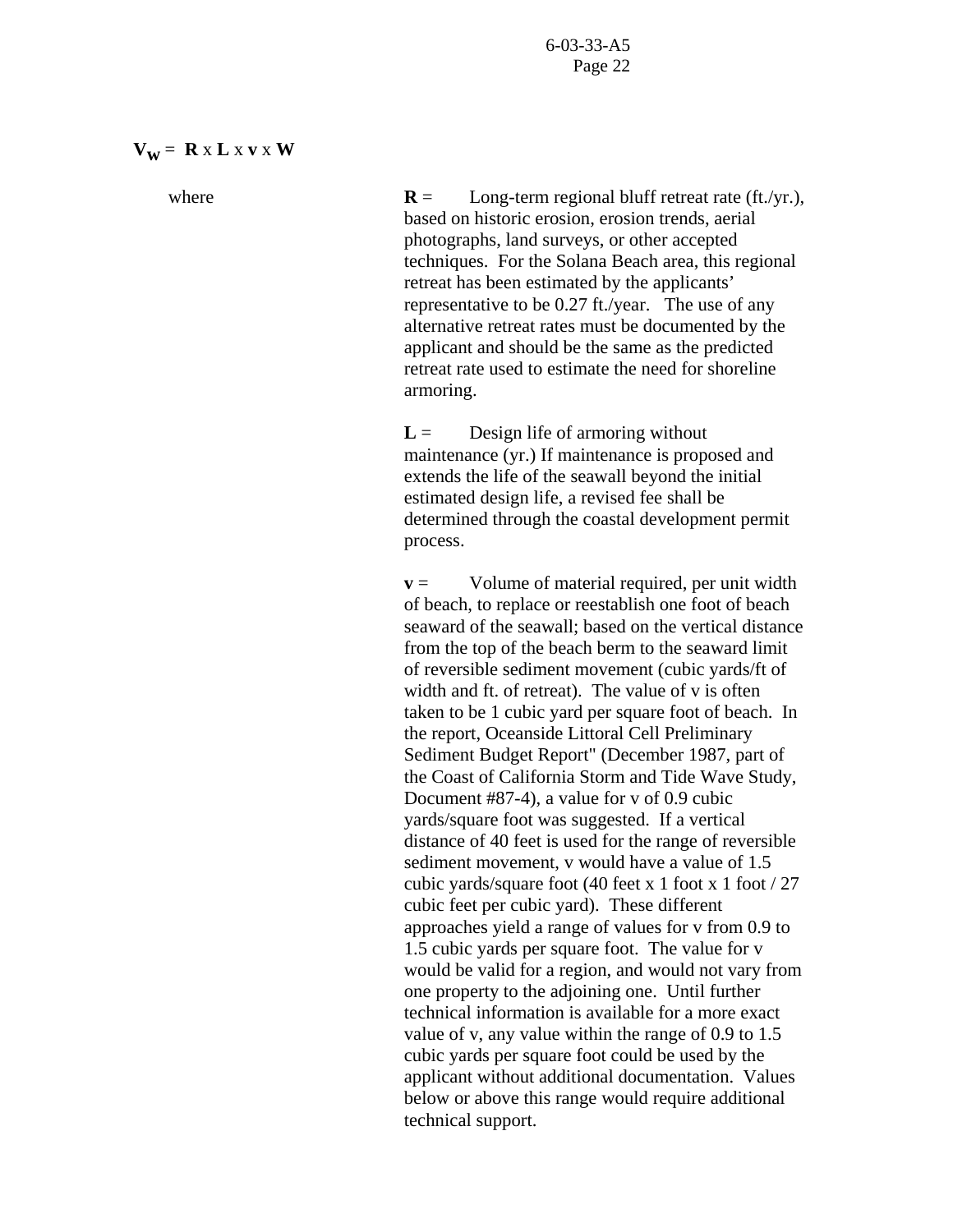$W =$  Width of property to be armored (ft.)

 $V_e = E \times W \times V$ 

where **E**  $E =$  Encroachment by seawall, measured from the toe of the bluff or back beach (ft.)

 $W =$  Width of property to be armored (ft.)

 $v =$  Volume of material required, per unit width of beach, to replace or reestablish one foot of beach seaward of the seawall, as described above;

The San Diego Association of Governments (SANDAG) has adopted the Shoreline Preservation Strategy for the San Diego region and is currently working on techniques toward its implementation. The Strategy considers a full range of shoreline management tactics, but emphasizes beach replenishment to preserve and enhance the environmental quality, recreational capacity, and property protection benefits of the region's shoreline. Funding from a variety of sources will be required to implement the beach replenishment and maintenance programs identified in the SANDAG Strategy. In this particular case, SANDAG has agreed to administer a program which would identify projects which may be appropriate for support from the beach sand replenishment fund, through input from the Shoreline Preservation Working Group which is made up of representatives from all the coastal jurisdictions in San Diego County. The Shoreline Preservation Working Group is currently monitoring several large scale projects, both in and out of the coastal zone, they term "opportunistic sand projects", that will generate large quantities of beach quality material suitable for replenishing the region's beaches. The purpose of the account is to aid in the restoration of the beaches within San Diego County. One means to do this would be to provide funds necessary to get such "opportunistic" sources of sand to the shoreline.

The applicant is being required to pay a fee in-lieu of directly depositing the sand on the beach, because the benefit/cost ratio of such an approach would be too low. Many of the adverse effects of the seawall on sand supply will occur gradually. In addition, the adverse effects impact the entire littoral cell but to different degrees in different locations throughout the cell (based upon wave action, submarine canyons, etc.). Therefore, mitigation of the adverse effects on sand supply is most effective if it is part of a larger project that can take advantage of the economies of scale and result in quantities of sand at appropriate locations in the affected littoral cell in which it is located. The funds will be used only to implement projects which benefit the area where the fee was derived, and provide sand to the region's beaches, not to fund operations, maintenance or planning studies. Such a fund will aid in the long-term goal of increasing the sand supply and thereby reduce the need for additional armoring of the shoreline in the future. The fund also will insure available sandy beach for recreational uses. The methodology, as proposed, ensures that the fee is roughly proportional to the impacts to sand supply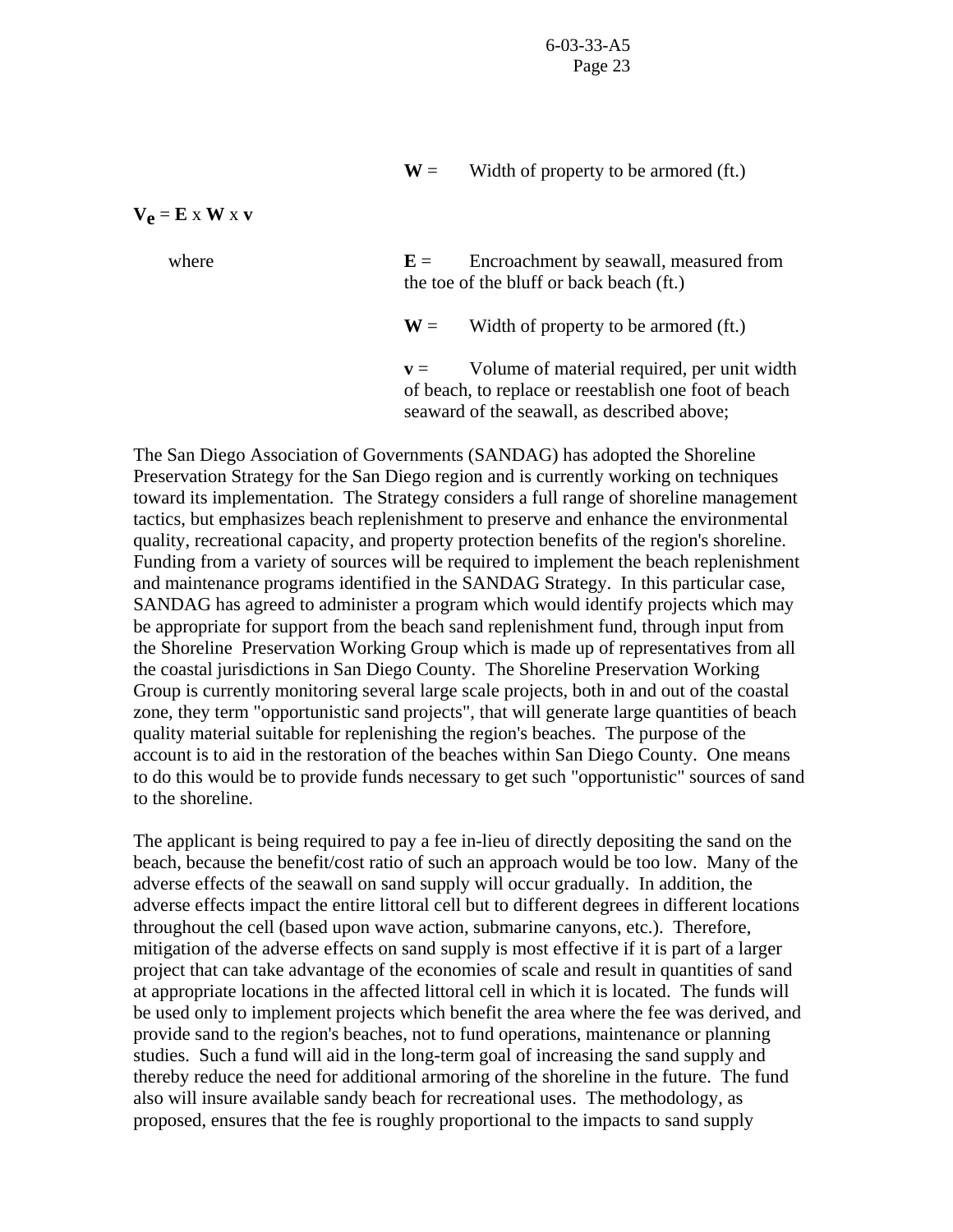attributable to the proposed seawall. The methodology provides a means to quantify the sand and beach area that would be available for public use, were it not for the presence of the seawall.

The above-described impacts on the beach and sand supply have previously been found to result from seawalls in other areas of North San Diego County. In March of 1993, the Commission approved CDP #6-93-85/Auerbach, et al for the construction of a seawall fronting six non-continuous properties located in the City of Encinitas north of the subject site. In its finding for approval, the Commission found the proposed shoreline protection would have specific adverse impacts on the beach and sand supply and required mitigation for such impacts as a condition of approval. The Commission made a similar finding for several other seawall developments within San Diego County including an August 1999 approval (ref. CDP No. 6-99-100/Presnell, et. al) for the approximately 352-foot-long seawall project located approximately ¼ mile south of the subject development and a March 2003 approval (ref. CDP No. 6-02-84/Scism) located 2 lots south of the subject site. (Also ref. CDP Nos. 6-93-36-G/Clayton, 6-93- 131/Richards, et al, 6-93-136/Favero, 6-95-66/Hann, 6-98-39/Denver/Canter and 6-99- 41/Bradley; 6-00-138/Kinzel, Greenberg; 6-02-02/Gregg, Santina and 6-03-33/Surfsong, 604-83,Cumming, Johnson; 6-05-72 Las Brisas and 6-07-134/Brehmer, Caccavo).

In addition to the adverse impacts the seawall will have on the beach as detailed above, the Commission finds that the proposed seawall could also have adverse impacts on adjacent unprotected properties caused by wave reflection, which leads to accelerated erosion. Numerous studies have indicated that when continuous protection is not provided, unprotected adjacent properties experience a greater retreat rate than would occur if the protective device were not present. This is due primarily to wave reflection off the protective structure and from increased turbulence at the terminus of the seawall. According to James F. Tait and Gary B. Griggs in Beach Response to the Presence of a Seawall (A Comparison of Field Observations) "[t]he most prominent example of lasting impacts of seawalls on the shore is the creation of end scour via updrift sand impoundment and downdrift wave reflection. Such end scour exposes the back beach, bluff, or dune areas to higher swash energies and wave erosion." As such, as the base of the bluff continues to erode on the unprotected adjacent properties, failure of the bluff is likely. Thus, future failures could "spill over" onto other adjacent unprotected properties, prompting requests for much more substantial and environmentally damaging seawalls to protect the residences. This then starts a "domino" effect of individual requests for protection.

According to information contained in the Planners Handbook (dated March 1993), which is included as Technical Appendix III of the Shoreline Preservation Strategy adopted by the San Diego Association of Governments (SANDAG) on October 10, 1993, "[a] longer return wall will increase the magnitude of the reflected wave energy. On a coast where the shoreline is retreating, there will be strong incentives to extend the length of the return wall landward as adjacent property is eroded, thereby increasing the return wall, and its effects on neighboring property, with time."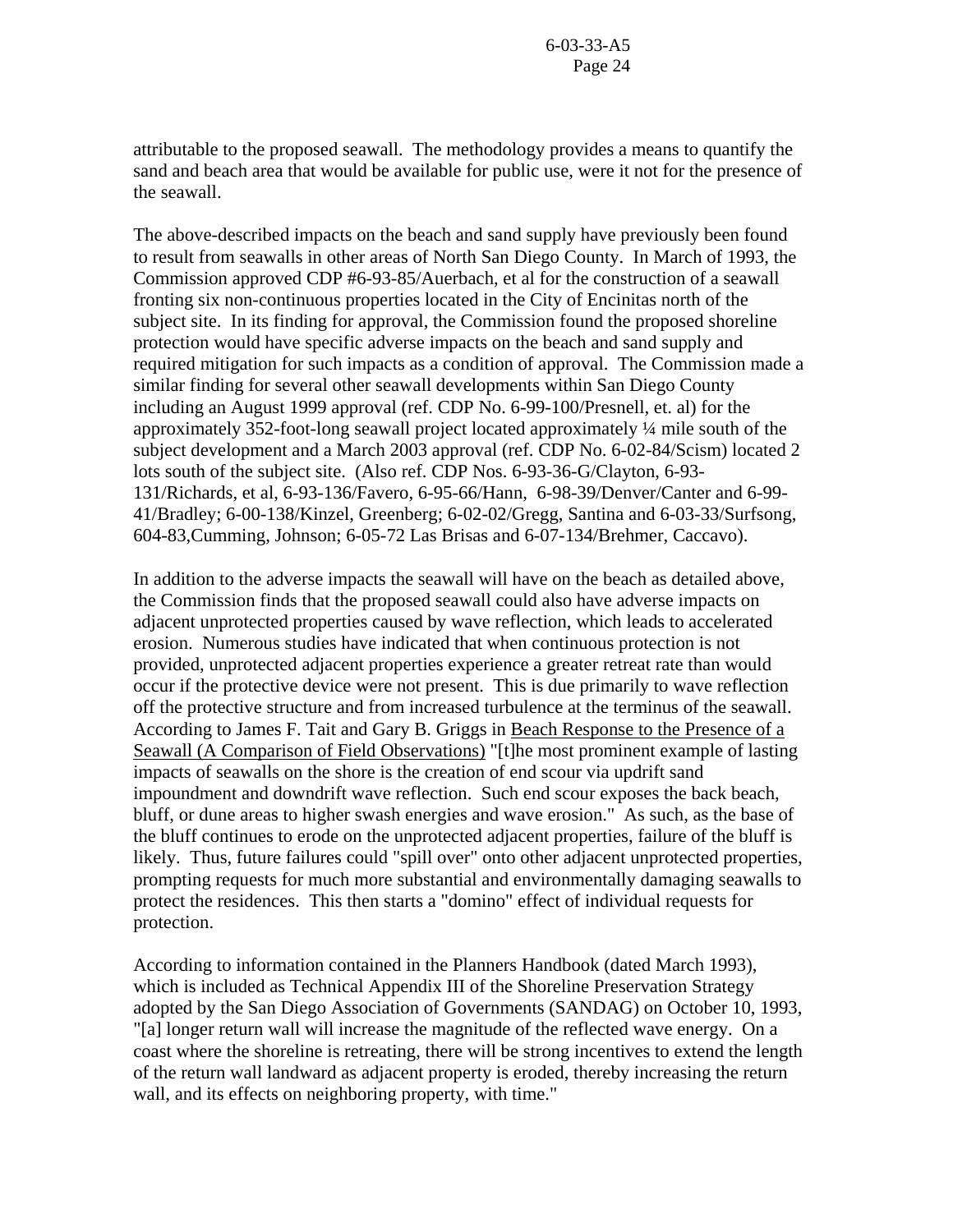The plans for the subject seawalls submitted by the applicant do not address the design of any proposed return walls for the seawalls or address how the ends will be designed to mitigate these known effects. Therefore, Special Condition #1 has been attached which requires the submission of revised final plans that reflect the design of the proposed end return walls. The condition requires that the returns incorporate a "feathered" design to gradually blend into the adjacent natural bluffs and seacave/notch infills which will help to reduce the turbulence and wave reflection at the ends of the walls that can lead to accelerated erosion of adjacent unprotected bluffs. However, although the proposed seawalls must be designed to reduce impacts of the wall on adjacent properties, at best, the impacts can be reduced, but not eliminated. Regardless of whether accelerated erosion will occur on the adjacent unprotected properties, the adjacent bluffs will continue to erode due to the same forces that are causing them to erode currently. As this occurs, more surface area of the feathered edges will be exposed to wave attack leading to increased turbulence and accelerated erosion of the adjacent unprotected bluff.

If the proposed seawalls and other proposed structures were damaged in the future (e.g. as a result of wave action, storms, etc.) it could threaten the stability of the site and adjacent properties which could lead to need for more bluff alteration. In addition, damage to the seawalls or other proposed structures could adversely affect the beach by resulting in debris on the beach and/or creating a hazard to the public using the beach. Excessive wear of the seawalls and other proposed structures could result in the loss of or change to the color or texture of the seawalls the other structures resulting in adverse visual impacts (discussed in more detail in a subsequent section of this report). Therefore, in order to find the proposed shore and bluff protection consistent with the Coastal Act, the Commission finds that the condition of the structures must be maintained in their approved state for the life of the structures. Further, in order to ensure that the permittee and the Commission know when repairs or maintenance are required, the permittee must monitor the condition of the proposed structures annually, for three years and then at three-year intervals after that, unless a major storm event occurs. The monitoring will ensure that the permittee and the Commission are aware of any damage to or weathering of the shoreline structures and can determine whether repairs or other actions are necessary to maintain the structures in their approved state before damage occurs resulting in the need for potentially more substantial structures. Therefore, Special Condition #5 requires the applicant to submit a monitoring report which evaluates the condition and performance of the seawalls, upper bluff retaining walls, geogrid reinforced slope and overall site stability, and submit an annual report with recommendations, if any, for necessary maintenance, repair, changes or modifications to the project. In addition, the condition requires the applicant to perform the necessary repairs through the coastal development permit process.

Special Condition #7 requires that feasible alternative measures must be implemented on the applicant's blufftop property in the future, should additional stabilization be required, which would avoid additional alteration of the natural landform of the public beach or coastal bluffs, but would reduce risk to the condominium structures and provide reasonable use of the property. The condition will ensure that future property owners will be aware that any future proposals for additional shoreline protection, such as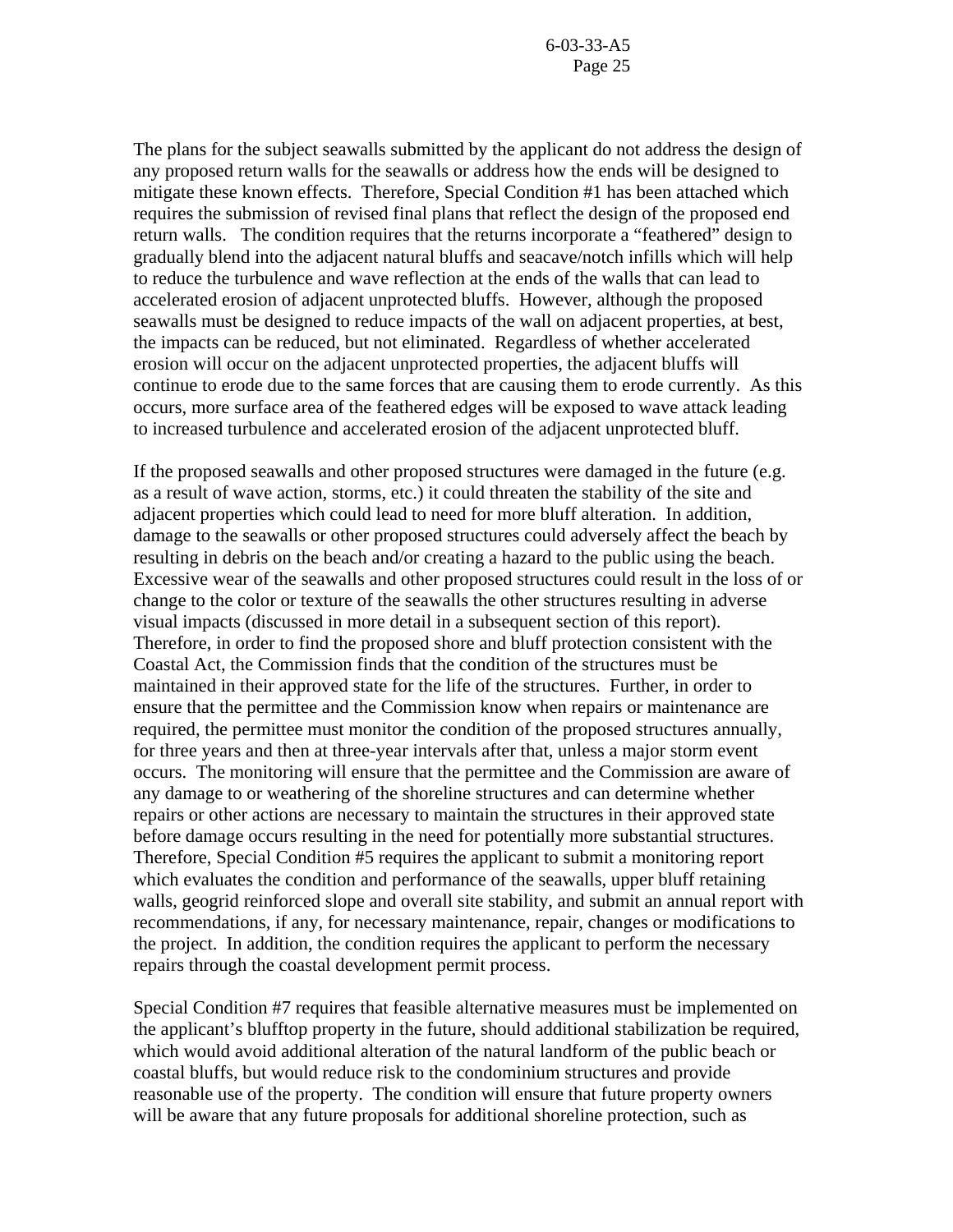additional upper bluff stabilization, will require an alternative analysis. If there are feasible alternatives to shoreline or bluff protection that would have less impact on visual quality, sand supply, or public access, the Commission (or, where applicable, the City of Solana Beach after the effective certification of its Local Coastal Program) can require implementation of those alternatives. The condition also states that no shore or bluff protection shall be permitted for ancillary improvements located within the blufftop setback area (such as decks, patios, pools, etc.). Through this condition, the property owner is required acknowledge the risks inherent in the subject property and acknowledge that there are limits to the structural protective measures that may be permitted on the adjacent public property in order to protect the existing development in its current location.

Special Condition #1 requires the applicant to submit final plans for the project indicating that the seawalls, retaining walls and geogrid structure conform to the bluff contours, details the design of the return wall and that demonstrate that any existing irrigation systems on the blufftop have been removed, as these would impact the ability of the seawall and the other shoreline protection devices to adequately stabilize the site. Submission of final plans will ensure that overall site conditions which could adversely impact the stability of the bluff have been addressed.

Special Condition #8 notifies the applicant that it is responsible for maintenance of the herein approved shore and bluff protection in their approved state. The condition also indicates that, should it be determined that maintenance of the proposed structures are required in the future, including maintenance of the color and texture, the applicant shall contact the Commission to determine if permits are required.

To assure the proposed shoreline protective devices has been constructed properly, Special Condition #9 has been proposed. This condition requires that, within 60 days of completion of the project, certification by a registered civil engineer be submitted that verifies the proposed shoreline devices have been constructed in accordance with the approved plans along with a certification that the structures are designed to withstand storms comparable to the winter storms of 1982-83.

Special Conditions #10 requires the applicant to submit a copy of any required permits from any other local, state or federal agency, to ensure that no additional requirements are placed on the applicant that could require an amendment to this permit.

Due to the inherent risk of shoreline development, Special Condition #13 requires the applicant to waive liability and indemnify the Commission against damages that might result from the proposed shoreline devices or their construction. The risks of the proposed development include that the proposed shoreline devices will not protect against damage to the structures at the top of the bluff from bluff failure and erosion. In addition, the proposed structures themselves may cause damage either to the applicant's property or to neighboring properties by increasing erosion of the bluffs. Such damage may also result from wave action that damages the seawalls or bluff failures following construction of the upper-bluff and geogrid structures. Although the Commission has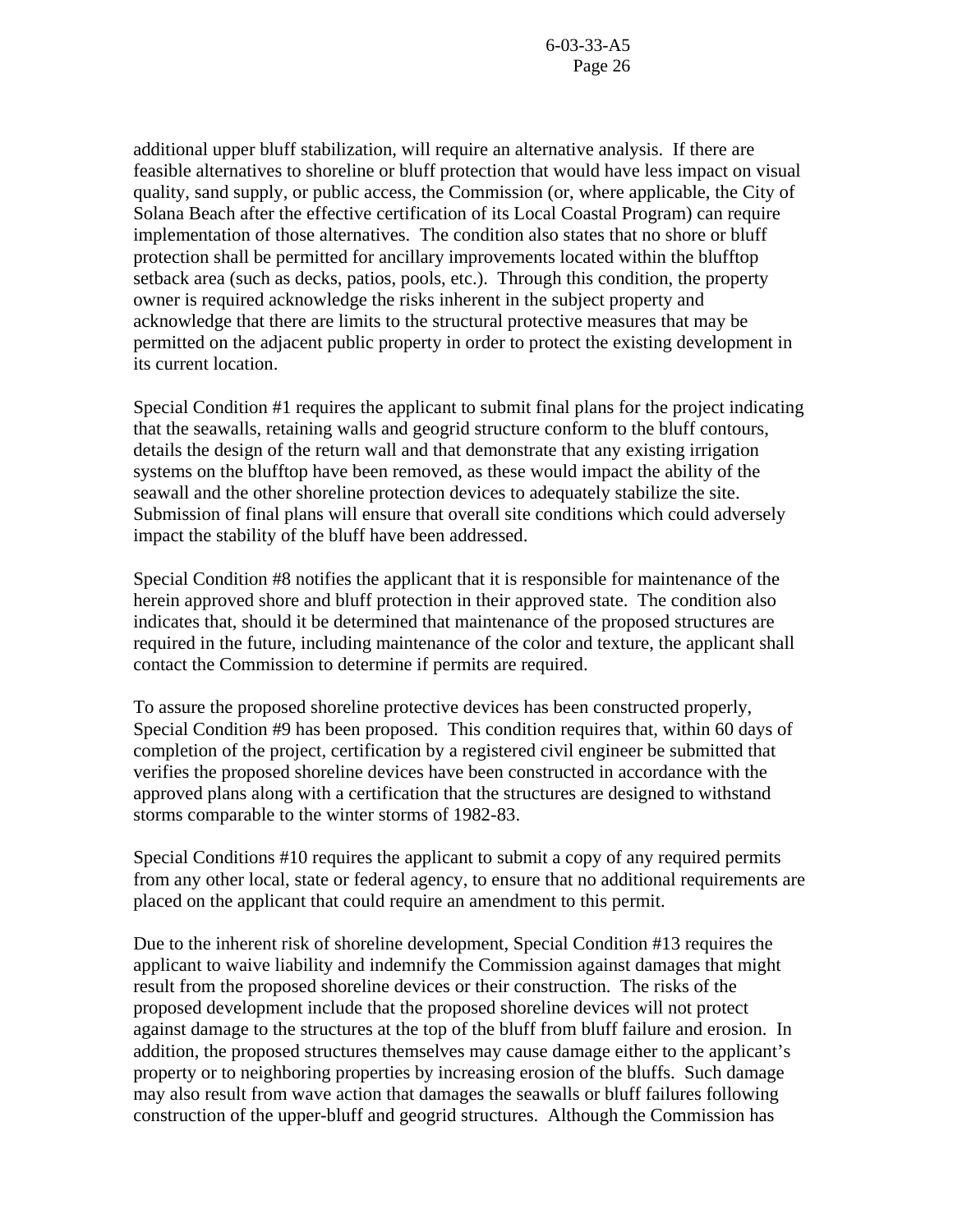sought to minimize these risks, the risks cannot be eliminated entirely. Given that the applicant has chosen to construct the proposed shoreline devices despite these risks, the applicant must assume the risks. Special Condition #17 requires the applicant to revise the condominium association's Declaration of Restrictions (CC&R's) so as to impose the conditions of this permit as covenants, conditions and restrictions on the use and enjoyment of the property. Only as conditioned can the proposed project be found consistent with Sections 30235 and 30253 of the Coastal Act.

In summary, the applicant has documented that the existing blufftop primary structures are in danger from erosion and subsequent bluff collapse. The Commission's staff geologist and coastal engineer have reviewed the applicant's geotechnical assessments and concur with its conclusions. As conditioned, there are no other less damaging alternatives available to reduce the risk from bluff erosion. Thus, the Commission is required to approve the proposed protection for the condominium structures. Since the proposed seawalls, upper-bluff retaining walls and geogrid reinforced structure may contribute to erosion and geologic instability over time on adjacent unprotected properties and also will deplete sand supply, occupy public beach and fix the back of the beach, Special Condition #3 requires the applicant to require pay an in-lieu mitigation fee to offset this impact. Therefore, as conditioned, the Commission finds that the proposed seawall is consistent with Sections 30235 and 30253 of the Coastal Act.

4. Public Access/Recreation. As a result of the adverse impacts on local sand supply, shoreline protective devices also have significant adverse impacts to public access and recreation. Coastal Act Section 30604(c) requires that every coastal development permit issued for any development between the nearest public road and the sea "shall include a specific finding that the development is in conformity with the public access and public recreation policies of [Coastal Act] Chapter 3." The proposed project is located seaward of the first through public road, on the beach. Coastal Act Sections 30210 through 30213, as well as Sections 30220 and 30221 specifically protect public access and recreation, and state:

**Section 30210:** In carrying out the requirement of Section 4 of Article X of the California Constitution, maximum access, which shall be conspicuously posted, and recreational opportunities shall be provided for all the people consistent with public safety needs and the need to protect public rights, rights of private property owners, and natural resource areas from overuse.

**Section 30211:** Development shall not interfere with the public's right of access to the sea where acquired through use or legislative authorization, including, but not limited to, the use of dry sand and rocky coastal beaches to the first line of terrestrial vegetation.

**Section 30212(a):** Public access from the nearest public roadway to the shoreline and along the coast shall be provided in new development projects…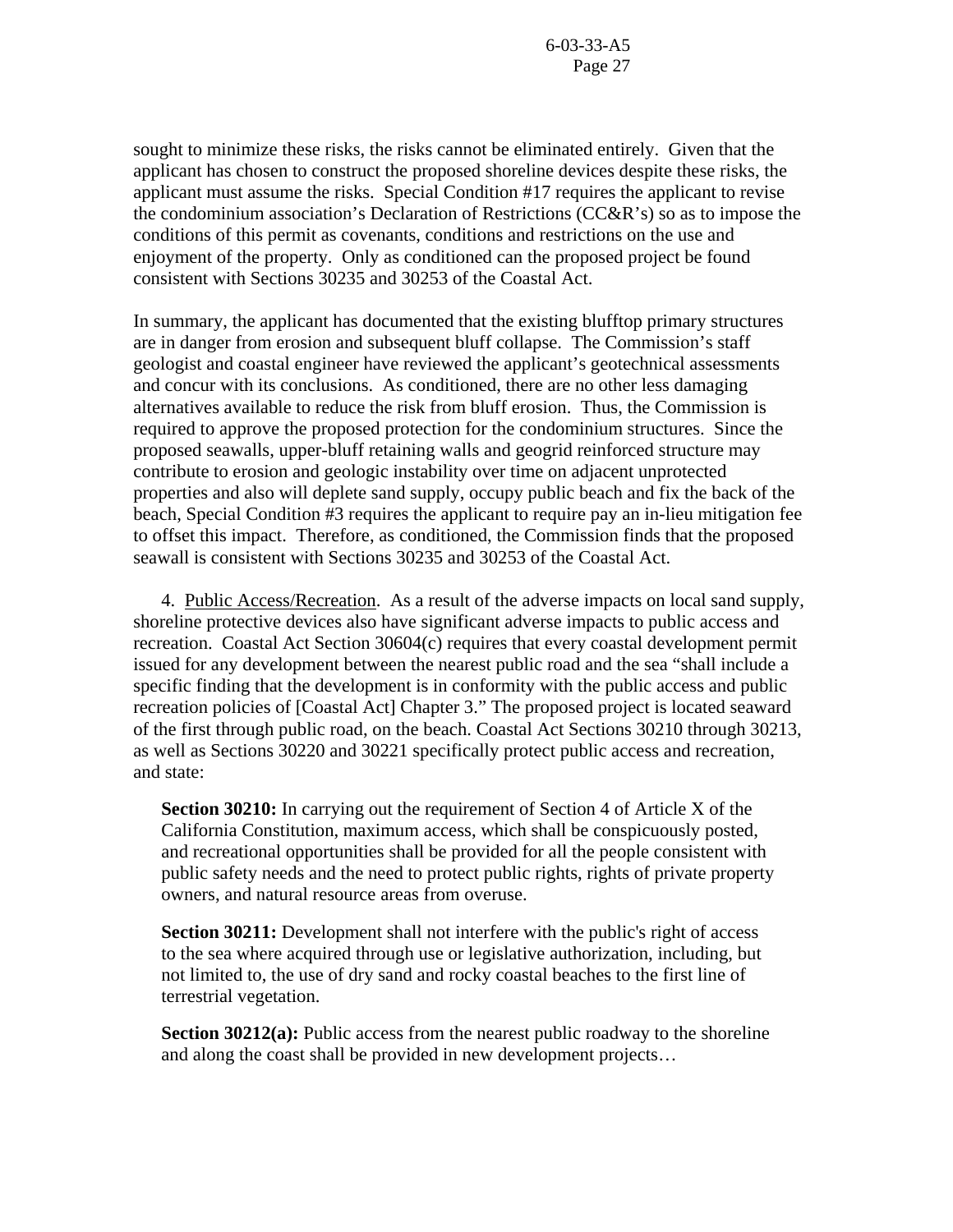**Section 30213:** Lower cost visitor and recreational facilities shall be protected, encouraged, and, where feasible, provided. Developments providing public recreational opportunities are preferred. …

**Section 30220:** Coastal areas suited for water-oriented recreational activities that cannot readily be provided at inland water areas shall be protected for such uses.

**Section 30221:** Oceanfront land suitable for recreational use shall be protected for recreational use and development unless present and foreseeable future demand for public or commercial recreational activities that could be accommodated on the property is already adequately provided for in the area.

Coastal Act Section 30240(b) also protects parks and recreation areas such as Fletcher Cove Beach Park. Section 30240(b) states:

**Section 30240(b).** Development in areas adjacent to environmentally sensitive habitat areas and parks and recreation areas shall be sited and designed to prevent impacts which would significantly degrade those areas, and shall be compatible with the continuance of those habitat and recreation areas.

The project site is located approximately 900 feet south of Fletcher Cove Beach Park, the City of Solana Beach's primary beach access location. Fletcher Cove Beach Park is utilized by local residents and visitors for a variety of recreational activities such as swimming, surfing, jogging, walking, surf fishing, beachcombing and sunbathing. The proposed seawall will be constructed on sandy beach area that is currently available to the public and will have both immediate and long-term adverse impacts on public access and recreational opportunities.

Although the proposed seawalls have been designed to be as narrow as feasible, they will project approximately 2 feet seaward of the toe of the bluff. In addition, although the seaward encroachment of the walls appear at first glance to be minimal, the beach along this area of the coast is narrow and at high tides and winter beach profiles, the public may be forced to walk virtually at the toe of the bluff or the area may be impassable. As such, an encroachment of any amount, including 2 feet for a length of 253 feet (combined length of the three seawalls) onto the sandy beach, reduces the small beach area available for public use and is therefore a significant adverse impact. This is particularly true given the existing beach profiles and relatively narrow beach. In addition, however, were it not for the seawall, the seaward face of the bluff would naturally recede making additional beach area available for public use. During the 20 year life of the seawall, as the beach area available to the public is reduced, dry sandy beach will become less available seaward of the seawall such that beachgoers will not want to sit or lay a towel in this area. In addition, over time as the surrounding unprotected bluffs recede, the seawall structure will likely impede or completely eliminate public access to the beach south of the subject site.

As explained in Section 2 of this report, the proposed seawall will result in the encroachment and the fixing of the back beach, which will result in the immediate loss of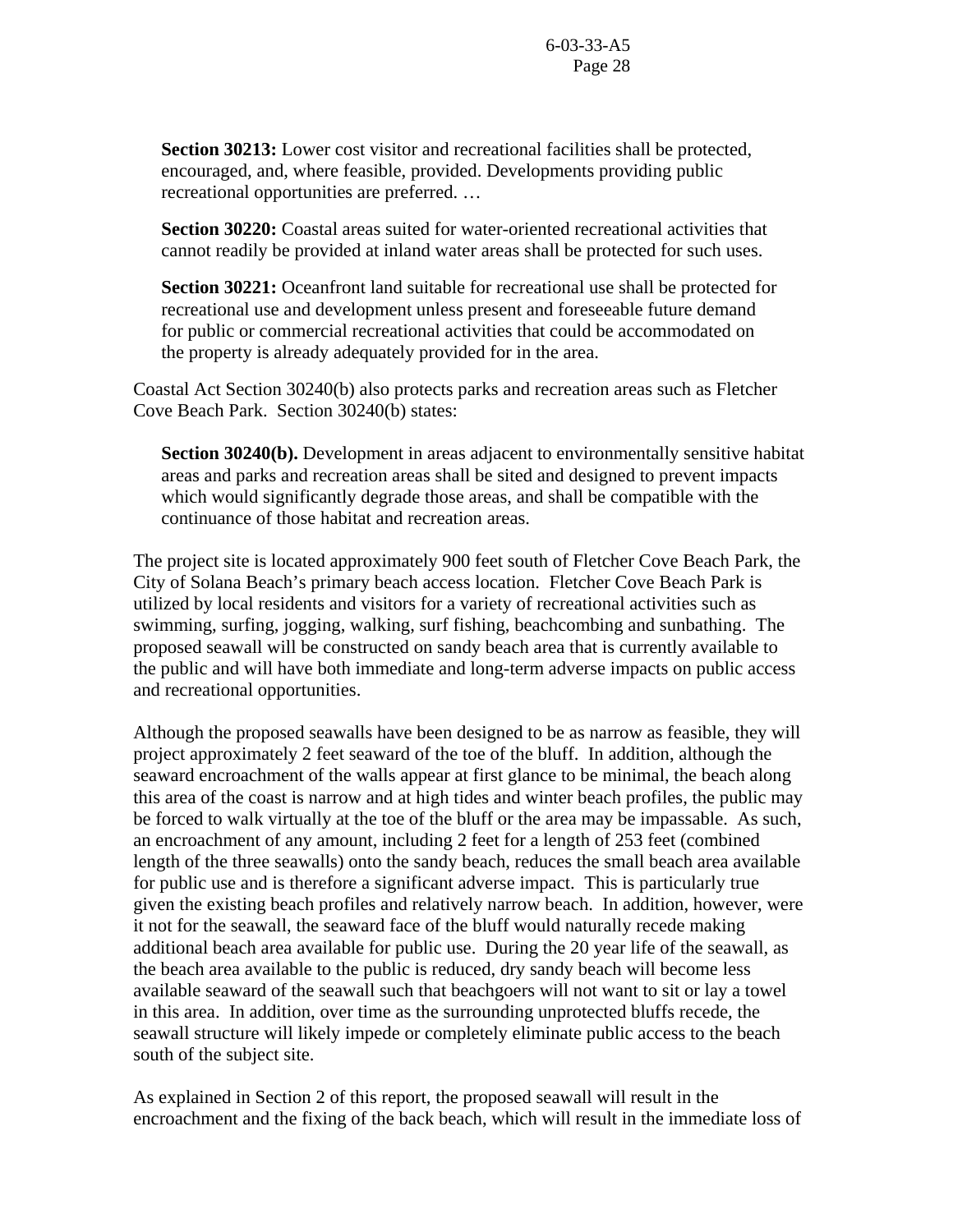506 square feet of beach and after 20 years with no recession of the bluff will result in the loss of a total approximately 1,737 square feet of public beach. The sand that would have reached the beach were it not for the proposed seawall is generally mitigated by the applicant's proposal to pay an in-lieu fee for the purchase of an equal amount of sand for future placement. However, the loss of this approximately 1,737 sq. ft. of recreational area is not mitigated by the one-time placement of sand since that area will not be available for public use (or placement of sand) over the estimated 20 year life of the seawall. Since any loss of public beach area will significantly affect public access and recreational opportunities along the beach near Fletcher Cove Beach Park, additional mitigation is required.

Development along the shoreline which may burden public access in several respects has been approved by the Commission. However, when impacts can't be avoided and have been reduced to the maximum extent feasible, mitigation for any remaining adverse impacts of the development on access and public resources is always required. The Commission's permit history reflects the experience that development can physically impede public access directly, through construction adjacent to the mean high tide line in areas of narrow beaches, or through the placement or construction of protective devices seawalls, rip-rap, and revetments. Since physical impediments adversely impact public access and create private benefit for the property owners, the Commission has found in such cases (in permit findings of CDP #4-87-161,Pierce Family Trust and Morgan; CDP #6-87-371, Van Buskirk; CDP #5-87-576, Miser and Cooper; CDP 3-02-024, Ocean Harbor House; and 6-05-72, Las Brisas) that a public benefit must arise through mitigation conditions in order that the development will be consistent with the access policies of the Coastal Act, as stated in Sections 30210, 30211, and 30212.

Appropriate mitigation for the subject development would be creation of additional public beach area in close proximity to the impacted beach area. However, all of the beach areas in Solana Beach are already in public ownership such that there is not private beach area available for purchase. In addition to the more qualitative social benefits of beaches (recreational, aesthetic, habitat values, etc.), beaches provide significant direct and indirect revenues to local economies, the state, and the nation. There is little doubt that the loss of 1,737 sq. ft. of sandy beach in an urban area such as Solana Beach represents a significant impact to public access and recreation, including a loss of the social and economic value of this recreational opportunity. The question becomes how to adequately mitigate for these qualitative impacts on public recreational beach use and in particular, how to determine a reasonable value of this impact to serve as a basis for mitigation.

In the past ten to fifteen years, the Commission has approved the construction of shoreline devices in San Diego County when they are necessary to protect an existing primary structure and when mitigation is provided according to a formula that the Commission developed to address some of the more easily quantifiable effects on local sand supply, as required by Section 30235 of the Coastal Act. In each of those decisions, the Commission recognized that the mitigation in the form of an in-lieu fee paid for the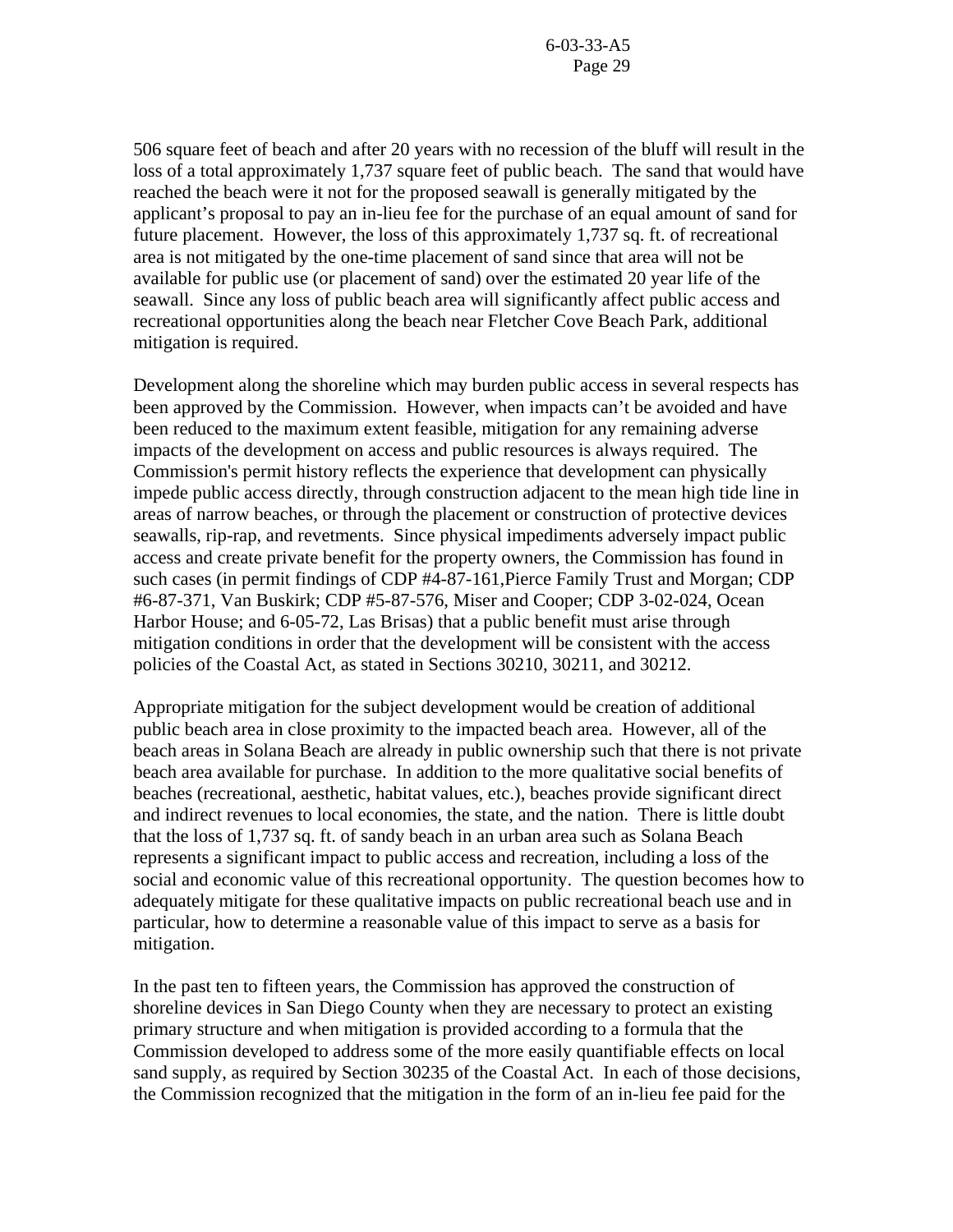purchase of sand to offset the sand lost by the shoreline structure, provided some, but not all mitigation, associated with the adverse impacts of shoreline devices.

In recent years, the Commission has sought additional ways to quantify the adverse impacts to public access and recreation that result from shoreline protective devices and, thereby, develop more appropriate mitigation for those impacts. However, except in a few cases, the Commission has been unable to adequately quantify those impacts and thus has been unable to accurately evaluate the economic loss to public access/recreation associated with necessary shoreline protection projects.

In 2005, the Commission contracted with Dr. Phillip King, Chair of the Economics Department at San Francisco State University, to perform an economic analysis of the loss of recreational values associated with a seawall located adjacent to Fletcher Cove Beach Park approximately 900 ft. north of the subject site (Ref. CDP #6-04-92/Las Brisas). Since that time, Commission staff have attempted to use Dr. King's study as a basis for evaluating the subject site, but because the character of the beach at Fletcher Cove is different in terms of accessibility, number of users and width of beach, and several other variables, staff has concluded Dr. King's study cannot be used as basis for determining impacts to the subject site. For instance, Dr. King estimated the number of beach users at Fletcher Cove on what he described as a "flawed" parking study for the Fletcher Cove parking lot. He also identified that most the beachgoers place their towels no further than 150 ft. from the Fletcher Cove access ramp. Since these numbers are the only known figures for beach attendance in Solana Beach and are based on a "flawed" parking study and, according to his report, those beach users generally do not go beyond 150 ft. from Fletcher Cove, his report was deemed insufficient for use on the subject which is located approximately 900 feet south of Fletcher Cove.

However, as a filing requirement for seawall applications, applicants have recently been asked to address the adverse impacts of shoreline devices on public access and recreation opportunities and to consider ways those impacts could be mitigated. Mitigation might be in the form of particular public access or recreational improvement to be located in close proximity to the project or might involve an in-lieu fee to be used sometime in the future for a public access/recreation improvement. To address this issue, the subject applicant is proposing to utilize an in-lieu fee program recently adopted by the City of Solana Beach that addresses impacts of shoreline devices on public access/recreation and on sand supply which, in the case of the proposed 253 feet of seawall structures, will result in the initial payment of \$253,000.00 over an approximately 72 year period (\$1000.00 per lineal foot). In addition, the fee is subject to modification following completion of a City funded study to determine more precisely the economic loss associated with the construction of protective devices along the Solana Beach shoreline. According to the City, the economic study is estimated to be completed in 2009.

In June of 2007, the City of Solana Beach adopted an interim in-lieu fee program to mitigate the adverse impacts associated with shoreline devices (Ref. Resolution 2007- 042, City of Solana Beach). The program has been designed as "interim" in that until the City completes an economic study that more precisely determines the economic costs, the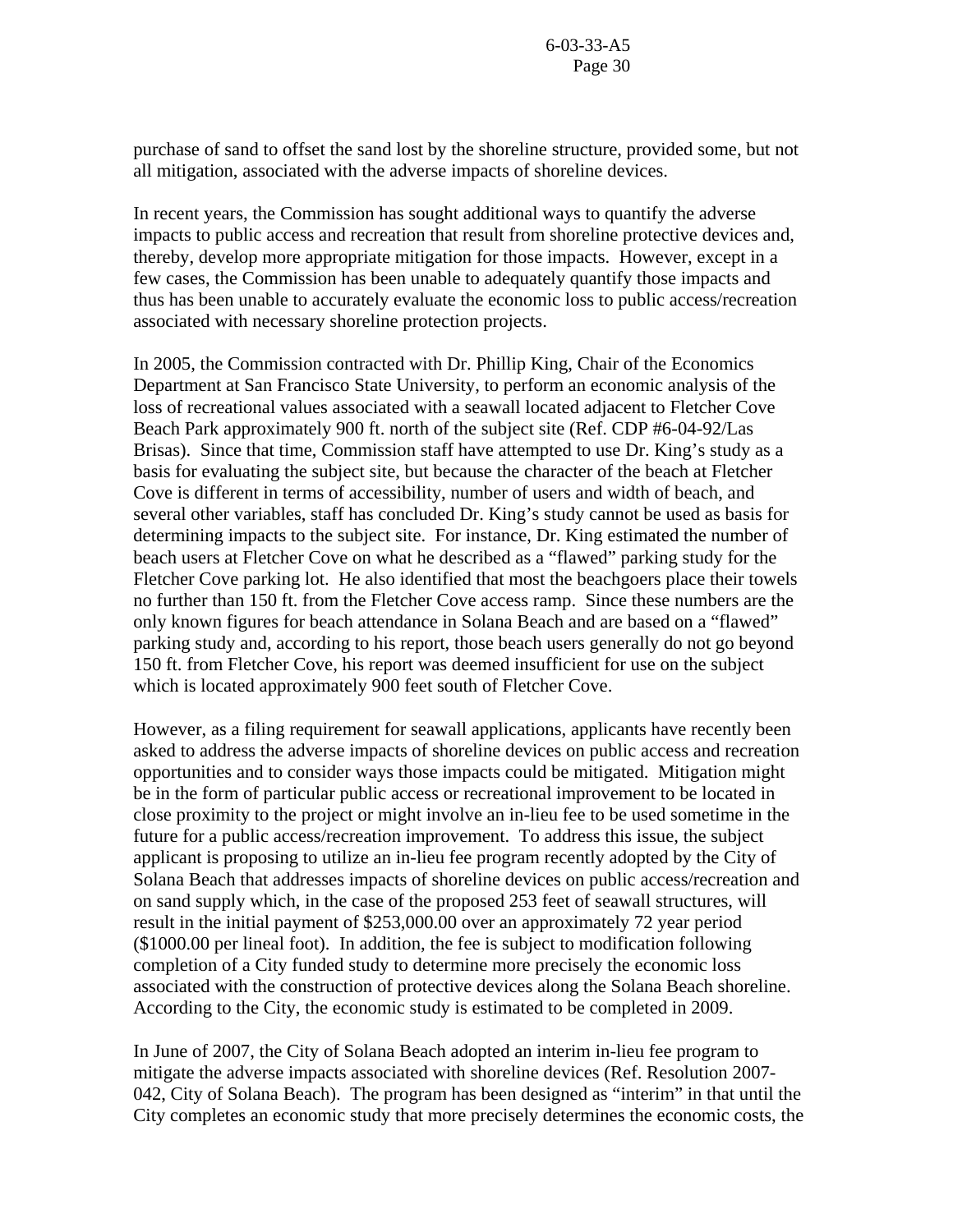ultimate costs to the property are unknown. As such, the City's program requires that a \$1,000.00 per lineal foot fee be assessed in the interim and requires an applicant to agree to modifications to the fee once the economic study is complete and a more site specific fee is assessed. In the case of the proposed development 55 ft.-long and 83 ft.-long seawalls, the City approved a Conditional Use Permit and as a condition of approval of that permit, required the applicant to pay \$1000.00 per lineal foot of the shoreline device (seawall) so as to mitigate the adverse impacts to public access, recreational use and sand supply resulting from the seawall construction. In addition the City approval required the applicant to agree to a future modification of that fee following the approval of the City's economic study. According to the City's program, the monies collected through the mitigation program will be directed for City use for public access and recreational projects. The applicant has proposed payment into the City's program as mitigation for adverse impacts of the proposed development on public access and recreation.

However, in the case of the 115 ft.-long seawall, the City approvals occurred prior to implementation of the City's interim in-lieu mitigation program such that the City approval did not require mitigation for the adverse impacts to public access and recreation. To address this concern, the applicant is proposing to request that the City amend its approval for the 115 ft.-long seawall to include participation in the City's public access/recreational use mitigation program. Special Condition #4 has been attached to require the applicant to submit evidence of City authorization to modify the 115 ft.-long seawall approval so as to provide mitigation as required by the City's in-lieu fee program for the adverse impacts associated with the 115 ft.-long seawall.

As previously identified, the proposed shoreline devices will have adverse impacts to public access and recreational opportunities which must be mitigated. Since the site specific information is not currently available to assess those impacts, but is anticipated to be available following completion of the City's economic study, in this particular case, the Commission is accepting the applicant's proposal to mitigate the identified adverse impacts on public access and recreation associated with the proposed 253 feet of seawall through the initial payment of \$253,000.00 to the City of Solana Beach. Special Condition #4 requires that the applicant provide the Commission with evidence that this fee has actually been paid.

The City of Solana Beach has submitted a draft Local Coastal Program (LCP) to the Commission which is anticipated to be reviewed by the Commission sometime later in 2009. The City's mitigation program to address loss of sand and public access/recreation is included as part of the LCP submittal, which the Commission will evaluate when it reviews the City's draft LCP. The Commission's acceptance, in this case, of the applicant's proposed mitigation for the loss of public access and recreational opportunities associated with the subject seawall should not be seen as Commission approval of the City's mitigation plan or of the City's economic study, as that plan is not in front of the Commission for evaluation at this time. Instead, due to the lack of sufficient information concerning the economic loss to public access/recreation from the proposed seawalls, the Commission agrees to accept the applicant's proposal, and requires it to pay the City's interim fee, until such time that the City completes its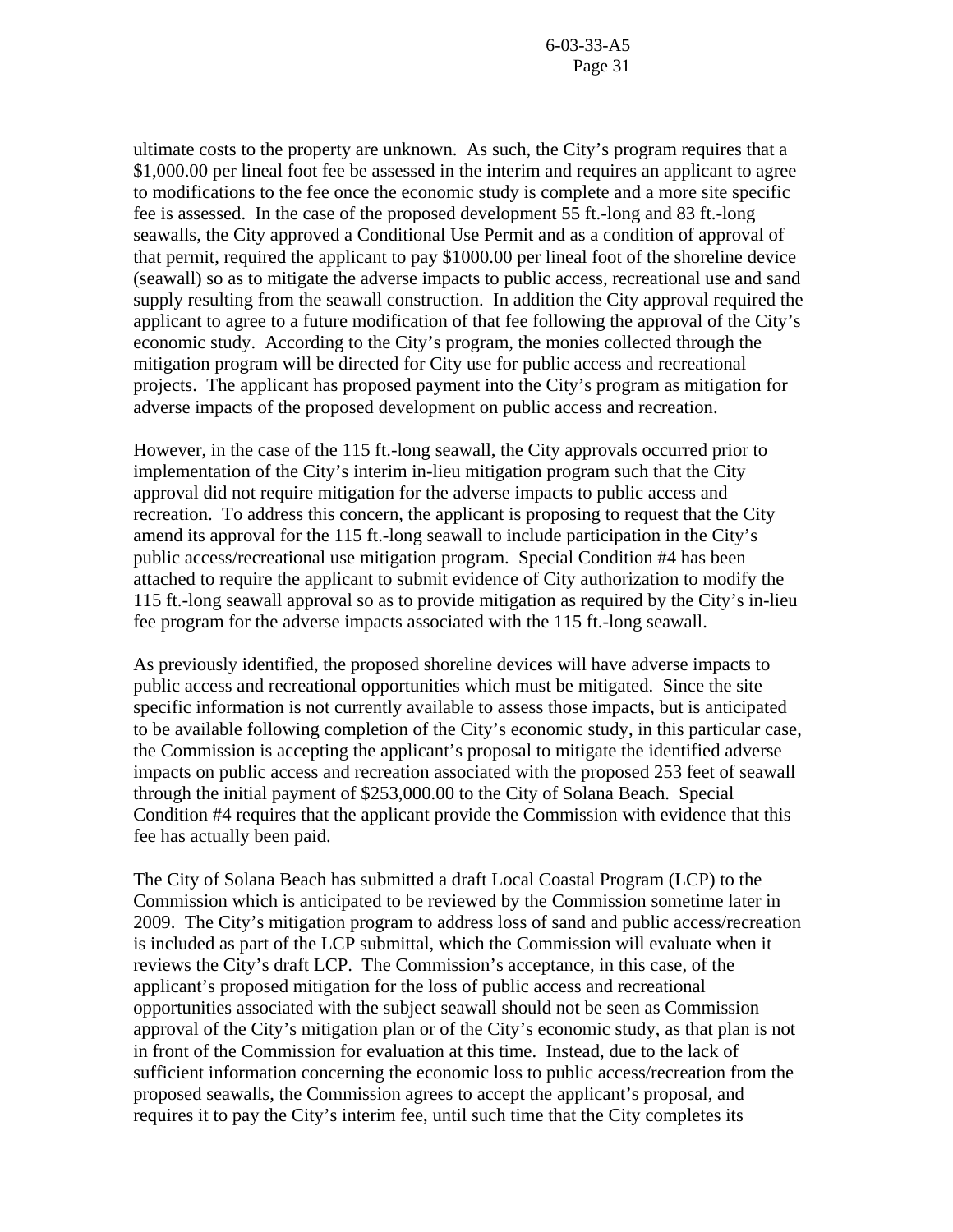economic study and a more accurate economic loss evaluation can be determined. In order to ensure that any subsequent modification of this mitigation fee is consistent with the Chapter 3 policies of the Coastal Act, the Commission imposes Special Condition #4, requiring the applicants to submit an application for an amendment to this permit to the Commission if the final mitigation fee imposed by the City is different than the proposed \$253,000 interim fee. The appropriateness of any reduction in the fee amount will be addressed by the Commission at that time to assure compliance with the Coastal Act and the City's LCP if certified.

It is anticipated that the City's economic study will provide information such as number of beach users throughout the year, what the economic value of a "day at the beach" is, quantification of beach area lost over time and other information which can assist the Commission to more accurately estimate the economic loss associated with seawall devices. However, while the Commission is accepting payment into the City's program with this application, the Commission has not yet had the opportunity to review and address the City's mitigation program as a whole in the context of the LCP and as such, makes it clear that in approving the applicant's proposed mitigation, the Commission is not approving the City's interim ordinance or the findings of the as yet unfinished economic study.

This stretch of beach has historically been used by the public for access and recreation purposes. Special Condition #12 acknowledges that the issuance of this permit does not waive the public rights that may exist on the property. The seawalls may be located on State Lands property, and as such, Special Condition #11 requires the applicant to obtain any necessary permits or permission from the State Lands Commission to perform the work.

In addition, the use of the beach or public parking areas for staging of construction materials and equipment can also impact the public's ability to gain access to the beach. While the applicant has not submitted a construction staging and material storage plan for the subject development, it is likely that beach access to the site will occur via Fletcher Cove which is located approximately 900 ft. north of the subject site. Because the applicant has not identified the location of the staging and storage area, Special Condition #6 has been attached to mitigate the impact on public parking areas and public access. Special Condition #6 prohibits the applicant from storing vehicles on the beach overnight, using any public parking spaces within Fletcher Cove overnight for staging and storage of equipment, and prohibits washing or cleaning construction equipment on the beach or in the parking lot. The condition also prohibits construction on the beach during weekends and holidays and during the summer months (between Memorial Day to Labor Day) of any year.

With Special Conditions that require mitigation for the adverse impacts to public access and recreation, maximum public access during construction and authorization from the State Lands Commission, impacts to the public will be minimized to the greatest extent feasible. Thus, as conditioned, the Commission finds the project consistent with the public access and recreation policies of the Coastal Act.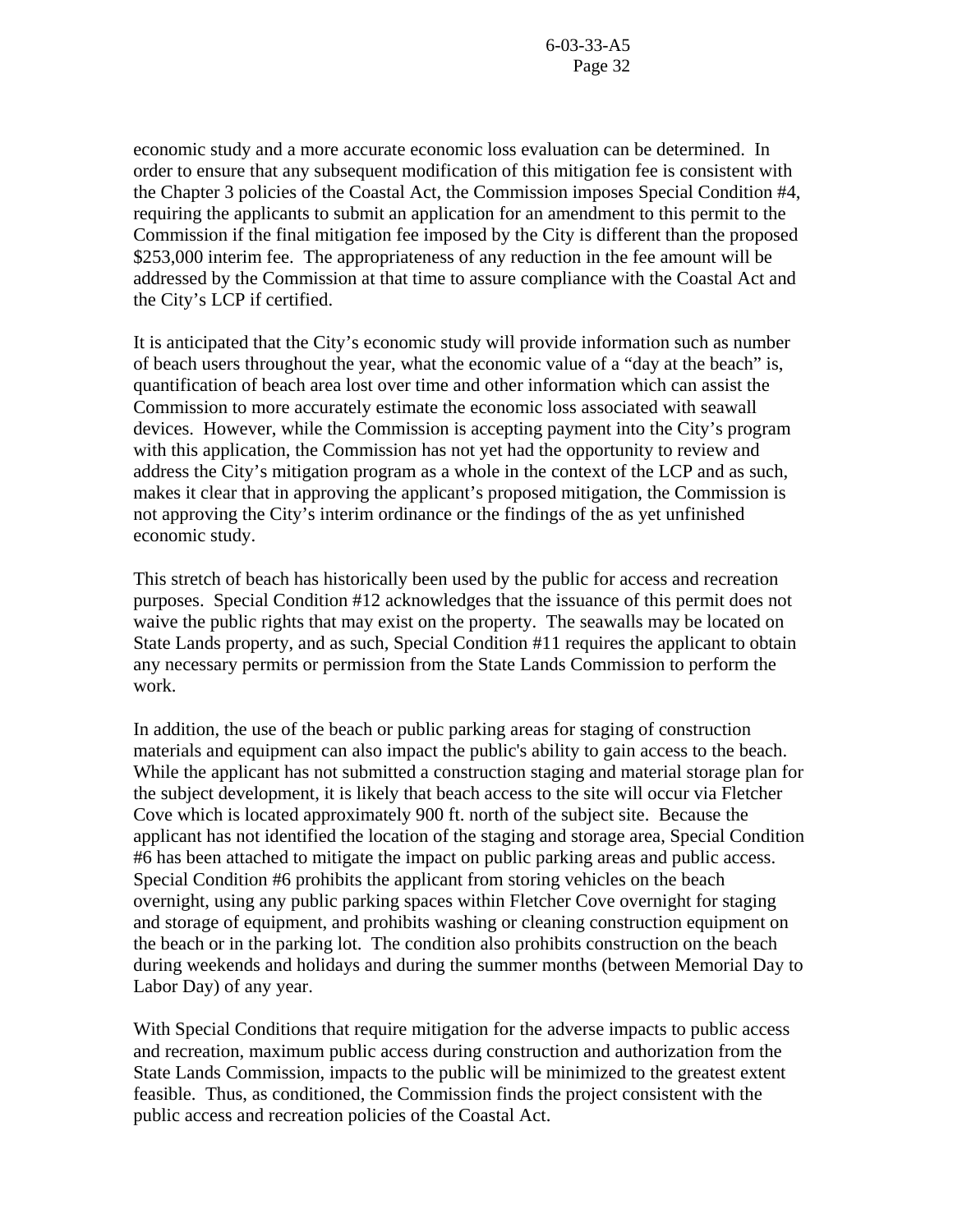5. Visual Resources. Section 30251 of the Act states, in part:

The scenic and visual qualities of coastal areas shall be considered and protected as a resource of public importance. Permitted development shall be sited and designed to protect views to and along the ocean and scenic coastal areas, to minimize the alteration of natural land forms, to be visually compatible with the character of surrounding areas, and, where feasible, to restore and enhance visual quality in visually degraded areas...

In addition, Section 30240(b) of the Act states as follows:

Development in areas adjacent to environmentally sensitive habitat areas and parks and recreation areas shall be sited and designed to prevent impacts which would significantly degrade those areas, and shall be compatible with the continuance of those habitat and recreation areas.

As stated above, the proposed development will occur on the beach at the base of coastal bluff and on a natural bluff face. The proposed project will substantially change the natural appearance of this section of shoreline. As such, the potential for adverse impacts on visual resources associated with the proposed development could be significant.

The applicant is proposing to construct a three 37 ft.-high seawalls that range in length from 55 ft. to 115 ft., an approximately 94 ft. long, 10 to 13 ft. high, buried shotcrete retaining wall with approximately 8 to 10 ft. of exposed wall, an approximately 84 ft. long, 14 to 16 ft. high, buried shotcrete retaining wall with approximately 8 to 10 ft. of exposed wall and a geogrid reinforced structure that will filled with soil and landscaped. To mitigate the visual impacts of the proposed seawalls, retaining walls and geogrid structure, the applicant proposes to color and texture the seawall and retaining walls to closely match the natural surrounding bluffs. The visual treatment proposed is similar to the visual treatment approved by the Commission in the original permit and in recent Commission action for other seawalls and seacave infills in Solana Beach (Ref. CDP Nos. 6-99-100/Presnell, et. al, 6-00-66/Monroe, Pierce, 6-00-138/Kinzel, Greenberg, 6- 02-2/Gregg, Santina, 6-02-84/Scism, 6-03-33/Surfsong and 6-07-134/Brehmer, Caccavo).

To address the visual appearance of the geogrid structure that will serve as the reconstructed bluff above the 115 ft.-long seawall, the applicants are proposing to fill the structure with soil and plant it with native vegetation. Special Condition #2 has been attached which requires the submission of a landscape plan that utilizes only droughttolerant, native and non-invasive species. In addition, the condition requires the plantings to be maintained and replaced when necessary for the life of the project. To address potential adverse visual impact, Special Conditions Nos. 5 and 8 have been attached which require the applicant to monitor and maintain the proposed seawalls, retaining walls and geogrid structure in their approved state. If during monitoring it is determined that the color or texture of the seawalls or retaining walls materials no longer matches the surrounding natural bluff, the applicant is required to apply for a coastal development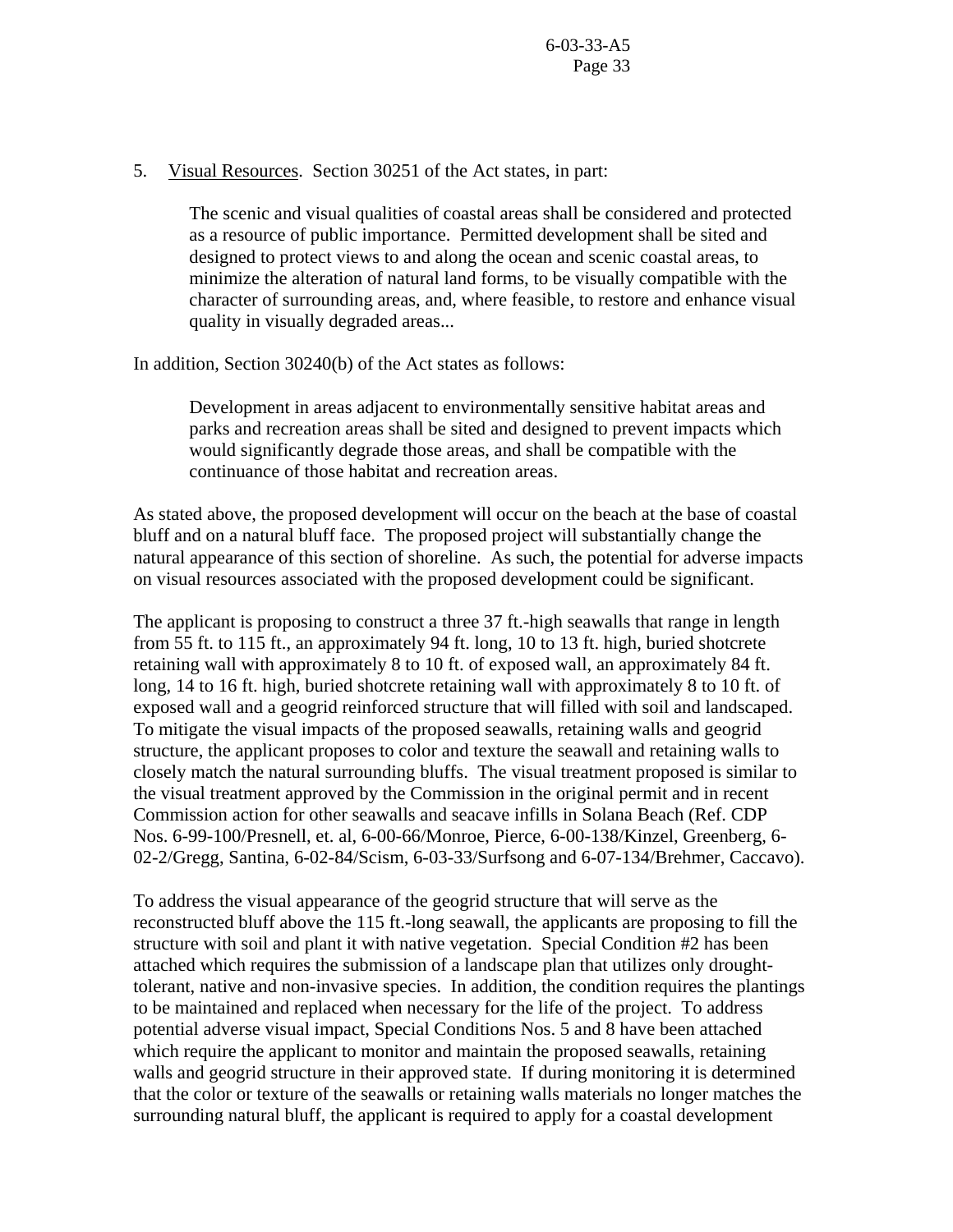permit or amendment to repair and maintain the protective devices in their approve state and remove any portion of the infill that lies on the public beach. In addition, the conditions require the applicant to monitor the condition of the geogrid structure to assure it remains in its approved state and that the required landscaping is maintained. In addition, although the applicant proposes to color and texture the proposed seawalls and retaining walls, specific information regarding the treatment has not been submitted. Therefore, Special Condition #1 requires the submittal of detailed plans, color samples, and information on construction methods and technology for the surface treatment of the seawalls and retaining walls. In this way, the Commission can be assured that the proposed seawalls and retaining walls will blend with the natural bluffs in the area to the maximum extent feasible.

Therefore, as conditioned, the Commission finds that potential visual impacts associated with the proposed development have been reduced to the maximum extent feasible and the proposed development will include measures to prevent impacts that would significantly degrade the adjacent park and recreation area (beach area). Thus, the project can be found consistent with Sections 30240 and 30251 of the Coastal Act.

6. Protection of Ocean Waters/BMP's. Section 30230, 30231 and 30232 of the Coastal Act require that new development be designed so that ocean waters and the marine environment be protected from polluted runoff and accidental spill of hazardous substances:

## **Section 30230**

Marine resources shall be maintained, enhanced, and where feasible, restored. Special protection shall be given to areas and species of special biological or economic significance. Uses of the marine environment shall be carried out in a manner that will sustain the biological productivity of coastal waters and that will maintain healthy populations of all species of marine organisms adequate for longterm commercial, recreational, scientific, and educational purposes.

## **Section 30231**

The biological productivity and the quality of coastal waters, streams, wetlands, estuaries, and lakes appropriate to maintain optimum populations of marine organisms and for the protection of human health shall be maintained and, where feasible, restored through, among other means, minimizing adverse effects of waste water discharges and entrainment, controlling runoff, preventing depletion of ground water supplies and substantial interference with surface water flow, encouraging waste water reclamation, maintaining natural vegetation buffer areas that protect riparian habitats, and minimizing alteration of natural streams.

## **Section 30232**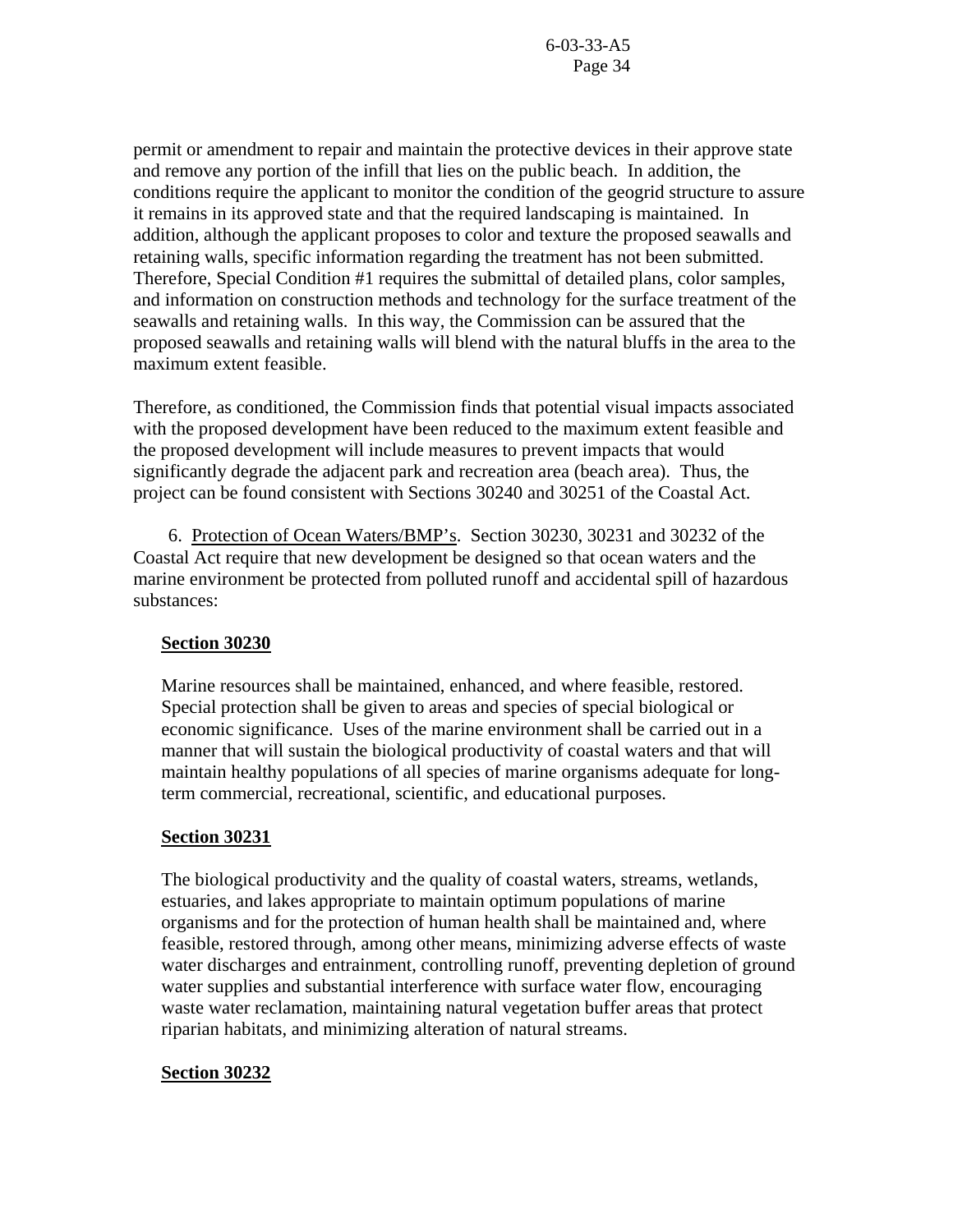Protection against the spillage of crude oil, gas, petroleum products, or hazardous substances shall be provided in relation to any development or transportation of such materials. Effective containment and cleanup facilities and procedures shall be provided for accidental spills that do occur.

The construction of the proposed seawalls and upper bluff retaining walls will occur on the public beach and bluff within a few feet of ocean waters. Construction activities will only occur at low tides when access along the beach is available. However, at high tides ocean waters will extend up to the face of the seawall such that the seawall at times will be subject to wave action. The method of construction of the seawall and retaining walls involves the multiple application of shotcrete that is sprayed (at high pressure) over the face of the structures. This shotcrete material will eventually be sculpted and colored to closely match the appearance of the natural bluffs. According to the engineers for similar seawall projects in Solana Beach, approximately 10 to 15% of this shotcrete (concrete) material rebounds off a structure onto the beach as it is being applied. Because the material is wet, the applicant's representative indicates it cannot be picked up until it hardens. The Commission is aware that in previously constructed seawalls along the Solana Beach shoreline, this shotcrete "rebound" has not be removed before the ocean waters rise and mix with the wet shotcrete material. After the return of low tides, any remaining hardened shotcrete is then picked up by the construction crews and removed from the beach. According to the Commission's water quality division and staff of the State Regional Water Quality Control Board, San Diego Region, the mixing of this rebound shotcrete with ocean waters is a violation of the State Water Quality Act since it would involve the unauthorized discharge of a pollutant into ocean waters.

Along other sections of the coast, shotcrete is applied without the associated rebound problems. Contractors place tarps on the beach to collect material that drops from the wall. They also use backdrops or drapes along the face of the bluff to contain splatter and rebound and prevent scatter of shotcrete material all around the beach. These and other techniques are possible ways to control shotcrete debris and prevent discharge into the marine environment.

Special Condition #6 is attached which requires that during the construction of the project, "the permittee shall not store any construction materials or waste where it will be or could potentially be subject to wave erosion and dispersion". This is a standard requirement for all seawall projects approved by the Commission. However, based on information supplied by other seawall applicants, this special condition has not effectively served to prohibit the contamination of ocean waters by rebounded shotcrete. To assure that the subject development will not result in the pollution of the ocean waters, Special Condition #14 has been attached. Special Condition #14 requires the applicant to submit a Polluted Runoff Control Plan that incorporates structural and nonstructural Best Management Practices (BMPs), for Executive Director approval, for the construction of the proposed seawall. Construction methods must be devised to assure this rebound shotcrete material does not mix with or pollute ocean waters. With appropriate BMPs, the potential for this polluted material from the site making its way into the ocean will be eliminated. Therefore, as conditioned, the Commission finds the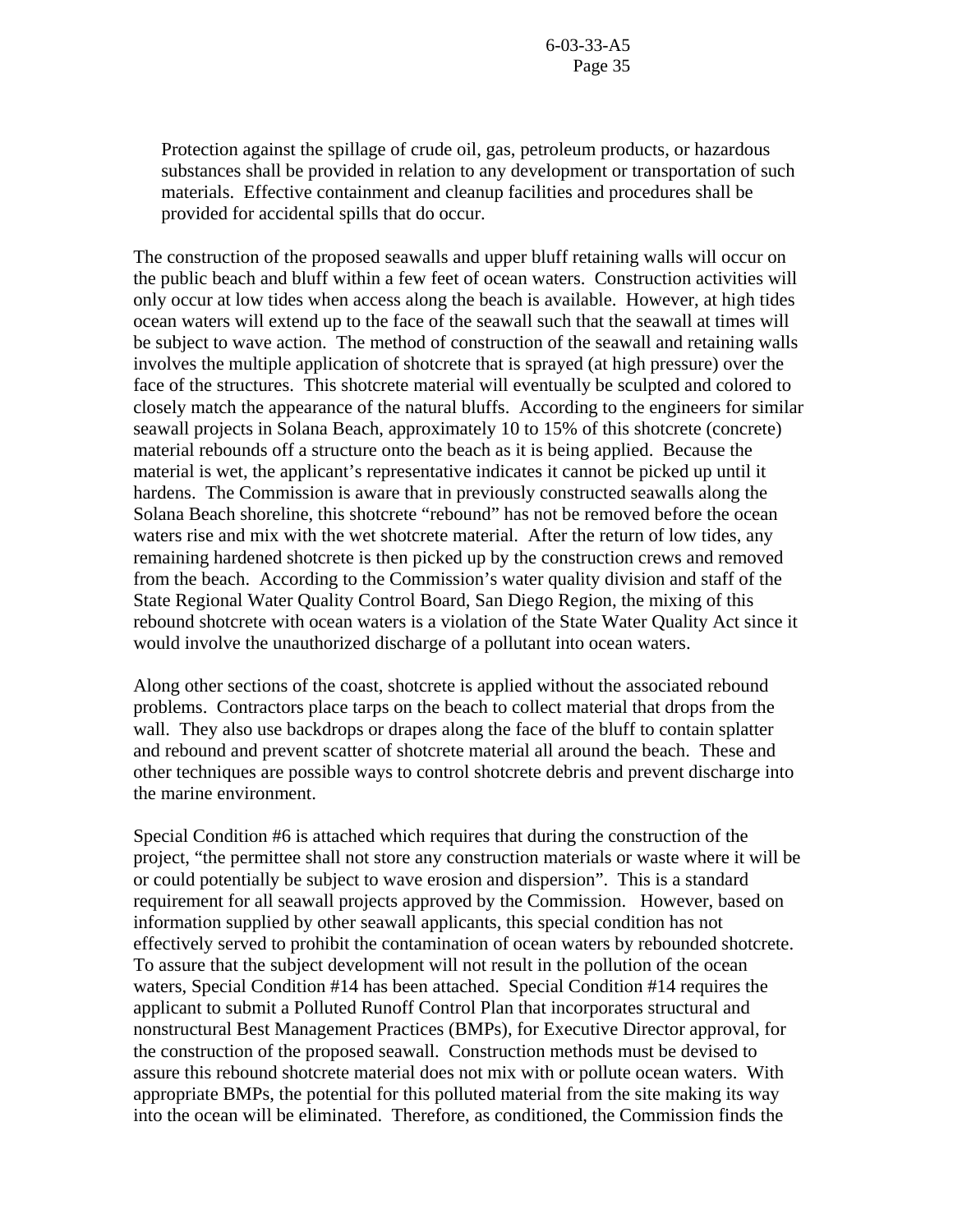proposed development consistent with the marine and water quality protection policies of the Coastal Act.

 7. Local Coastal Planning. Section 30604(a) also requires that a coastal development permit shall be issued only if the Commission finds that the permitted development will not prejudice the ability of the local government to prepare a Local Coastal Program (LCP) in conformity with the provisions of Chapter 3 of the Coastal Act. In this case, such a finding can be made.

The subject site was previously in the County of San Diego jurisdiction, but is now within the boundaries of the City of Solana Beach. The City is preparing and plans to submit a new LCP for the area to the Commission for review. Because of the incorporation of the City, the County of San Diego's LCP never became effectively certified. However, the issues regarding protection of coastal resources in the area have been addressed by the Commission in its review of the San Diego County LUP and Implementing Ordinances.

The City of Solana Beach has prepared a draft LCP Land Use Plan. In preparation of its LCP, the City of Solana Beach is faced with many of the same issues as the City of Encinitas, located immediately north of Solana Beach, whose LCP was certified by the Commission in March of 1995. The City of Encinitas' LCP includes the intent to prepare a comprehensive plan to address the coastal bluff recession and shoreline erosion problems in the City. The plan will include at a minimum, bluff top setback requirements for new development and redevelopment; alternatives to shore/bluff protection such as beach sand replenishment, removal of threatened portions of a residence or the entire residence or underpinning existing structures; addressing bluff stability and the need for protective measures over the entire bluff (lower, mid and upper); impacts of shoreline structures on beach and sand area as well as mitigation for such impacts; impacts for groundwater and irrigation on bluff stability and visual impacts of necessary/required protective structures.

The City of Solana Beach LCP should also address these items in the context of a comprehensive approach to management of shoreline resources. As shoreline erosion along the coast rarely affects just one individual property, it is imperative that a regional solution to the shoreline erosion problem be addressed and solutions developed to protect the beaches. Combined with the decrease of sand supply from coastal rivers and creeks, armoring of the coast will continue to erode beaches without their being replenished. This will, in turn, decrease the public's ability to access and recreate on the shoreline.

As previously described, the draft LCP Land Use Plan prepared by the City includes provisions for mitigating the adverse impacts of seawalls on public access, recreational use and sand supply. The Commission has not yet reviewed or approved the City's draft LCP. Therefore, the Commission's acceptance of the applicant's proposed mitigation for the loss of public access and recreational opportunities associated with the subject shoreline protective devices should not be seen as Commission approval of the City's mitigation plan or of the City's economic study.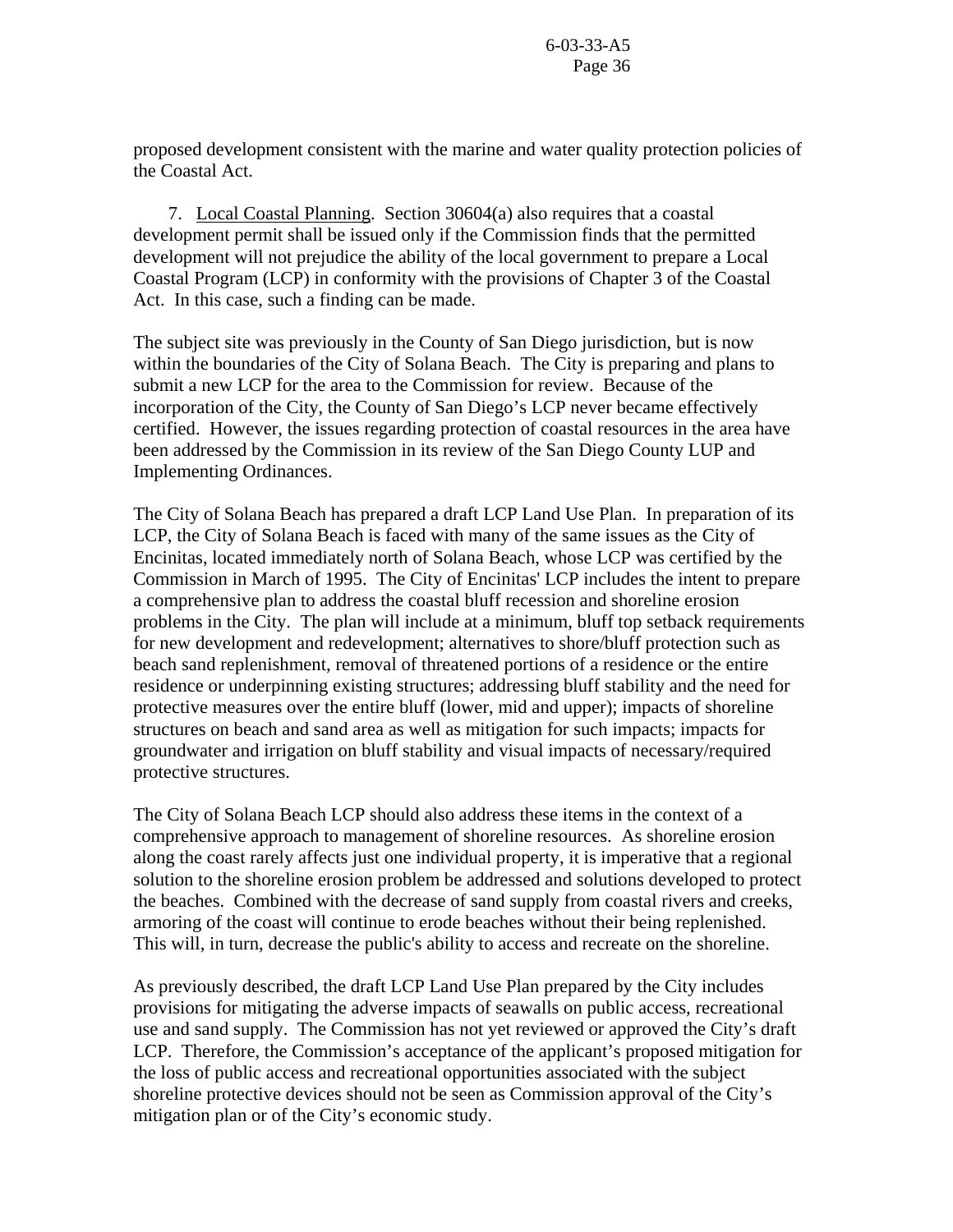In the case of the proposed project, site-specific geotechnical evidence has been submitted indicating that the existing structures at the top of the bluff are in danger. The Commission feels strongly that approval of the proposed project should not send a signal that there is no need to address a range of alternatives to armoring for existing development. Planning for comprehensive protective measures should include a combination of approaches including limits on future bluff development, ground and surface water controls, and beach replenishment. Although the erosion potential on the subject site is such that action must be taken promptly, decisions regarding future shoreline protection should be done through a comprehensive planning effort that analyzes the impact of such a decision on the entire City shoreline.

The location of the proposed seawalls, upper bluff walls and geogrid structure is designated for Open Space Recreation in the City of Solana Beach Zoning Ordinance and General Plan, and was also designated for open space uses under the County LCP. As conditioned, the subject development is consistent with these requirements. Based on the above findings, the proposed development is consistent with the Chapter 3 policies of the Coastal Act in that the need for the shoreline protective devices has been documented and its adverse impacts on beach sand supply and on adjacent unprotected properties will be mitigated.

Therefore, the Commission finds the proposed development, as conditioned, is consistent with the Chapter 3 policies of the Coastal Act, and will not prejudice the ability of the City of Solana Beach to complete a certifiable local coastal program. However, these issues of shoreline planning will need to be addressed in a comprehensive manner in the future through the City's LCP certification process.

 8. Consistency with the California Environmental Quality Act (CEQA). Section 13096 of the Commission's Code of Regulations requires Commission approval of Coastal Development Permits to be supported by a finding showing the permit, as conditioned, to be consistent with any applicable requirements of the California Environmental Quality Act (CEQA). Section 21080.5(d)(2)(A) of CEQA prohibits a proposed development from being approved if there are feasible alternatives or feasible mitigation measures available which would substantially lessen any significant adverse effect which the activity may have on the environment.

The proposed project has been conditioned in order to be found consistent with the water quality, geologic stability, visual quality, and public access and recreation policies of the Coastal Act. Mitigation measures, including conditions addressing payment of an in-lieu fee for impacts to sand supply, a fee to mitigate for the loss of public access and recreation opportunities, monitoring and maintenance of the structures over the lifetime of the project, color of construction materials, timing of construction and the use of BMP's will minimize all adverse environmental impacts. As conditioned, there are no feasible alternatives or feasible mitigation measures available which would substantially lessen any significant adverse impact which the activity may have on the environment. Therefore, the Commission finds that the proposed project is the least environmentally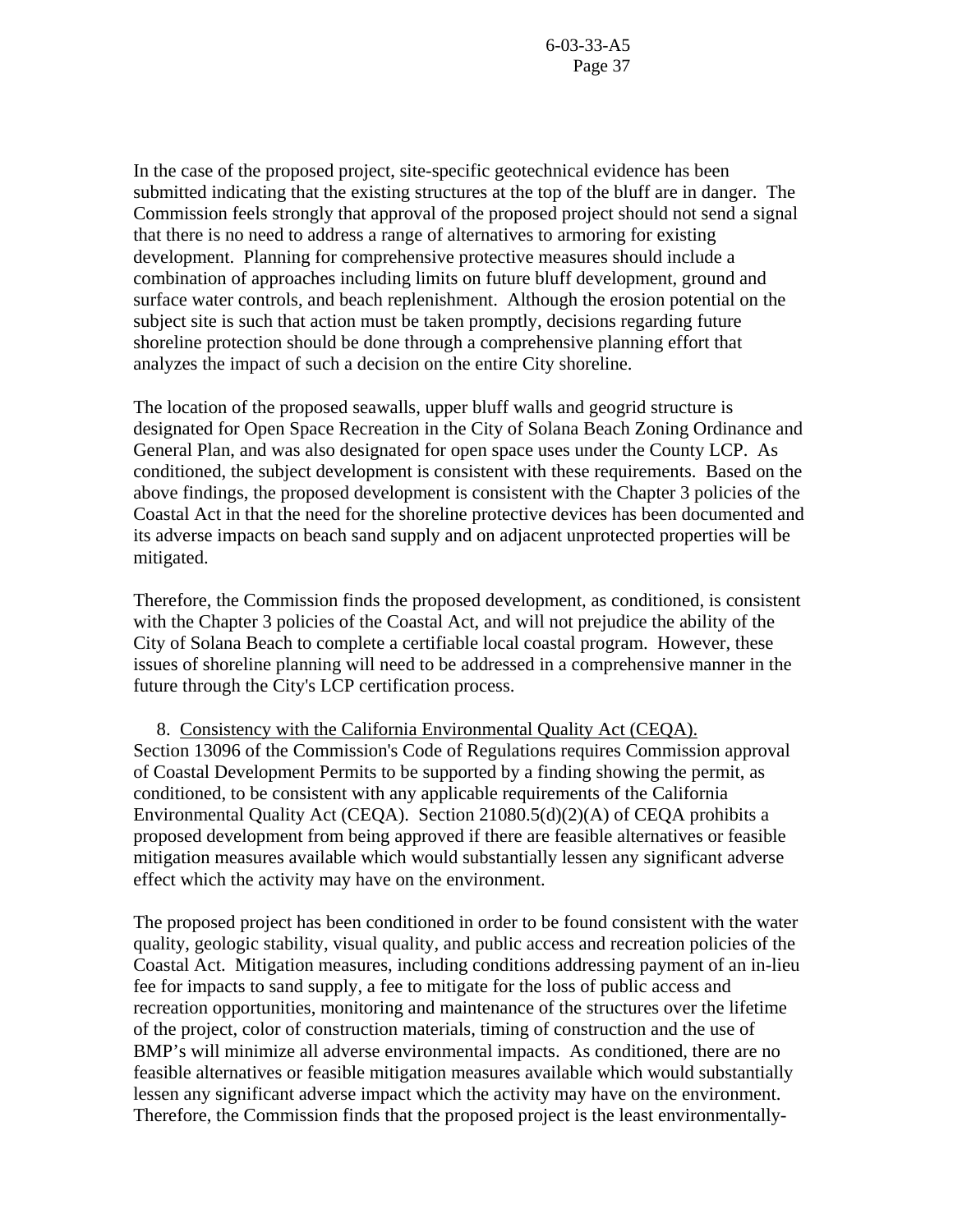damaging feasible alternative and is consistent with the requirements of the Coastal Act to conform to CEQA.

(G:\San Diego\Reports\Amendments\2000s\6-03-033-A5.doc)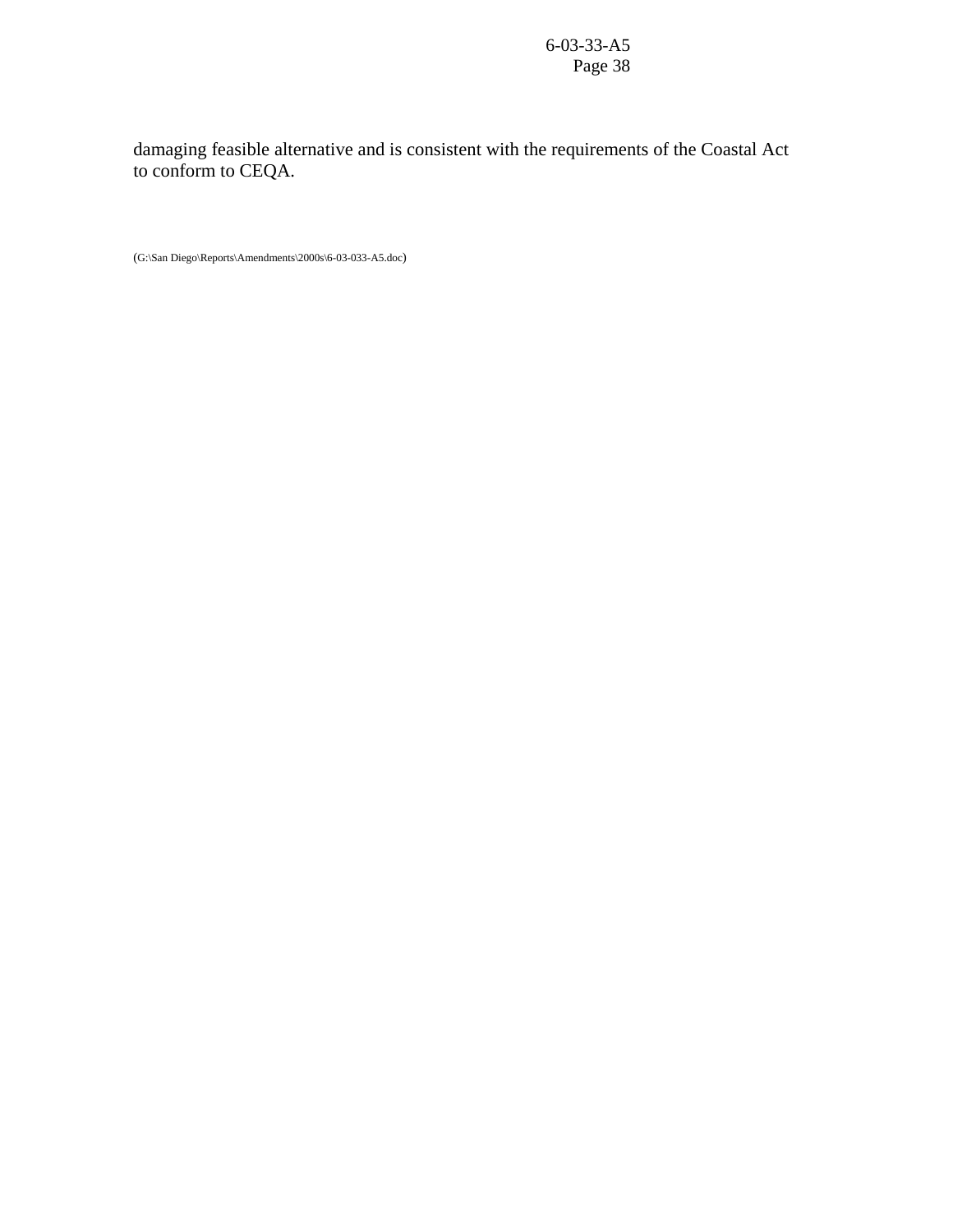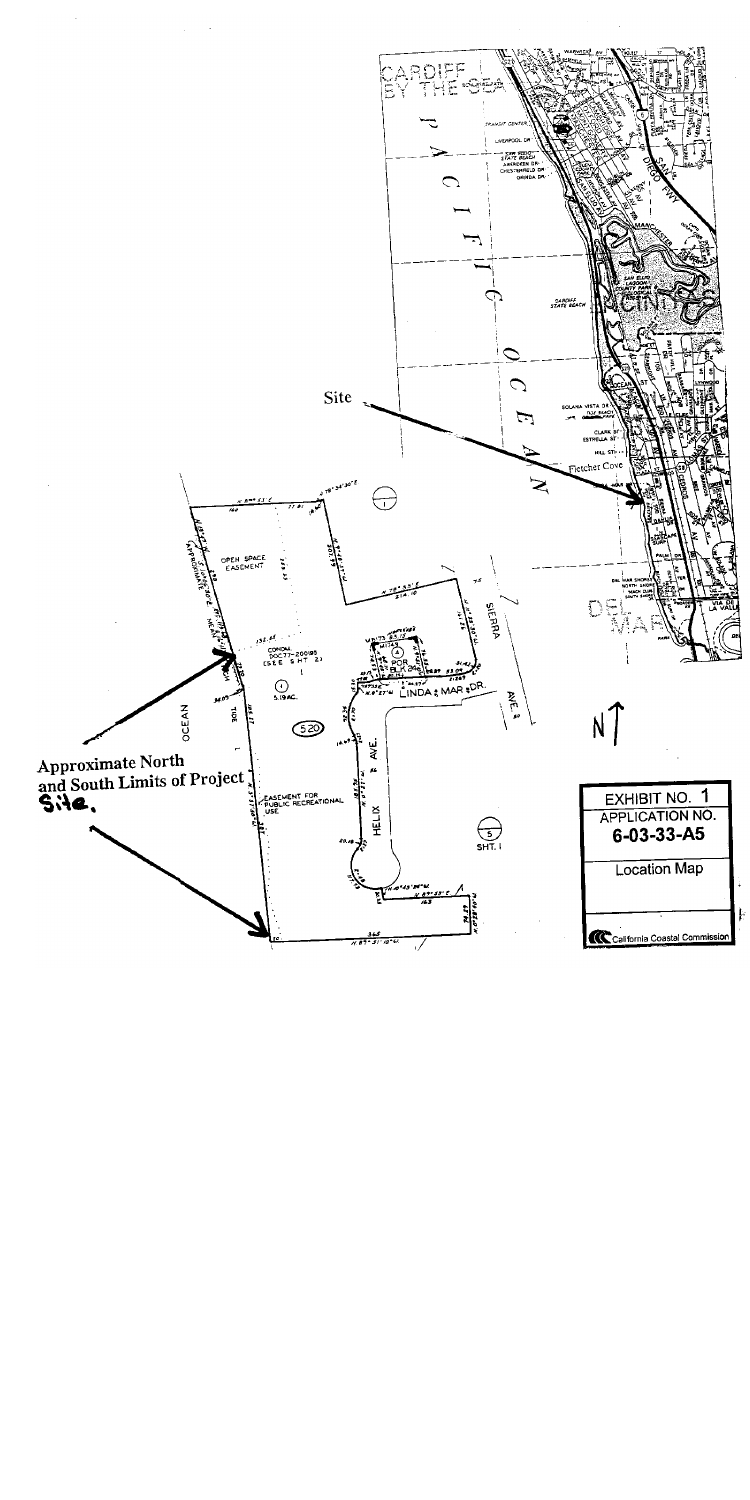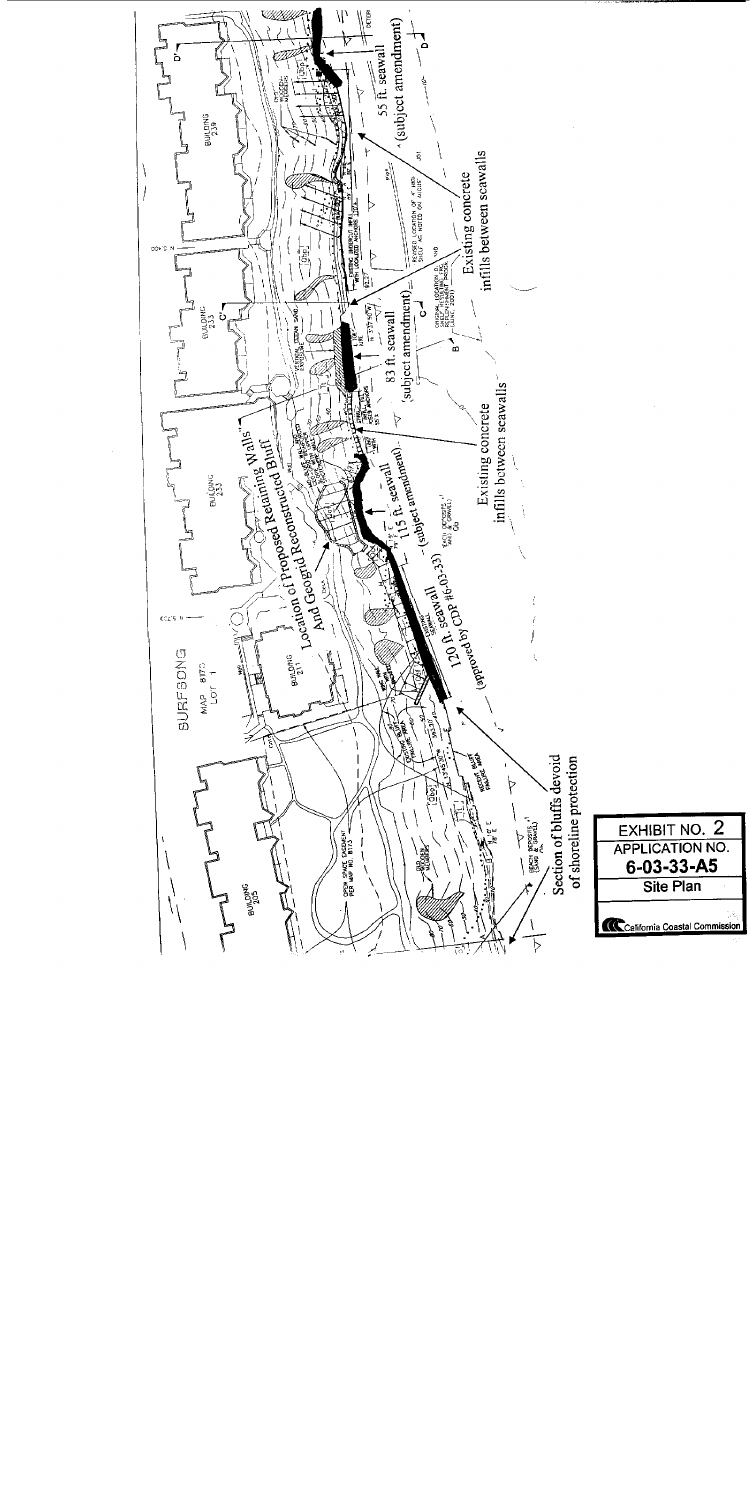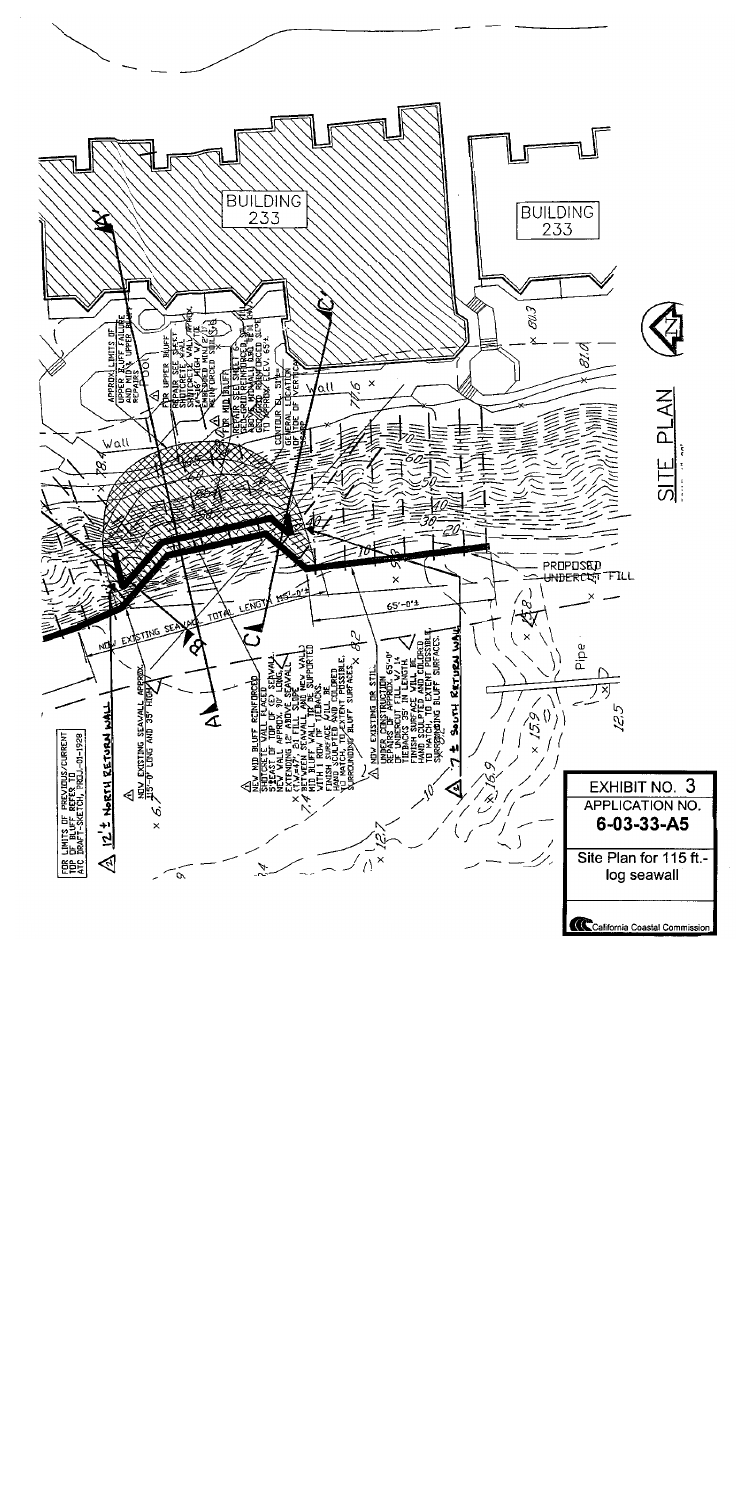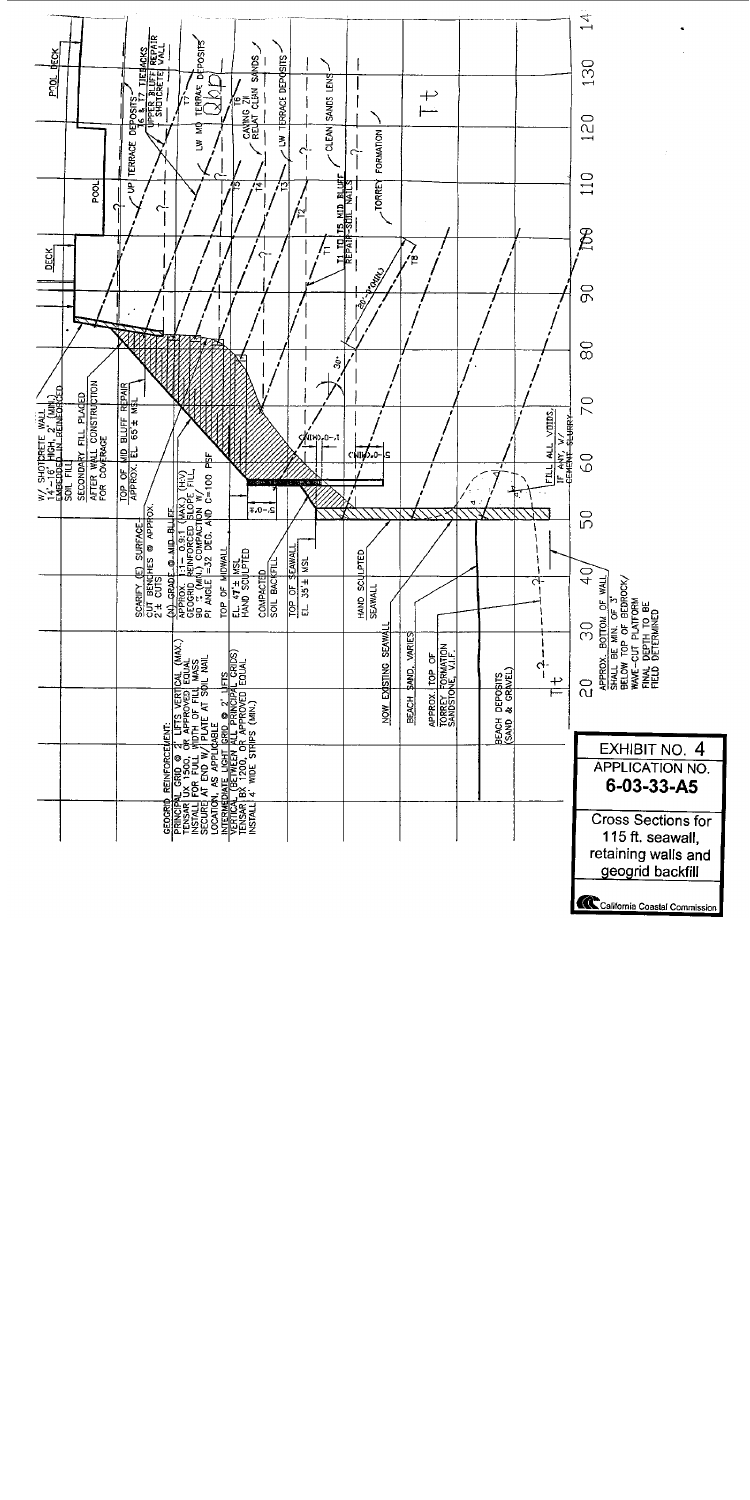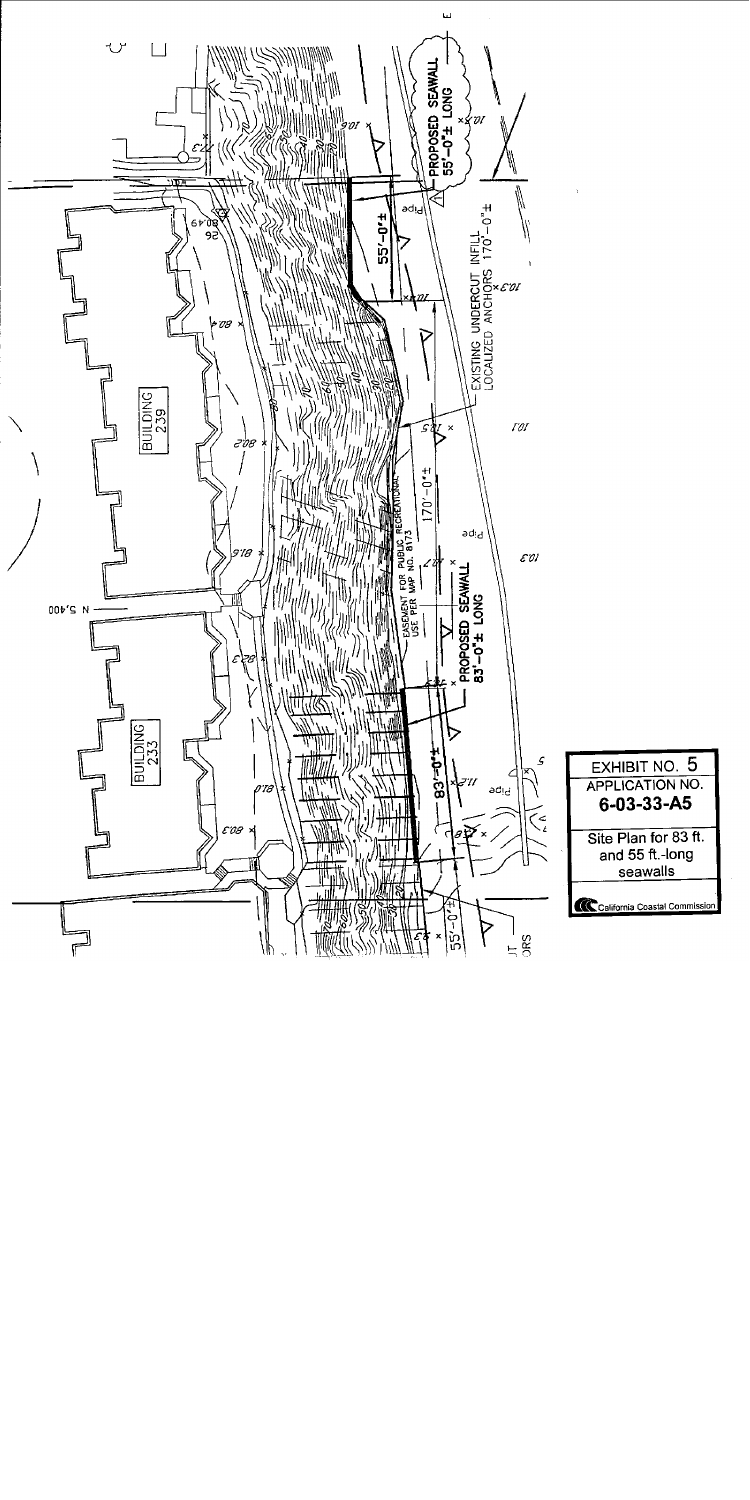